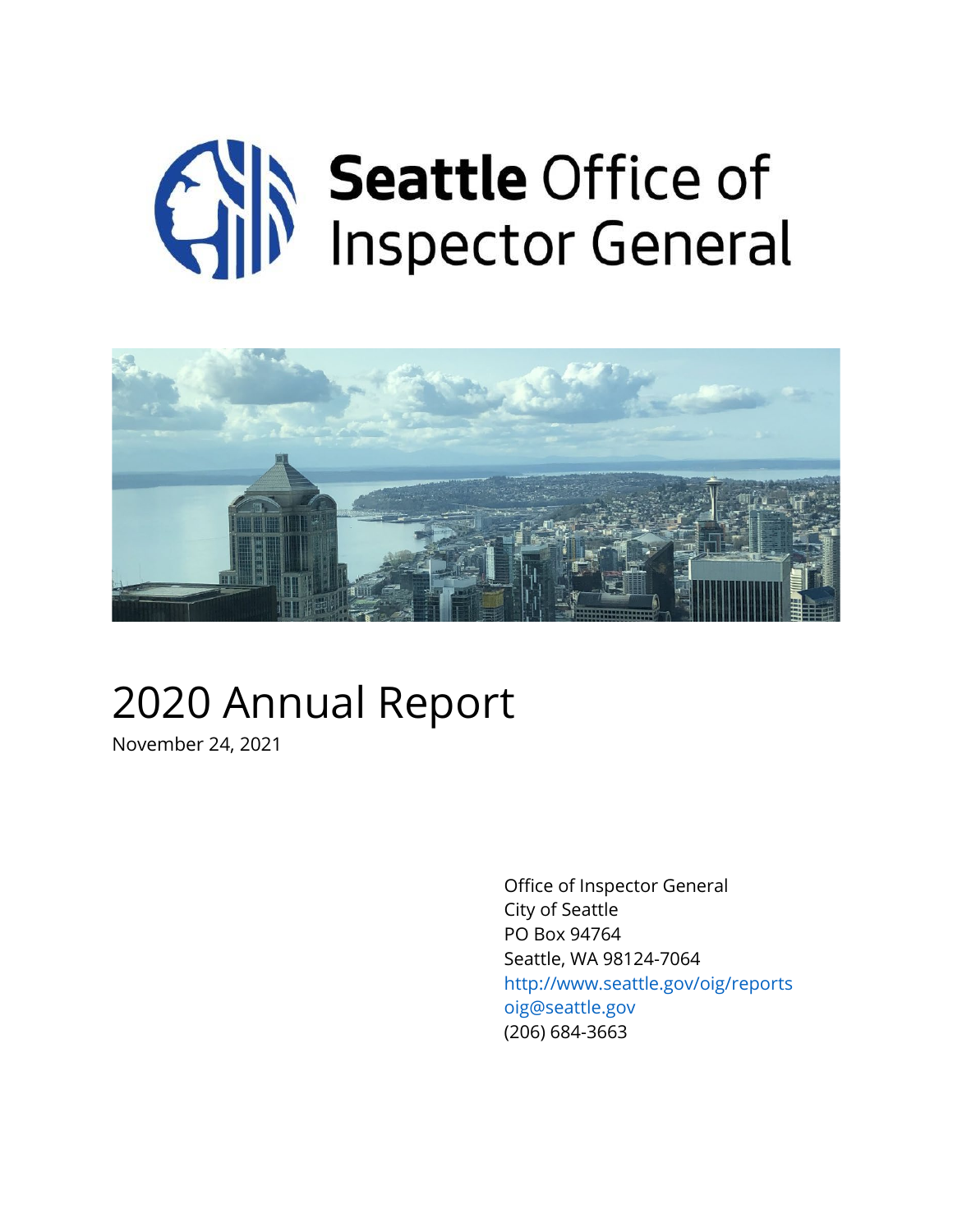### **2020 ANNUAL REPORT**



Letter from the Inspector General



### Letter from Inspector General

The Office of Inspector General for Public Safety (OIG) is charged with systemic oversight of the Seattle Police Department (SPD) and Office of Police Accountability (OPA). That responsibility weighed heavily in 2020, as OIG helped the

City in its efforts to learn from and improve police response in the face of significant community outcry about SPD handling of community protests against police brutality and institutional racism.

The year 2020 for OIG was a year of self-reflection on governmental participation in and perpetuation of institutional racism, of personal challenges as each of our families dealt with COVID-19, and of work that shifted to projects with a direct bearing on the 2020 protests, specifically issues impacting exercise of First Amendment rights and community trust around use of force.

At the request of City Council, OIG conducted a review of SPD crowd management tactics and policy and provided initial suggestions for addressing systemic issues identified in SPD's controversial police protest response. The OIG report provided a broad review of SPD deployment of less lethal weapons in the protest setting and became part of the City's response to the federal court.<sup>[1](#page-1-0)</sup> OIG then turned its staffing resources to mobilizing a first-of-its-kind community-involved sentinel event review (SER) of those events, an effort that began in 2020 and is ongoing.

SER is used in the health care and airline industries to examine root causes of tragic events to look for preventative system improvements. OIG reached out to approximately 100 community organizations to stand up the process, and collaborated in planning efforts with academic experts, community representatives, and other accountability stakeholders. A panel comprised of community and SPD staff are presently dedicating an enormous number of hours and significant emotional labor to engage in honest, tough discussions that tackle gaps between community and police perceptions. A report that covers the first critical days of the protest has been released and filed with the court. OIG is continuing its work with SPD and partners to improve the understanding of 2020 events, with a goal of improving policing protest response.

<span id="page-1-0"></span><sup>1</sup> U.S. v. City of Seattle, Case No. C12-1282JLR, Dkt. 637.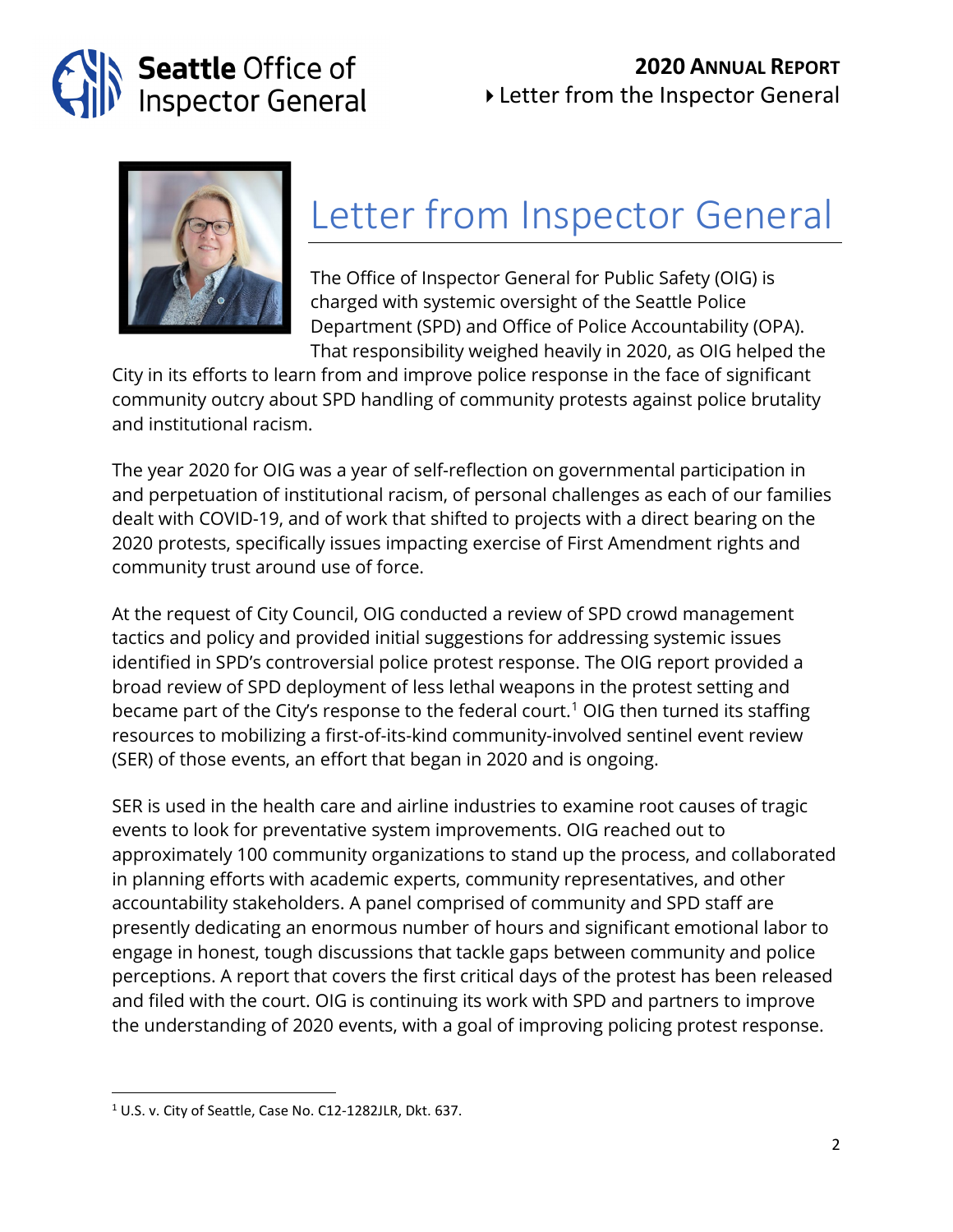# Seattle Office of<br>Inspector General

### **2020 ANNUAL REPORT** Letter from the Inspector General

In the midst of the global events of 2020, OIG completed its second full year of operation. In other notable work, OIG provided recommendations for the City's state legislative agenda during a legislative session that challenged the police accountability status quo. OIG released an audit of the Canine Unit, highlighting areas of concern and opportunities for improvement, and completed its audit of accidental destruction of DNA evidence by SPD. OIG also issued certification determinations in 402 OPA investigations of alleged officer misconduct.

However, the year also saw ongoing OIG projects delayed as staff struggled to meet the dual pressures of protest-related work and fulfillment of priority projects on the existing annual work plan. I am proud of the work of my team and all they were able to accomplish while each of us dealt with our own COVID-19 challenges.

I am also deeply appreciative of the community leaders who have worked with OIG and continue to share their knowledge and experience. There has been a clear call to "rethink" or "reimagine" policing, but it is also necessary to apply that thinking to police accountability and the hidden institutional racial barriers around us that undermine public confidence in government. OIG is continually working to better ensure community voice and priorities are centered in its work, including within the projects themselves, through building a community advisory group to advise OIG, and beginning a data decolonization effort for OIG analytics.

There is also the larger challenge of addressing racial disparity in policing and regaining public trust. Through SER, OIG has created one forum for the City to talk about those critical issues with community. OIG also advances the dialogue around disparity in the course of its regular oversight of SPD and OPA systems. Review of SPD and OPA handling of allegations of officer bias is another area of pending work. Work also continues on a discipline audit, a topic that has been a subject of ongoing community and Court concern.

I am grateful to close the chapter on 2020. I look forward to the work that lies ahead and all that we can accomplish.

Sincerely,

Lisa A. Judge Inspector General for Public Safety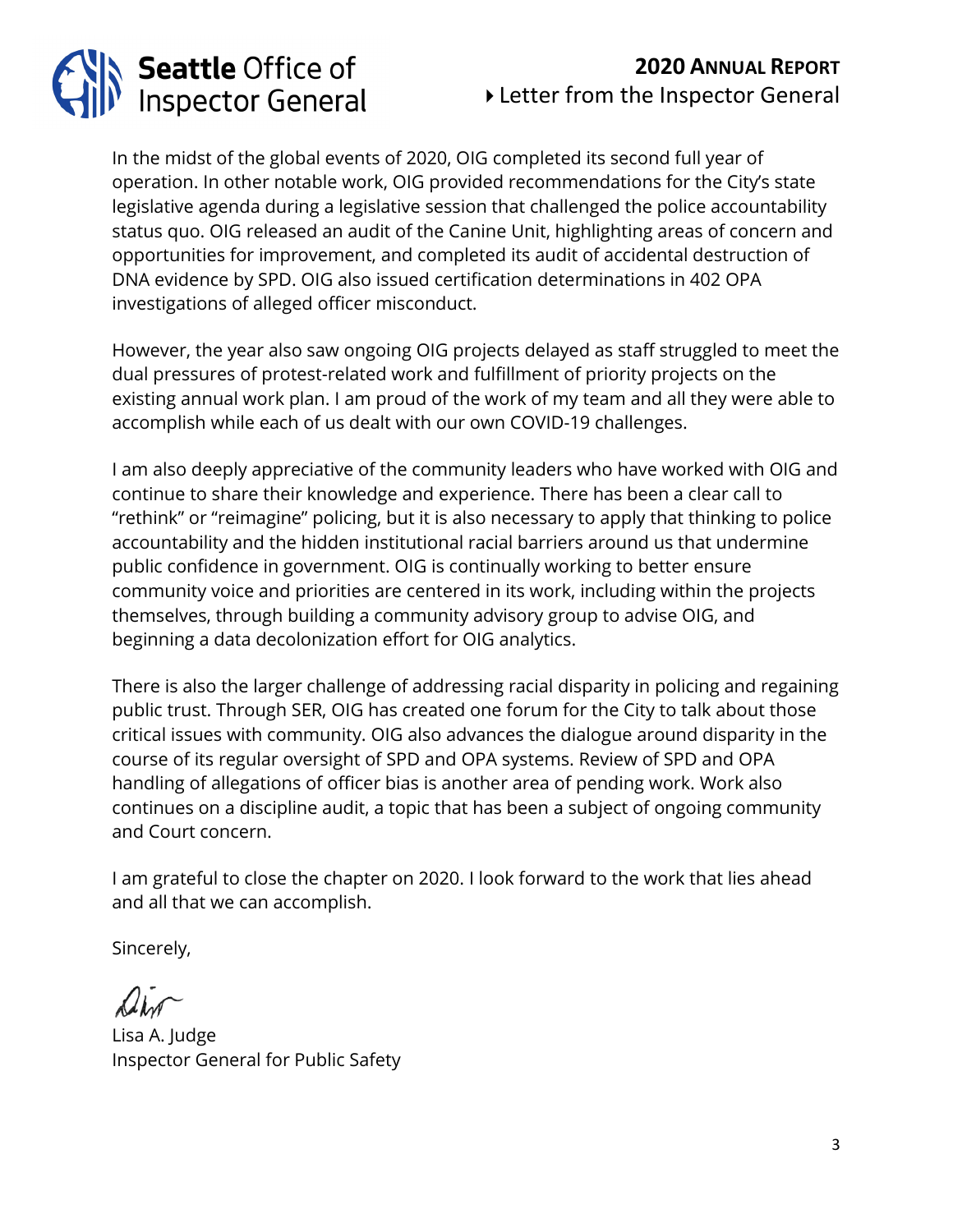

### Chapter 1: INTRODUCTION

### **Annual Report Requirements**

The accountability ordinance (Ord 125315) directs OIG to release an annual report that includes a description of OIG audits and review activities, OIG recommendations for changes in both policies and the legal and contractual framework, and an evaluation of the extent to which the accountability entities, including SPD, are fulfilling their charges under the ordinance. OIG is directed to include review of significant events such as officer-involved shootings, disproportionality or other trends in inquests, claims and lawsuits alleging SPD misconduct, reviews of successful practices in other jurisdictions including any recommendations for the mix of OPA sworn and civilian staff, explanation of OIG review of the OPA complaint-handling system, and a summary of intake and outreach that has informed OIG work (See Appendix A for the full requirements).6

Report requirements in this report are divided into the following chapters:

- **Strategic Leadership** strategic work performed by the Inspector General to further the department mission, represent the expertise of OIG in stakeholder activities, and participate in Consent Decree sustainability efforts in preparation for the future OIG sustainment role;
- **Audits** audits and assessments performed in accordance with Generally Accepted Government Auditing Standards;
- **Policy Work** policy and research on areas for improvement informed by best practices and innovations in other jurisdictions, including major special projects that further the Inspector General's vision for accountable policing; and
- **OPA Review** review and certification of OPA complaint-handling and the OIG complaint intake system.

### **Operational Structure**

OIG is organized into three functional work areas with staff tasked with audits, policy and best practice research, and investigations (see Appendix B for OIG organizational chart). As a small department, office staff are frequently cross-trained and able to assist on cross-disciplinary projects where needed.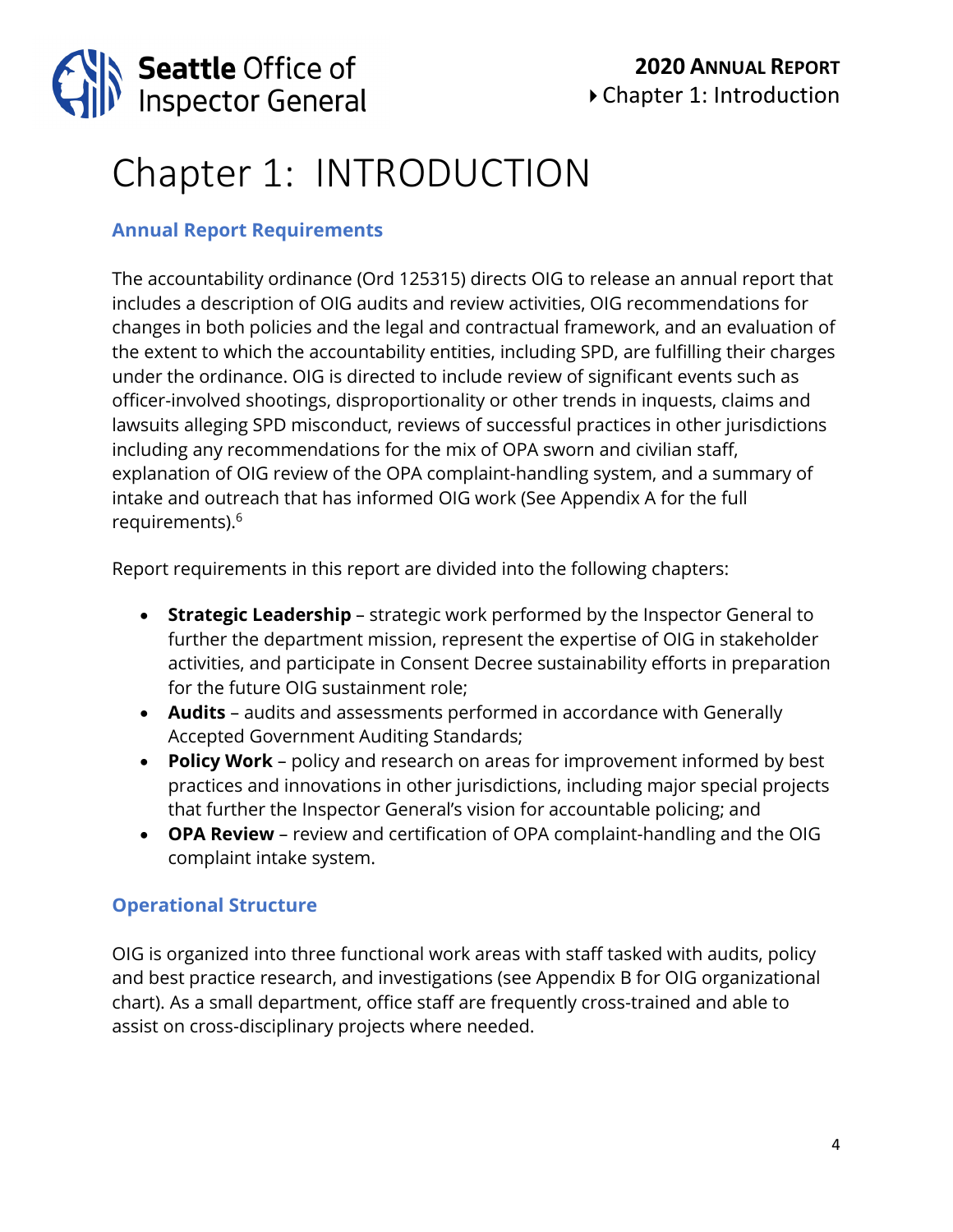

### Chapter 2: STRATEGIC LEADERSHIP

### **HIGHLIGHTS**

Strategic leadership efforts at OIG involve guiding project priorities in a manner that further public trust and most effectively provide systemic oversight over SPD and OPA, to keep OIG responsive to the needs and concerns that have arisen in 2020. OIG leadership has also played an active role in working with the City, Court Monitor, and other stakeholders to chart a sustainable path forward for accountable policing.

### **Partnership and Collaboration**

For OIG leadership, duties included continuing to engage in strategic planning and conversation with stakeholders on the future of policing, life during and after the Consent Decree, and ongoing on-site presence and monitoring of SPD administrative investigations of significant uses of force. Such collaborations included:

- Quarterly collaboration meetings between OIG, Community Police Commission (CPC), Office of Police Accountability (OPA), and SPD leadership to provide strategic coordination and monitoring of accountability recommendations from all oversight entities;
- Consent Decree sustainment meetings with partners to discuss SPD policies and planned sustainment assessments;
- Reports to Council at public committee meetings, and responding to Council requests related to police protests;
- Participation in the City of Seattle state legislative agenda efforts;
- Regular meetings with SPD management and labor;
- Community meetings and forums;
- Regular meetings with ACLU leadership; and
- Implementation of cross-agency training for OPA, SPD, and OIG in non-biased interview techniques based on best practices.

OIG leadership also guided OIG project priorities to be responsive to current events, including directing significant staffing resources to conducting a Sentinel Event Review of SPD response to police-protest demonstrations. Other priority projects of leadership continued in 2020 as well, including development of a training program for effective interviewing techniques, and monitoring of implementation of an SPD peer intervention program. Each of these projects has the potential to build upon industry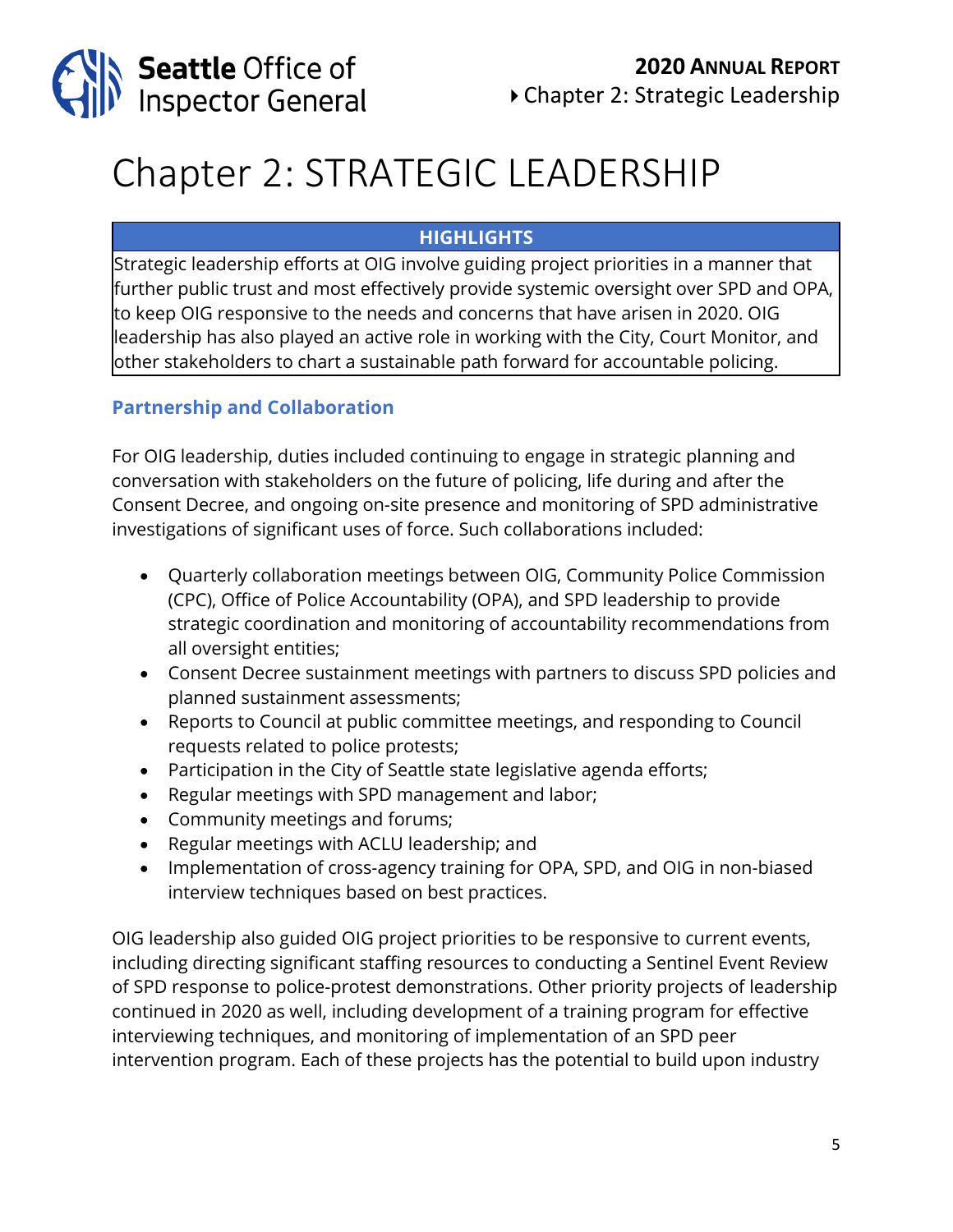

best practices and research and promote a more accountable culture within SPD and impact how SPD engages with community.

### **Use of Force Oversight**

The IG and/or her designee responds to investigation scenes of significant uses of force, such as officer-involved shootings, to provide independent observation of the unfolding investigation and ensure the scene is managed according to policy and accepted investigative protocols. Having civilian observers adds a layer of transparency to SPD operations to promote public trust and address community concern. It also provides an opportunity for real-time civilian feedback and the ability to ask clarifying questions on issues of potential importance to community. Being present at scenes has also allowed OIG to better understand cross-agency scene dynamics and participate in addressing concerns about the intersection and impact of I-940 on SPD administrative investigations of officer use of force. Understanding the events at the scene provides deeper insight and understanding of the investigation and the review that follows. Often, having an actual understanding of the circumstances of the scene allows for heightened critical analysis of the thoroughness of issues review and addressed by SPD and OPA.

In 2020, the IG continued to attend all Force Review Board (FRB) meetings and provide ongoing feedback regarding FRB functioning. This is one example of the ways in which the IG provides technical assistance to SPD management and other accountability partners. Last year, this resulted in dialogue with SPD about matters that surfaced in FRB meetings. This work has provided impetus for identification and prioritization of audit topics, including a discipline audit.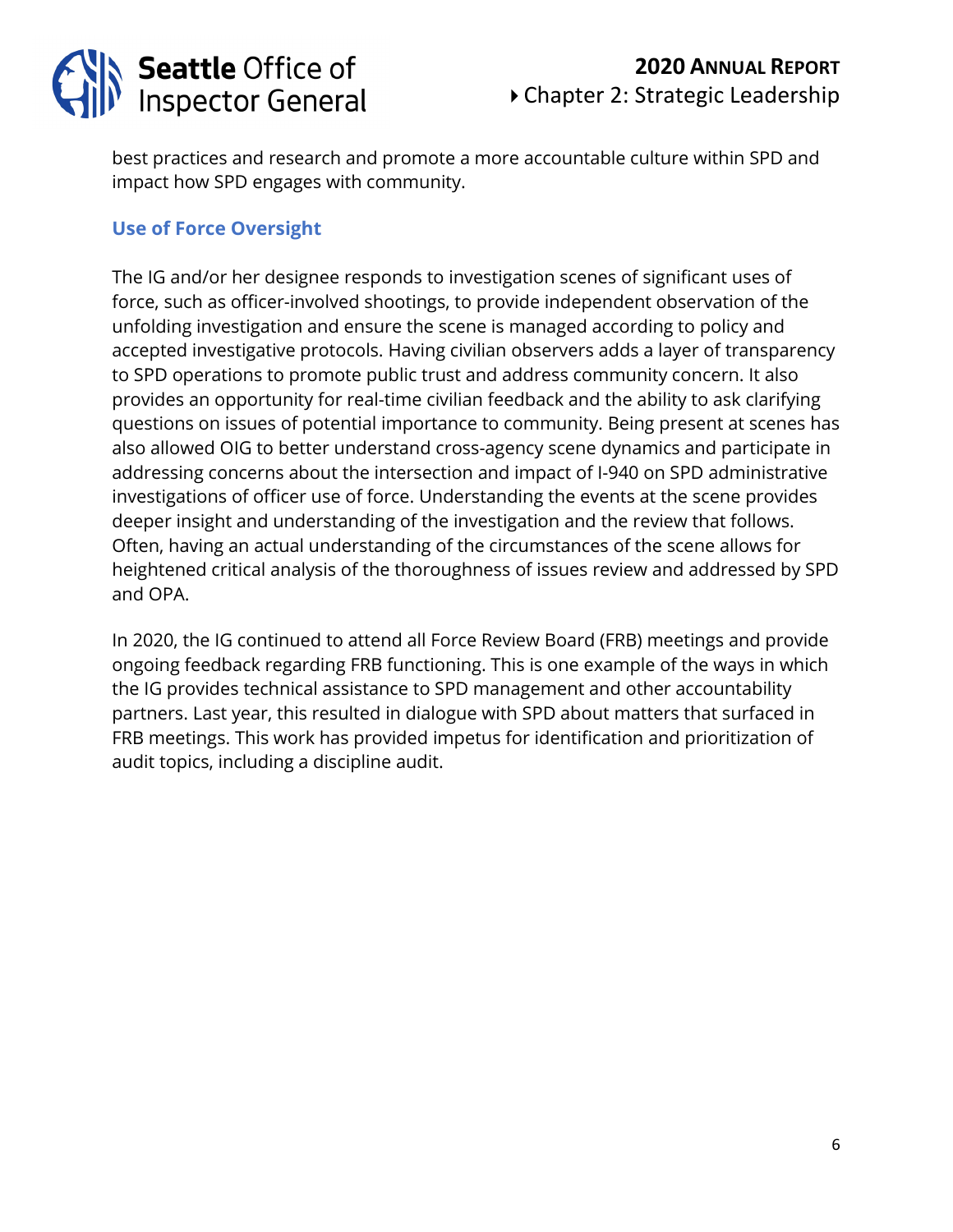

### Chapter 3: AUDITS

### **HIGHLIGHTS**

The combination of COVID-19 and work on mass demonstrations delayed and expanded the scope of on-going audits. Nevertheless, OIG released two audit reports in 2020, with three more nearing completion and completed five non-audit projects, including two reviews addressing less lethal weapons and crowd dispersal tactics.

### **About Audits**

OIG conducts performance audits and reviews of SPD to determine the health of department systems and processes. Topics are selected based on an assessment of risk that considers the impact of a potential issue and likelihood of a system problem. OIG deploys a wide variety of methods, including interviews, data analysis, and best practices research to assess whether SPD is delivering "constitutional, professional, and effective police services consistent with best practices…in a way that reflects the values of Seattle's diverse communities."[2](#page-6-0)

### **Audit Standards and Practices**

OIG follows the Generally Accepted Government Auditing Standards (GAGAS) set by the United States Government Accountability Audit.<sup>[3](#page-6-1)</sup> These standards contain requirements for how the OIG auditors perform their work, including independence, objectivity, standards of evidence, and reporting.[4](#page-6-2)

Sometimes, OIG completes non-audit reviews, including alert letters. The decision to issue a non-audit review may be made due to external time constraints that would make it impossible to conduct a full GAGAS audit in the allotted period.<sup>[5](#page-6-3)</sup> For example, City Council requested that OIG complete its assessment of SPD crowd management policies in approximately eight weeks in the summer of 2020. In other cases, OIG may

<span id="page-6-0"></span><sup>2</sup> Ord. 125315, §3.29.270.A

<span id="page-6-1"></span><sup>3</sup> GAGAS standards can be found here:<https://www.gao.gov/assets/gao-18-568g.pdf>

<span id="page-6-2"></span><sup>4</sup> As part of following GAGAS, OIG is required to undergo a peer review by external auditors to evaluate OIG performance and adherence to standards. Peer reviews have been delayed due to the on-going COVID-19 pandemic, but OIG will undergo and publish the results of its review once it is complete.

<span id="page-6-3"></span> $5$  GAGAS requires auditors to consider a wide breadth of topics and questions to complete a thorough audit. For example, an assessment of internal controls and internal controls deficiencies is required in every audit. It may not be possible for OIG to complete all required steps within an externally mandated timeframe, particularly if there are delays in accessing requested documents or personnel.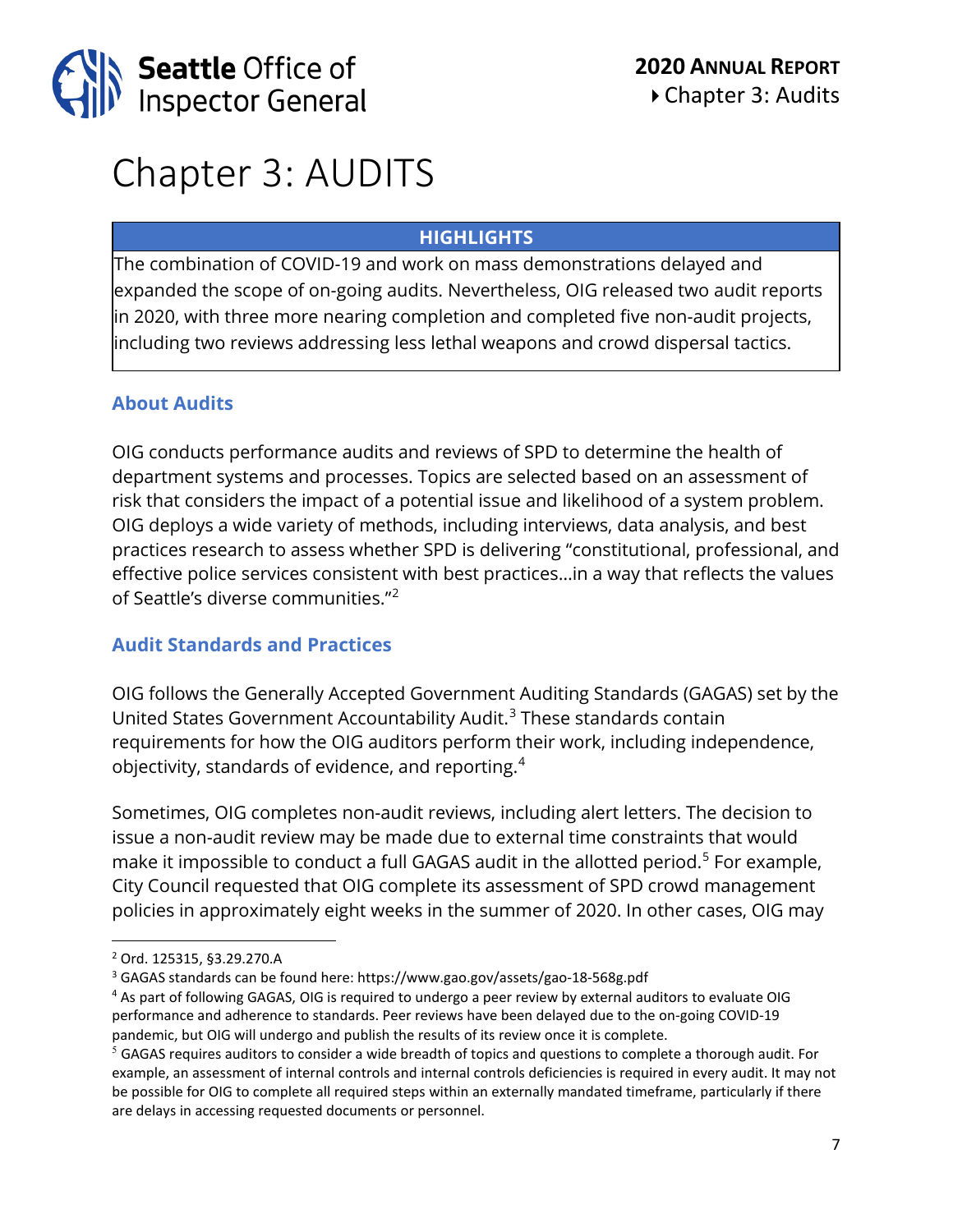

issue an alert letter to SPD because preliminary review has indicated an obvious and urgent problem that should be addressed right away, as in the case of the Risks to Compliance with Chapter 14.18 of Seattle Municipal Code alert letter.<sup>[6](#page-7-0)</sup> In all cases, OIG follows the same evidence and quality control standards it would apply to its audit products.

### **Objectivity and Independence**

OIG assesses individual objectivity and independence at the start of every audit and non-audit review. Staff are required to consider independence in both fact – for example, if they have a personal bias or connection to the area under review – and appearance.

### **Effect of 2020 on the Audit Plan**

The events of 2020 had a substantial effect on planned OIG audit activities. The COVID-19 pandemic delayed several audits in progress as OIG shifted gears, explored ways to work remotely, and sorted out the required technology. Interviews on sensitive subjects were the hardest barrier to overcome. Some SPD personnel were concerned about virtual interviews and either declined to participate or required OIG to obtain assurances from other parties. The mass demonstrations in Seattle last summer forced OIG to pause all audit work to respond to Council requests concerning the use of less lethal weapons and SPD crowd management policies. OIG also began the Sentinel Event Review process, discussed in Chapter 4: Policy Work, to identify root causes and avoid similar outcomes going forward.

### **Recommendation Status and Follow-Up Activities**

OIG issues recommendations as part of its audit work and follows up on the status of these recommendations. Once SPD reports it has implemented a recommendation, OIG conducts validation testing before closing the recommendation. For non-audit projects, OIG will issue suggestions or points for SPD to consider. OIG tracks and monitors implementation of these considerations, but does not engage in validation testing, relying instead on SPD reporting.

<span id="page-7-0"></span><sup>6</sup> Systemic Risks to Compliance with Chapter 14.18 of Seattle Municipal Code Alert Letter. Seattle Office of Inspector General for Public Safety. November 19, 2020.

https://www.seattle.gov/Documents/Departments/OIG/Other/OIGChapter14.18AlertLetter11192020.pdf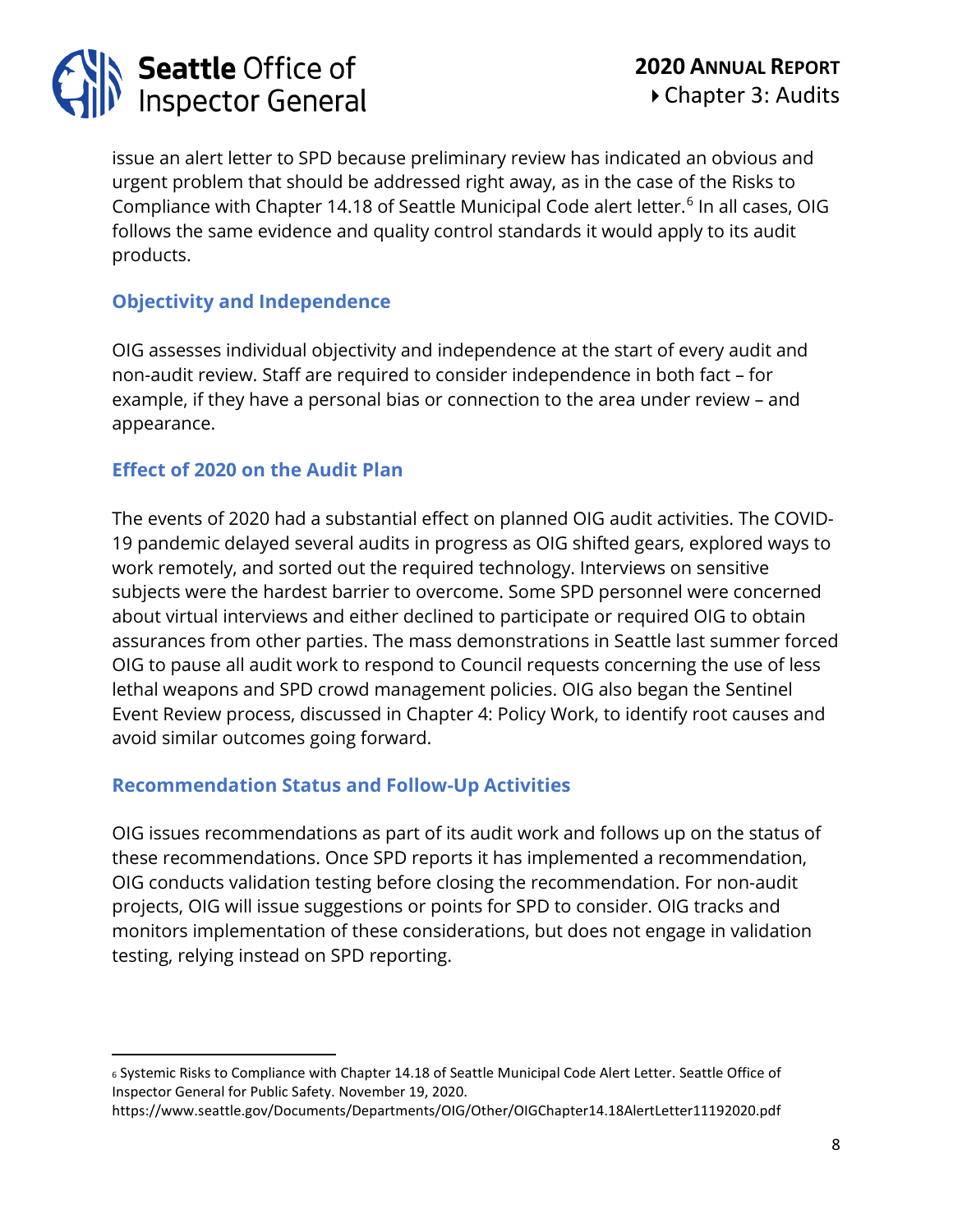## **Seattle Office of<br>Inspector General**

The CPC collects information about recommendation status on a quarterly basis from the accountability partners and publishes the information in its online tracker.<sup>[7](#page-8-0)</sup>

OIG is currently testing the implementation status of recommendations made in the 2019 audit of SPD compliance with Chapter 14.12 of Seattle Municipal Code.

### **Completed Audits**

### *Audit of SPD Patrol Canine Teams (June 2020)*

OIG began an audit of the SPD patrol Canine Unit after observing that the department lacked a consistent interpretation of patrol canine policy and deployment criteria, and that the department generally appeared to be unfamiliar with canine tactics and operations outside of the unit itself. As the Canine Unit frequently works with other SPD units, the degree of inconsistency and lack of familiarity created substantial risks for both safe deployment of canine units as well as appropriate review of canine bites.

OIG issued six findings that reflect systemic concerns within both the Canine Unit and senior SPD chain of command. The findings are summarized as follows:

- 1. Canine Unit sergeants and lieutenant did not address inadequate performance, creating potential safety risks for officers and members of the public.
- 2. Canine Unit supervisors did not provide sufficient supervisory support or oversight for several elements of handler instruction and assessment, including training, performance evaluation, and documentation review.
- 3. The Canine Unit bite ratio statistic is unreliable due to how the Unit counts and aggregates arrests with canine involvement. OIG also identified inconsistent descriptions of canine deployments across department record-keeping systems.
- 4. The development and implementation of the interim directive and revised canine policy created confusion throughout the department, impacting canine operations and oversight of canine use of force, and affecting handler morale.
- 5. The length of time required to conduct robust and thorough force investigation and review processes impedes prompt remediation of issues needing corrective action, and the time lag may negatively impact officer wellness.
- 6. A physical security vulnerability creates a potential risk to patrol canines and members of the public. (OIG did not include details of the vulnerability in the public report for safety reasons.)

<span id="page-8-0"></span><sup>7</sup> See https://www.seattle.gov/community-police-commission/our-work/recommendations-tracker.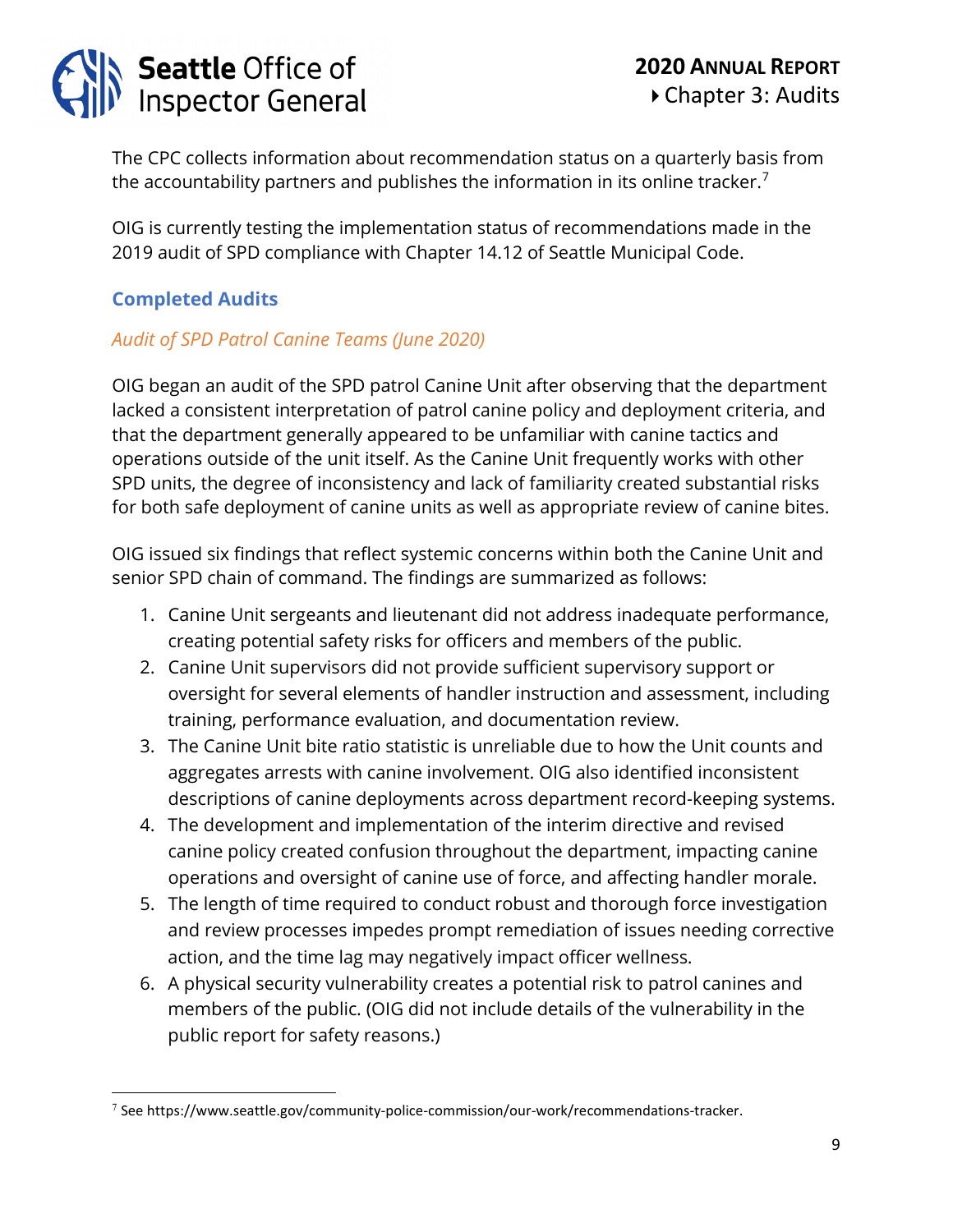

OIG made 15 recommendations to address the report findings, and SPD agreed to implement each one. These recommendations, as well as the reported status by SPD, are included below. Please note that OIG has not yet conducted follow up testing to validate the status of implemented recommendations. OIG will schedule follow up activities when it is safe to resume in-person activities such as physical observation and interviews.

#### **Table 3.1: Recommendations from SPD Patrol Canine Teams Audit**

|    |                                                                         | <b>SPD Reported Status as</b> |
|----|-------------------------------------------------------------------------|-------------------------------|
|    | Recommendation                                                          | of 3/12/2021                  |
| 1. | Promptly assess the performance of all patrol canine teams to           | In progress                   |
|    | determine (1) ability to meet minimum state patrol canine               |                               |
|    | certification requirements and (2) to determine whether these skills    |                               |
|    | translate to field proficiency.                                         |                               |
| 2. | Ensure quarterly testing requirements evaluate ability of the patrol    | Reported as                   |
|    | canine teams to operate proficiently in the field and that              | Implemented                   |
|    | documentation of testing is sufficient to reflect nuances of team       |                               |
|    | performance. Failure to pass quarterly testing should be reported       |                               |
|    | up the Canine Unit chain of command to a command level.                 |                               |
| 3. | Provide effective supervision and training of the Canine Unit, to       | In progress                   |
|    | include:                                                                |                               |
|    | Development of a comprehensive initial training program<br>a)           |                               |
|    | with set benchmarks and formal oversight by a Unit                      |                               |
|    | supervisor;                                                             |                               |
|    | b) Regular group training with a Unit supervisor present; and           |                               |
|    | Timely, document review of training records.<br>c)                      |                               |
| 4. | If the Unit delegates training responsibility to handlers, the Unit     | Reported as                   |
|    | should establish a formal handler training program and empower          | Implemented                   |
|    | the designated handlers to develop curriculum and conduct               |                               |
|    | trainings with the cooperation of Unit personnel.                       |                               |
| 5. | Require and enforce internal and external assessment of patrol          | Reported as                   |
|    | canine teams in accordance with schedules established by the state      | Implemented                   |
|    | and SPD. Failure of a patrol canine team to complete evaluation         |                               |
|    | requirements should be grounds for removal from active-duty             |                               |
|    | status.                                                                 |                               |
| 6. | Establish written criteria for what arrests qualify as a canine-related | In progress                   |
|    | apprehension across the Unit.                                           |                               |
| 7. | Revise the SPD bite ratio calculation such that it conforms with DOJ    | In progress                   |
|    | guidance.                                                               |                               |
| 8. | Require and enforce supervisory review of canine deployment             | Reported as                   |
|    | documentation to ensure documentation is appropriate, that the          | Implemented                   |
|    | description of key events is aligned across department records, and     |                               |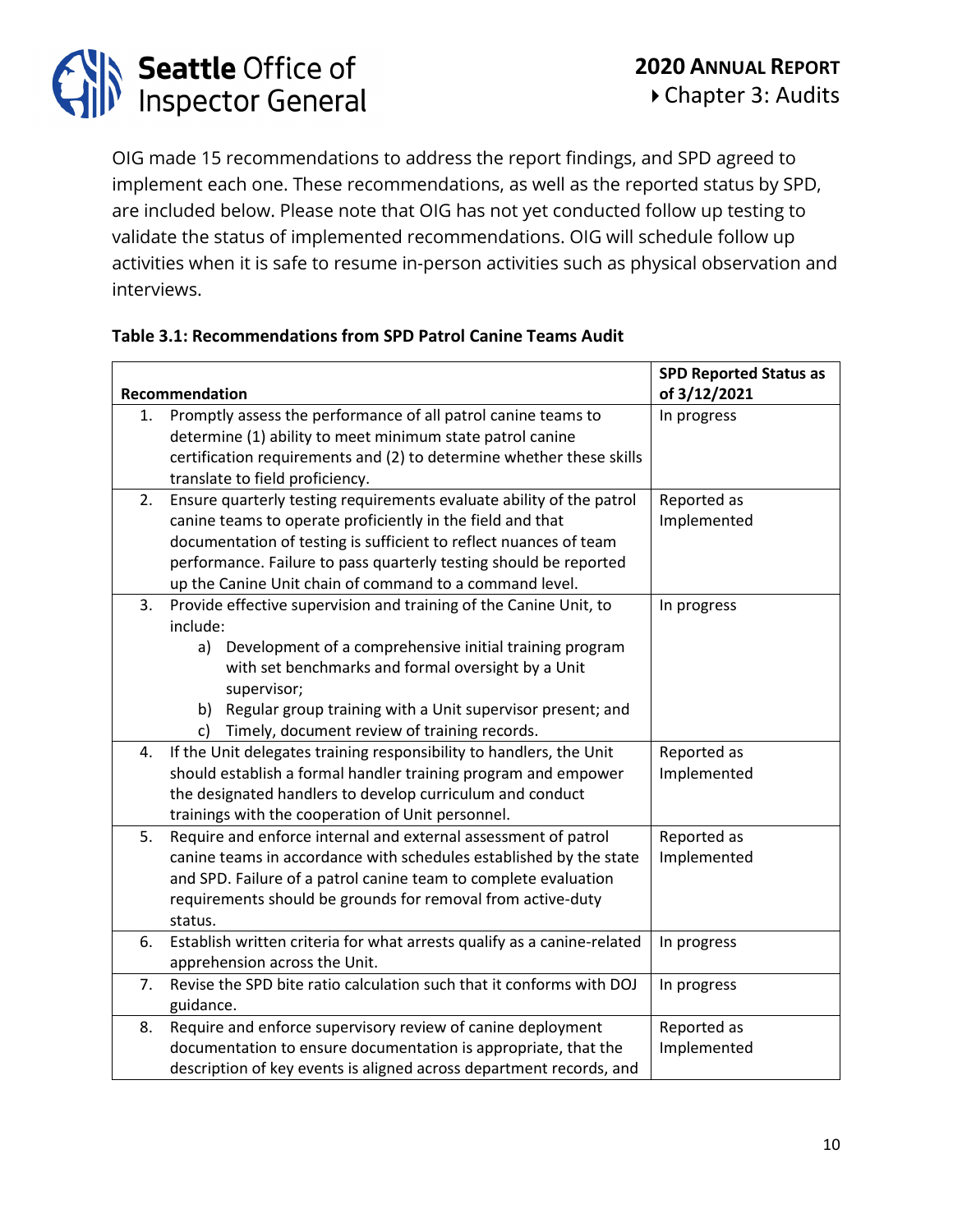|     | that any reported arrests match Unit criteria for a canine-related<br>apprehension.                                                                                                                                                                                                                                 |                            |
|-----|---------------------------------------------------------------------------------------------------------------------------------------------------------------------------------------------------------------------------------------------------------------------------------------------------------------------|----------------------------|
| 9.  | Review and potentially revise the current canine policy to ensure<br>the following: the written policy is clear to all personnel, contains<br>no significant omissions, is not subject to conflicting<br>interpretations, and is deconflicted with relevant law, other SPD<br>policies, and the Canine Unit manual. | In progress                |
| 10. | Provide training to SPD personnel on the new canine policy,<br>focusing on deployment criteria and the conditions under which<br>sergeants may grant exceptions.                                                                                                                                                    | In progress                |
| 11. | Develop a mechanism to provide timely information to unit chain of<br>command about issues requiring prompt corrective action and<br>establish ability to debrief and implement necessary corrections in<br>an expedient manner.                                                                                    | Reported as<br>Implemented |
| 12. | Together with the Force Investigation Team and OPA, develop a<br>process to allow timely unit-based debriefing or after-action<br>meetings after significant force events in a manner that does not<br>compromise use of force or administrative investigations.                                                    | Reported as<br>Implemented |
| 13. | Not detailed in public report.                                                                                                                                                                                                                                                                                      | In progress                |
| 14. | Evaluate whether the Canine Center location and training facilities<br>meet current unit and departmental needs and remediate any<br>deficiencies in a timely fashion.                                                                                                                                              | In progress                |
| 15. | Identify facilities and locations where the Canine Unit can conduct<br>regular training in a secure environment.                                                                                                                                                                                                    | In progress                |

### *Audit of Destruction of DNA Evidence (December 2020)*

OIG performed this audit at the request of Chief Carmen Best after SPD discovered it had mistakenly destroyed 107 DNA samples. The original audit objective was to determine the events and practices leading to the destruction of the samples. However, while conducting the audit, OIG identified additional systemic concerns related to the collection and storage of evidence. This audit was paused in 2020 to address requests related to mass demonstrations and re-started in the Fall.

OIG found the DNA samples in question were not evidence in investigations, but postconviction samples that were to be entered in a state database with the intention of identifying unknown suspects in past and future crimes. A conflict between state law and city municipal code resulted in an approximately five-year period in which the state refused to store or process City of Seattle samples and the City continued to collect the samples. While this legal dispute was resolved, SPD stored the samples in safe-keeping for the City Attorney's Office. OIG noted that it is possible the five-year delay resulted in some crimes remaining unsolved, due to the absence of the DNA samples from the state database.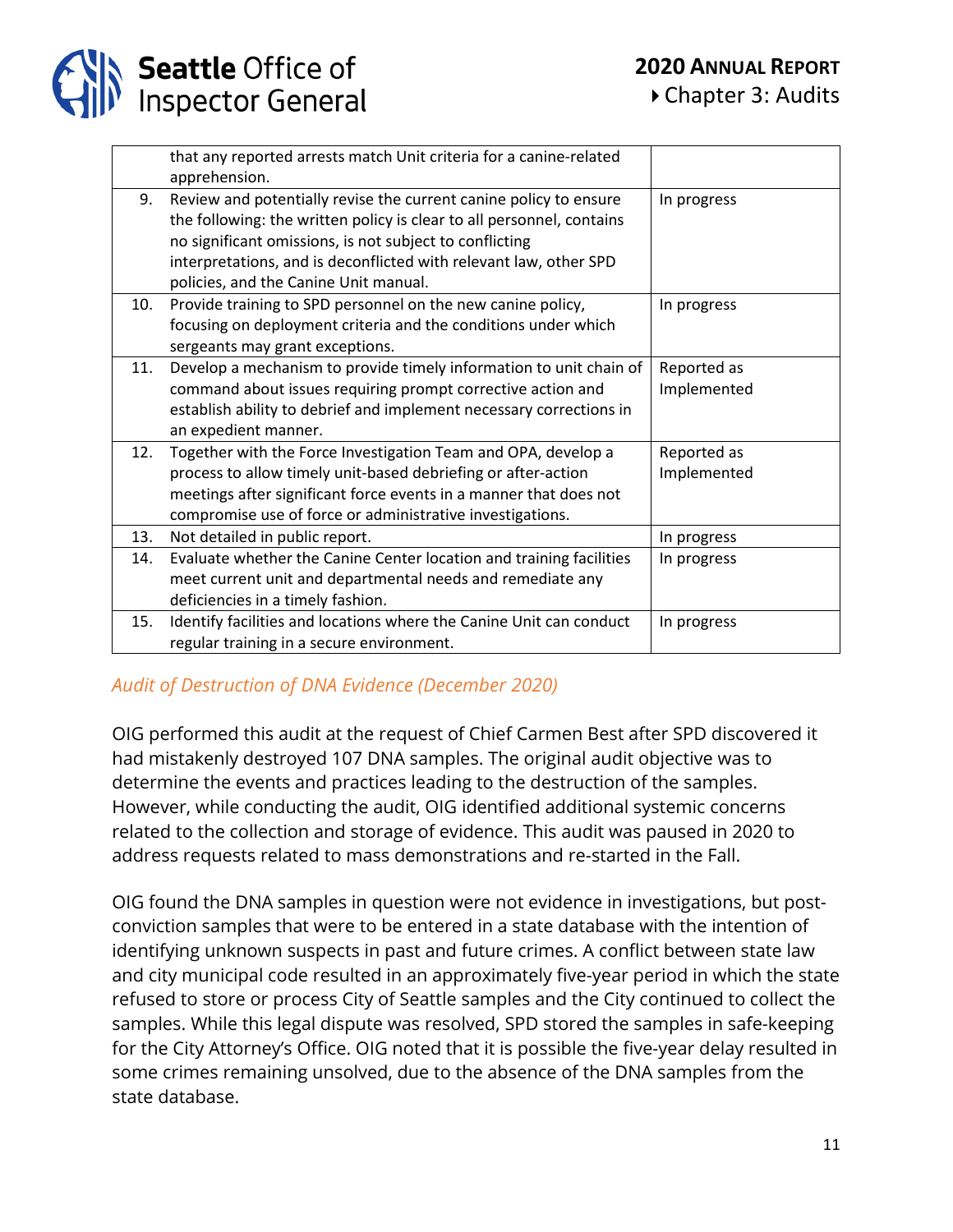# **Seattle Office of<br>Inspector General**

While SPD was storing the DNA samples, the SPD Evidence Warehouse was overcrowded and failed fire inspections. To alleviate capacity issues, the Evidence Unit began destroying evidence in batches. While the Unit attempted to create a batch list of evidence that was safe to destroy, the process bypassed review mechanisms and protocols, resulting in the accidental destruction of the DNA samples in question.

During the audit, OIG also observed that SPD did not have standardized practices for evidence storage at precincts. In particular, one precinct did not provide appropriate safeguards for temporary evidence storage, creating risks to the security and integrity of evidence stored at that location.

OIG issued three recommendations to address the report findings. As with the Canine Unit report, please note the recommendation statuses listed below are reported by SPD; OIG has not yet conducted validation testing.

|    | Recommendation                                                                                                                                                                                                                                                                                                                                                                                                                                                                                                  | <b>SPD Reported Status as</b><br>of 3/12/2021 |
|----|-----------------------------------------------------------------------------------------------------------------------------------------------------------------------------------------------------------------------------------------------------------------------------------------------------------------------------------------------------------------------------------------------------------------------------------------------------------------------------------------------------------------|-----------------------------------------------|
| 1. | SPD should finalize a manual for the Evidence Unit that addresses all<br>aspects of evidence collection, security, storage, and disposition, in<br>coordination with the City Attorney's Office and the King County<br>Prosecuting Attorney's Office.                                                                                                                                                                                                                                                           | In progress                                   |
| 2. | SPD should take immediate steps to address capacity issues at the<br>Evidence Warehouse, which is 94 percent full and the vehicle storage<br>facility, which is at 100 percent capacity.                                                                                                                                                                                                                                                                                                                        | Pending                                       |
| 3. | SPD should take immediate steps to establish consistent and secure<br>evidence storage requirements for all precincts. The requirements<br>should be determined by the Evidence Unit and in alignment with<br>industry standards. These requirements should be codified in the<br>Evidence Unit manual and the SPD Manual to ensure all personnel are<br>aware of the requirements. Given the importance of secure evidence<br>storage, SPD should not await manual revisions before taking<br>remedial action. | Pending                                       |

### **Table 3.2: Recommendations from Audit of Destruction of DNA Evidence**

### *Audit of Secure Firearm Storage*

Chief Carmen Best requested that OIG conduct an audit of secure firearm storage after an SPD officer's personal firearm was stolen from an SPD facility during a training exercise. This project was delayed due to work on mass demonstrations in 2020 and other time-sensitive requests, as SPD reported at the time that it had taken precautions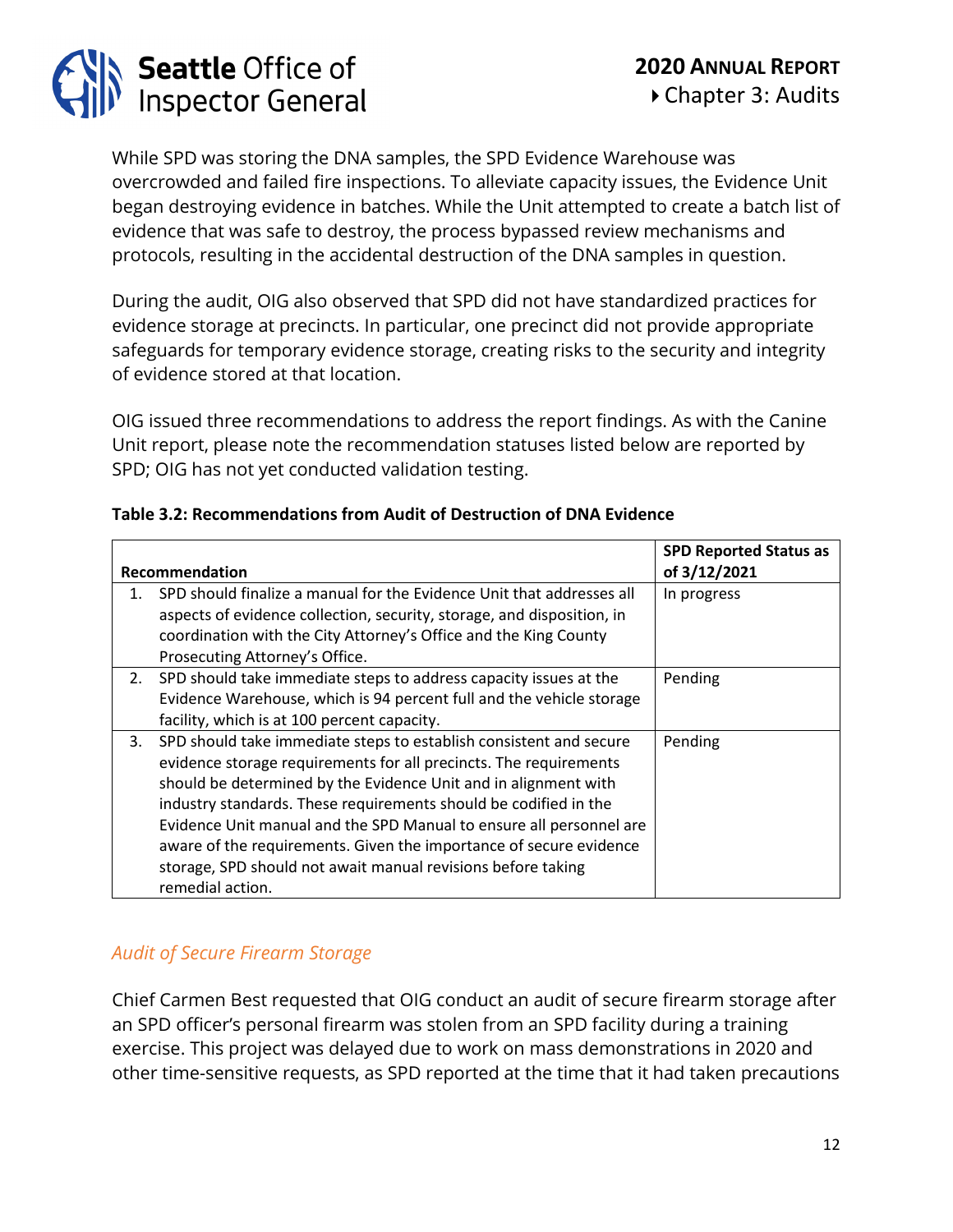

to eliminate the immediate security threat. The report is now available on the OIG web site.

### **Audits in Progress**

### *Audit of SPD Interactions with Outside Law Enforcement Agencies (Mutual Aid)*

OIG is conducting an audit of SPD operations when engaging with other agencies under task force and mutual aid agreements. The scope includes formal relationships, such as SPD officers assigned to work with federal agencies, as well as context-dependent collaboration like the use of mutual aid during mass demonstrations. Given the marked increase in use of force and mutual aid during mass demonstrations in the summer of 2020, OIG expanded the scope to encompass 2020 events. This project was delayed due to other work on mass demonstrations in 2020 and resumed in autumn 2020.

### *Chapter 14.12 – Follow Up to 2019 Audit*

OIG is following up on the status of recommendations released in its 2019 audit of Chapter 14.12 activities. Chapter 14.12 is the City ordinance governing the circumstances under which SPD can collect information about individuals' political and religious affiliations, as well as sexual preference. The start of follow-up activity was delayed by COVID-19 restrictions and work concerning mass demonstrations. However, it is important to note that OIG actively monitors each authorization issued under Chapter 14.12.

### *Audit of City Disciplinary Processes for SPD Personnel*

In winter 2020, OIG initiated its audit of disciplinary processes for SPD personnel. This subject is a continuing matter of interest and concern to the Court, community, and OIG. The project focuses on the effectiveness, fairness, and transparency of disciplinary processes occurring after OPA has recommended an allegation be sustained. Topics such as the development of discipline recommendations, communication with original complainants, and the use of arbitration are all included in the audit scope.

### **Deferred or Cancelled Audits**

These projects were in the 2020 work plan but were deferred or cancelled. Explanation is given below for each project.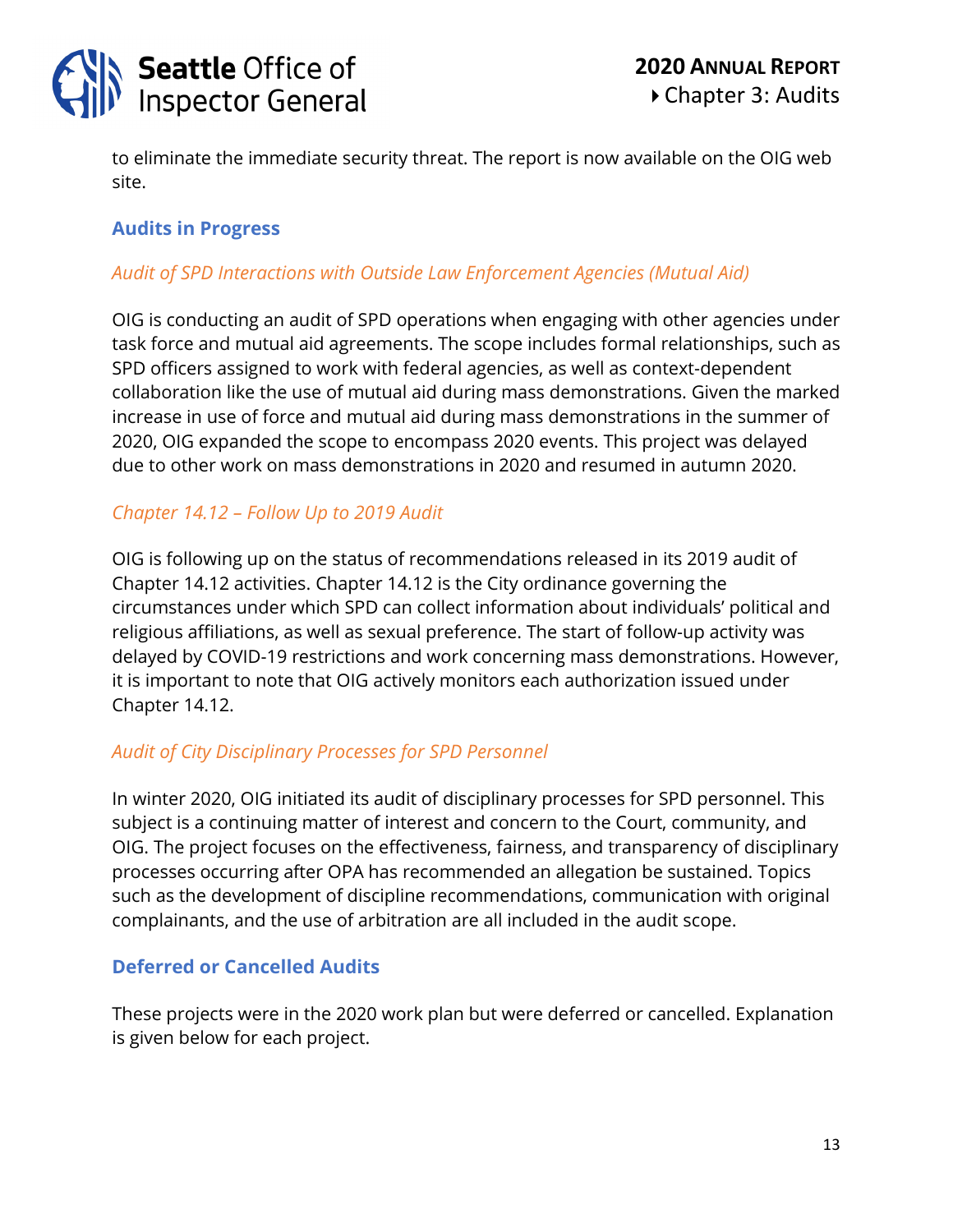

### *Supervision*

This project was deferred due to work on mass demonstrations in 2020. OIG has since determined that supervision is a root cause appearing in several projects currently underway and will be addressed in those forums. A separate supervision audit is still on the risk horizon for a future work plan.

### *Retention and Hiring*

OIG deferred work on the planned retention audit. Hundreds of officers left the department in 2020 and the reasons for departure have been extensively discussed in many different forums.

### *FIT/COC/OPA Issue Identification*

This project was designed to address a communications gap between OPA, the Force Investigation Team (FIT), and the chain of command. This gap has already been addressed, per OIG investigators, and the audit is no longer needed at this time. OIG continues to monitor communication and information sharing between all three parties on major use of force cases.

### *Mapping of SPD Crisis Intervention and Interactions with Health and Human Services*

OIG deferred work on this project due to staffing resource constraints related to work on mass demonstrations, Sentinel Event Review, and other projects.

### *Use of Force and Force Investigation Team Mapping*

OIG deferred work on this project due to staffing resource constraints related to work on mass demonstrations, Sentinel Event Review, and other projects.

### **Completed Non-Audit Projects**

### *Review of SPD Crowd Dispersal Policies and Less Lethal Weapons (August 2020)*

At the request of City Council, OIG completed a detailed review of the SPD crowd dispersal policies and use of less lethal weapons during the summer of 2020.

Council explicitly asked the accountability entities to make recommendations about reauthorizing less lethal weapons and external authorization (i.e., Mayoral authorization) during large-scale events. The report concluded that banning less lethal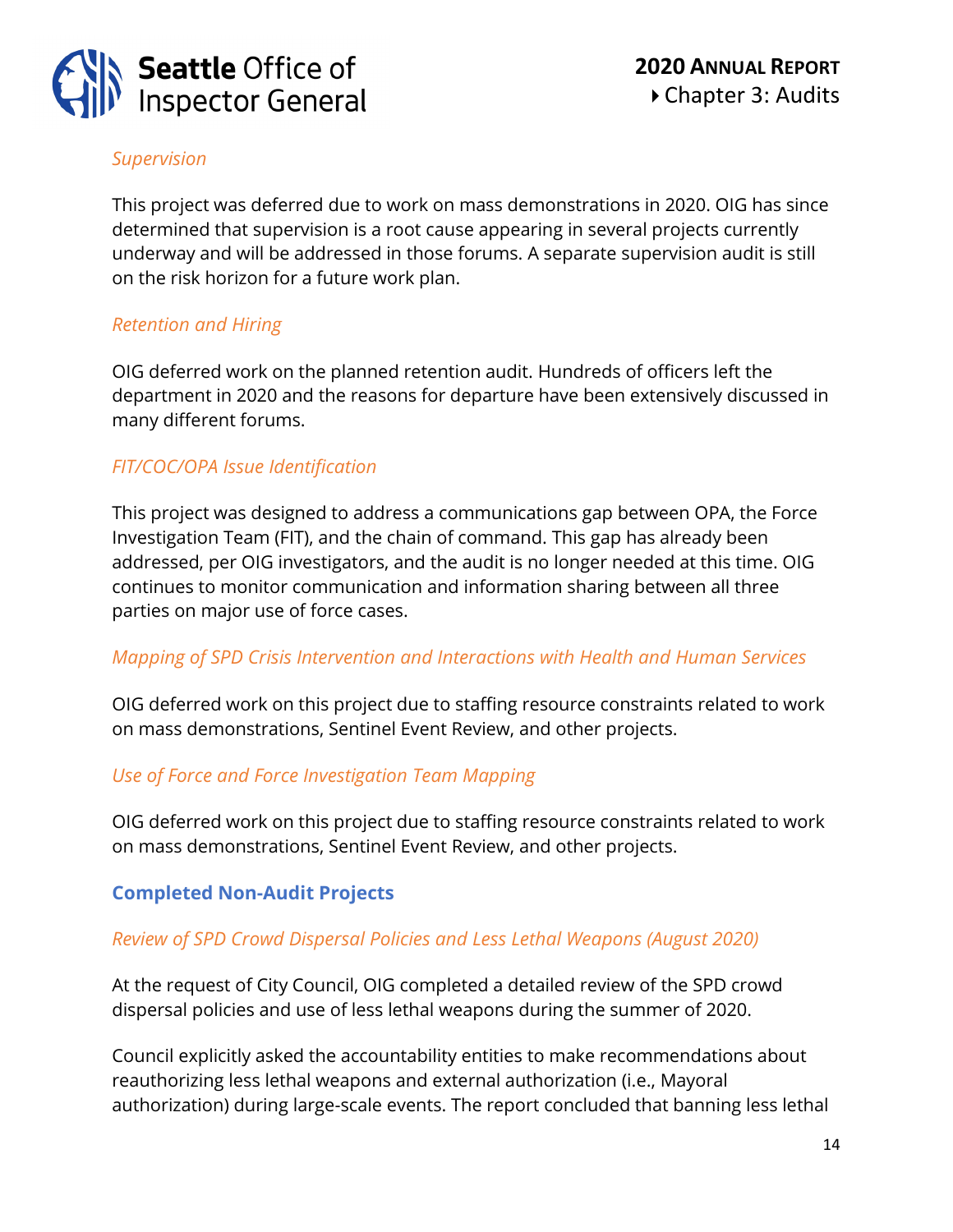# **Seattle Office of<br>Inspector General**

weapons without adequate time to re-train officers and develop alternative tactics for managing a violent crowd created substantial risk of harm to the public. It also underscored that less lethal weapons can be an important non-lethal option outside of crowd control circumstances, such as addressing armed individuals in crisis or working with a barricaded subject that refuses to surrender. However, OIG also emphasized that it is critical for community trust that less lethal weapons are not used against peaceful protestors and that SPD is held accountable for each use.

On the question of external authorization, OIG found that it is not reasonable or effective to require external authorization before initiating crowd dispersal processes. Crowd dynamics are fast-moving and police may need to intervene on a life-safety issue. Further, external decision-makers will likely lack tactical expertise and access to sufficient on-the-ground information, making them reliant on SPD for information. This eliminates the desired independence aspect of the external decision-maker.

In reviewing the SPD crowd dispersal policies, OIG found that SPD crowd dispersal policy was consistent with other jurisdictions, but lack of detail may have contributed to cycles of escalation and inconsistent decision-making. OIG determined that SPD policy and tactics for crowd dispersal were designed for mobile crowds and did not adequately prepare personnel to respond to large, volatile, stationary crowds, and did not provide a reasonable method of intervention for individual instigators who used the cover of a large crowd to engage in violence. OIG also identified that while the City does not have the capacity to respond to large-scale demonstrations without assistance from other law enforcement agencies, there is inadequate transparency and accountability concerning use of force by non-SPD entities.

OIG identified a host of other issues for SPD to research further, including documentation of tactical briefings to better hold supervisors accountable for decisionmaking, improving communications equipment, and using less technical language in public communications.

Although OIG had planned to conduct this work as an audit, time was a limiting factor due to significant delays in accessing SPD personnel critical to understanding relevant events, the complexity of the events under review, and a submission date set by Council and mandated by ordinance. Even with the entire audit team fully dedicated to the project and working extended hours for the allotted period, OIG determined that it was better to issue the result as a non-audit project than risk compromising compliance with GAGAS and the resulting implications for peer review and OIG credibility. The suggestions issued within the report are thus issued not as audit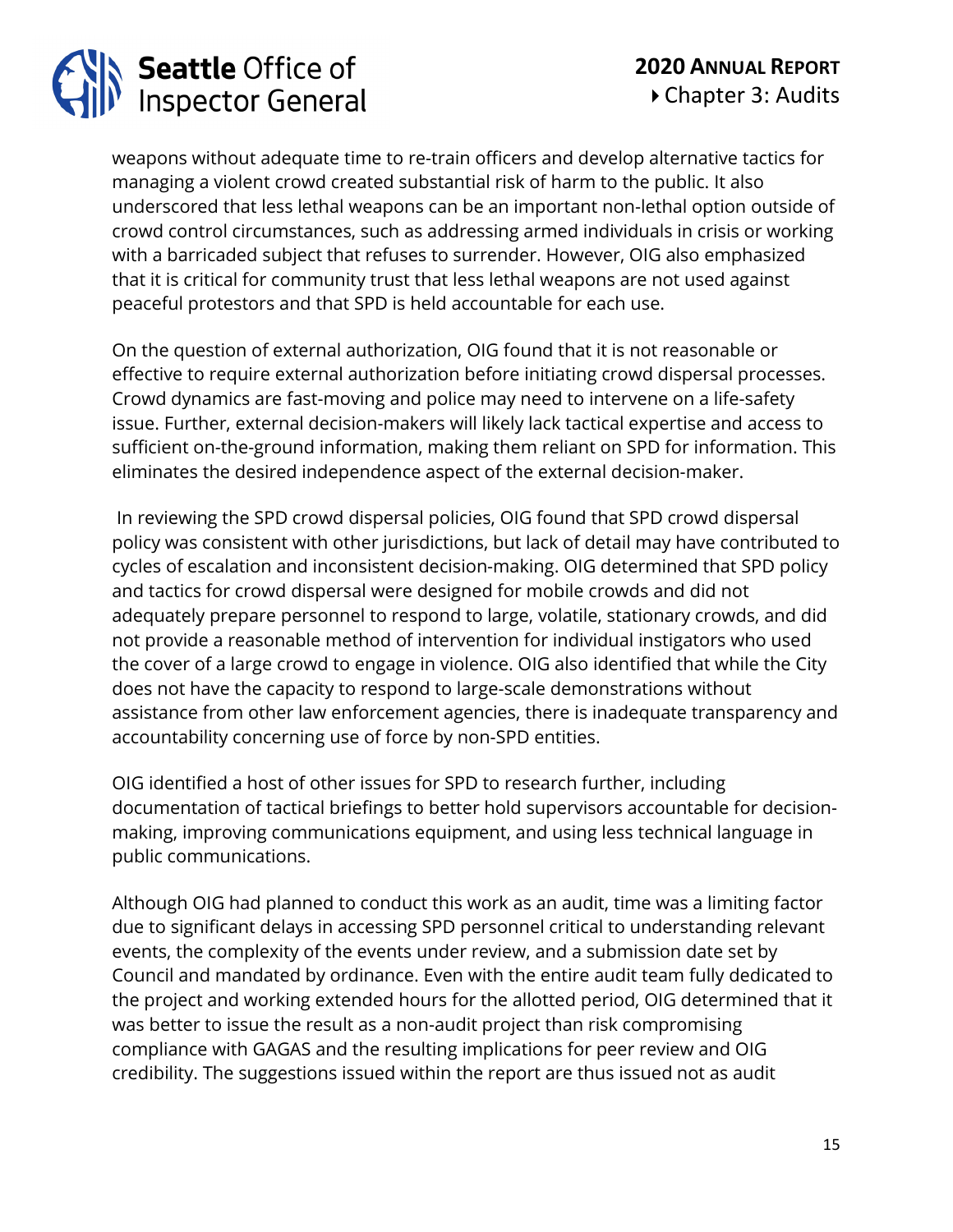

recommendations, but rather insights for SPD to consider when revising its policies and tactics. However, all conclusions are supported by factual evidence and analysis.

#### **Table 3.3: Suggestions from Review of SPD Crowd Dispersal Policies and Less Lethal Weapons**

|    |                                                                       | <b>SPD Reported Status as</b> |
|----|-----------------------------------------------------------------------|-------------------------------|
|    | <b>Suggestion</b>                                                     | of 3/12/2021                  |
| 1. | Augment the existing crowd dispersal policy with a matrix containing  | In progress                   |
|    | different stages of crowd dynamics and associated authorized          |                               |
|    | techniques to respond. In accordance with Suggestion 10, ensure       |                               |
|    | the matrix addresses the possibility of both mobile and static        |                               |
|    | crowds. SPD may wish to consider delineating when each type of        |                               |
|    | less lethal weapon is authorized, based on the stage. For example,    |                               |
|    | given the highly indiscriminate nature of CS gas, SPD and Council     |                               |
|    | may wish to consider limiting use of this weapon to full-scale riot   |                               |
|    | situations involving violence. SPD and Council may also wish to       |                               |
|    | consider prohibiting the use of weapons such as CS solely in defense  |                               |
|    | of property.                                                          |                               |
| 2. | Research and acquire technology to communicate with large             | Reported as Implemented       |
|    | crowds, such as a sound truck, and visual display boards. This        |                               |
|    | technology could be used in a variety of settings and SPD may wish    |                               |
|    | to explore partnership with other departments to share the cost.      |                               |
|    | Social media is another low-cost option for wide-spread, real-time    |                               |
|    | communication with crowds and the public at large during a protest    |                               |
|    | to keep the crowd apprised of developments and any forthcoming        |                               |
|    | police action.                                                        |                               |
| 3. | Research and enhance policy requirements for increased                | In progress                   |
|    | communication with crowds, especially during large or stationary      |                               |
|    | protests, to manage expectations and provide greater credibility for  |                               |
|    | police action. For example, the current policy does not require       |                               |
|    | dispersal orders to be announced.                                     |                               |
| 4. | Review and, if necessary, modify policy language for all less lethal  | In progress                   |
|    | weapons to ensure policy has consistent warning requirements, or      |                               |
|    | include language explaining why inconsistencies exist.                |                               |
| 5. | Provide public education concerning crowd dispersal policies,         | In progress                   |
|    | procedures and overall SPD crowd management tactics.                  |                               |
| 6. | Address previous recommendations issued by CPC, OPA, and              | Declined                      |
|    | external experts on blast balls.                                      |                               |
| 7. | Evaluate the effectiveness of any expired munitions and, if no longer | In progress                   |
|    | deemed safe or effective for use, dispose of the munitions in         |                               |
|    | accordance with regulatory guidance.                                  |                               |
| 8. | Increase opportunities for SPD personnel to train with the 40mm       | In progress                   |
|    | launcher and ensure each officer is able to deploy a live blast ball  |                               |
|    | safely and within policy during annual recertification.               |                               |
| 9. | If it is determined that non-SWAT officers will be authorized to      | Reported as Partially         |
|    | deploy CS in future demonstrations, ensure officers receive training  | implemented                   |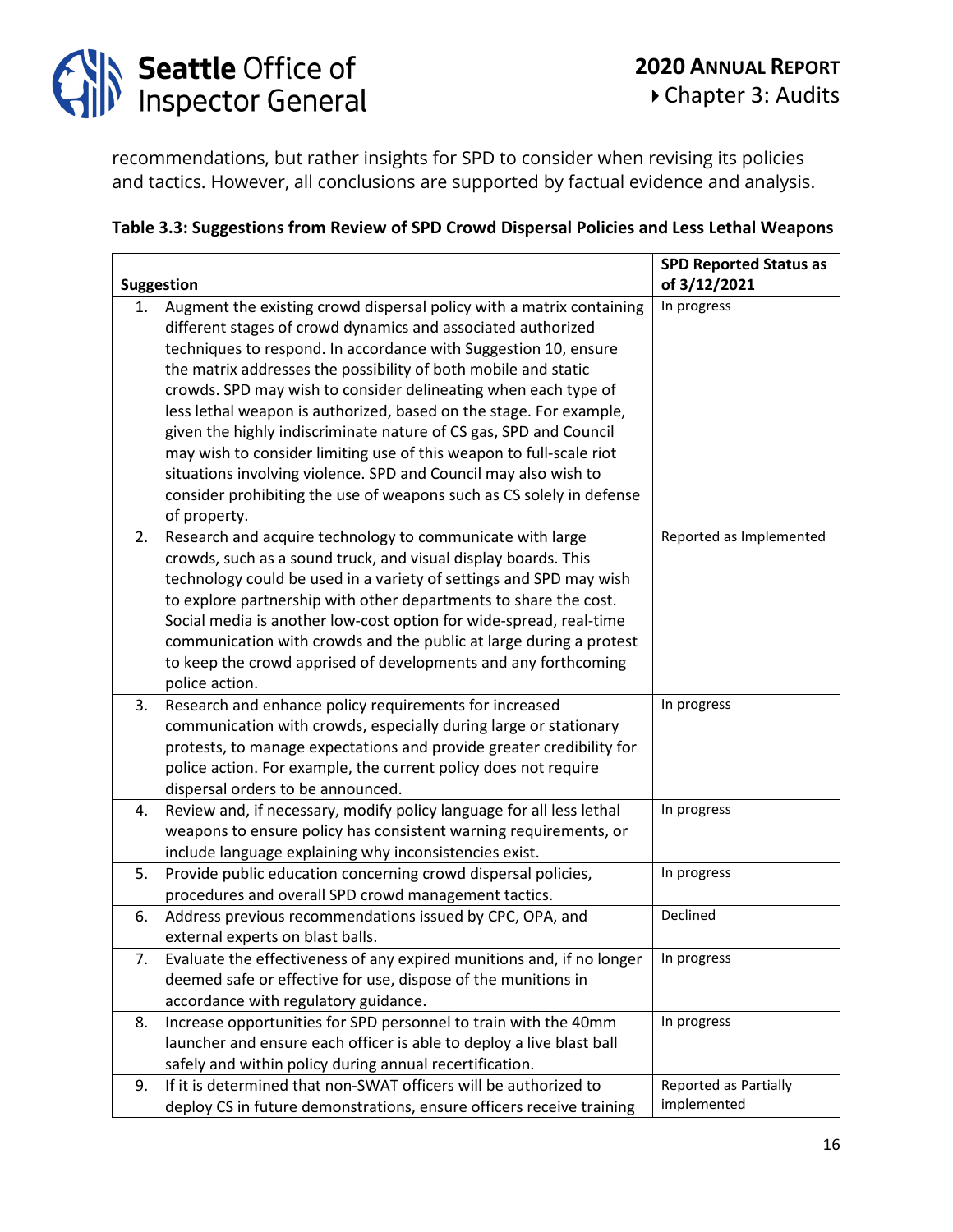

|     | regarding the proper use of CS and related first aid and             |             |
|-----|----------------------------------------------------------------------|-------------|
|     | decontamination procedures.                                          |             |
| 10. | Research and develop policies, strategies, and tactics to manage a   | In progress |
|     | fixed, confrontational crowd that may contain isolated individuals   |             |
|     | throwing projectiles or otherwise creating life safety concerns and  |             |
|     | incorporate tactics into departmental crowd control training. For    |             |
|     | example, tactics could include acquiring and deploying sturdier      |             |
|     | barriers, or intentionally reducing visible police presence.         |             |
| 11. | Work with Council, regional law enforcement agencies, and, if        | Declined    |
|     | necessary, state legislative partners on a long-term solution for    |             |
|     | prompt and transparent reporting of force during large-scale events. |             |
|     | Use of force reporting does not necessarily need to include          |             |
|     | identifying information for individual officers from other agencies. |             |

### *Memorandum on Less Lethal Weapons Usage in Protests (June 2020)*

At the request of City Council, OIG issued an informational summary of less lethal weapons used by SPD during the initial period of mass demonstrations in 2020 (5/29/2020 – 6/7/2020). This memo included an overview of less lethal weapons and criteria for use, relevant SPD policy, prior recommendations issued to SPD on the topic of less lethal weapons, and external guidance on use of these weapons by entities such as the Intentional Network of Civil Liberties Organizations and the International Association of Chiefs of Police.

### *IAPro Information Memo (May 2020)*

In the course of routine work, OIG discovered a major security vulnerability within the software used by SPD and OPA to conduct administrative and use of force investigations. OIG identified the source and potential impact of the vulnerability, which posed a severe risk to the integrity and confidentiality of investigation materials. However, OIG was unable to verify whether any material had been compromised due to the nature of the vulnerability. After OIG shared its conclusions with the City's Information Technology Department (ITD), OPA, SPD, and ITD took immediate action to deploy a solution.

### *Annual Surveillance Memo (September 2020)*

OIG is required by City ordinance to review certain aspects of approved SPD surveillance technologies on an annual basis. However, as of the end of 2020 Council had not yet approved any SPD surveillance technologies. OIG regularly attended meetings of the community working group and communicated with the City Auditor's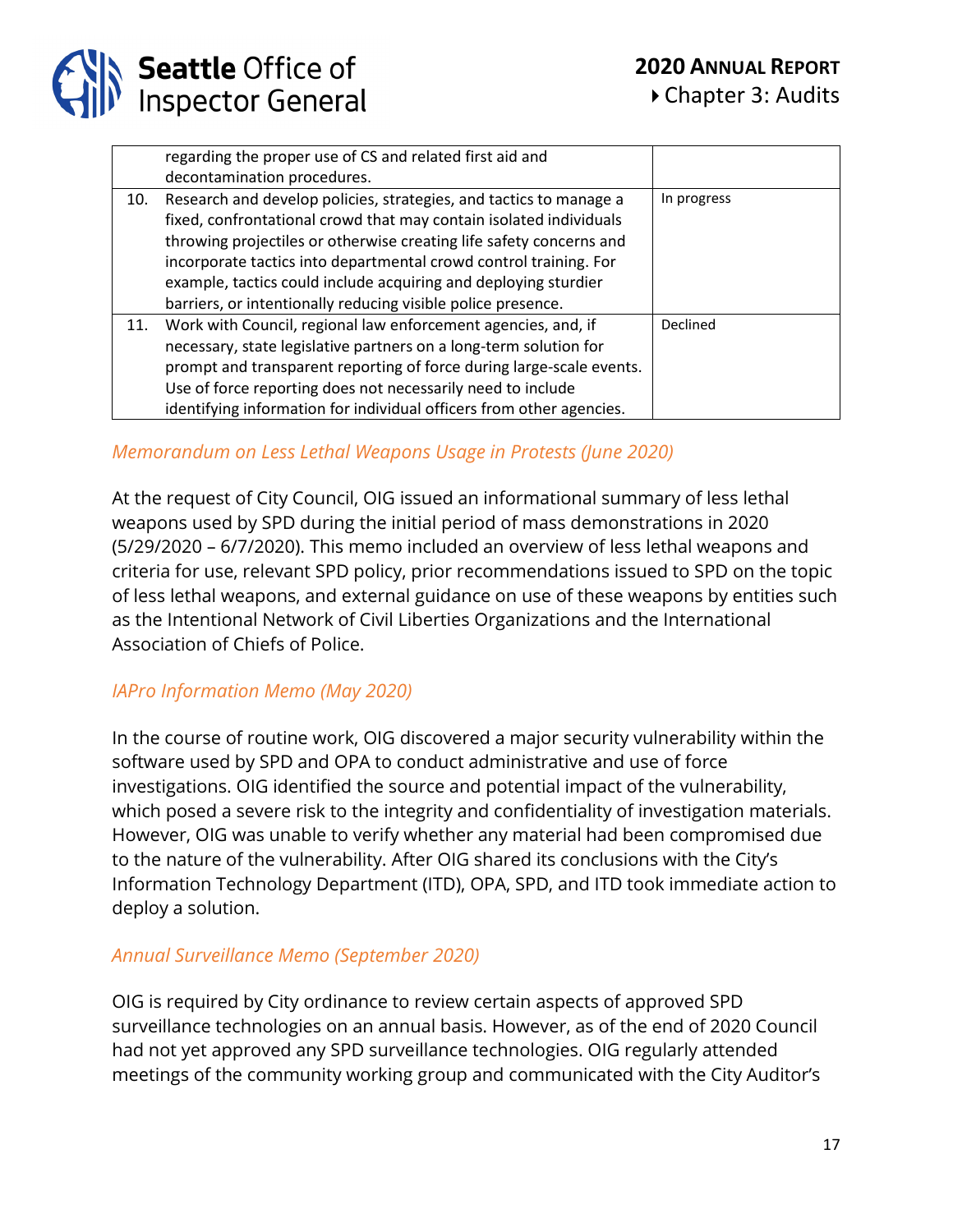

Office on their Chapter 14.18 oversight work throughout the year, issuing a memo summarizing these activities as required by ordinance.

### *[Systemic Risks to Compliance with Chapter 14.18 of Seattle Municipal Code Alert Letter](https://www.seattle.gov/Documents/Departments/OIG/Other/OIGChapter14.18AlertLetter11192020.pdf) (November 2020)*

In November 2020, emails released by SPD in response to a public records request indicated an SPD officer potentially accessed a facial recognition technology not approved by the City. While OPA investigated the specific allegation, OIG reviewed the SPD Manual and found that the Manual did not include specific instruction or requirements relating to Chapter 14.18. OIG issued an alert letter notifying Chief Diaz of this gap, as OIG determined lack of awareness or understanding of the Chapter may lead to violations of public trust and inadvertent violations.

To address this risk, OIG requested SPD immediately remind personnel of Chapter 14.18 obligations, including the definition of surveillance technology, and prohibit the use of personal technology or any other means of bypassing City processes to acquire and use surveillance technology.

SPD forwarded OIG a copy of an email sent to SPD personnel that fulfilled these requests.

### **Table 3.4: Requests from [Systemic Risks to Compliance with Chapter 14.18 of Seattle](https://www.seattle.gov/Documents/Departments/OIG/Other/OIGChapter14.18AlertLetter11192020.pdf)  [Municipal Code Alert Letter](https://www.seattle.gov/Documents/Departments/OIG/Other/OIGChapter14.18AlertLetter11192020.pdf)**

|         |                                                                        | <b>SPD Reported Status as</b> |
|---------|------------------------------------------------------------------------|-------------------------------|
| Reguest |                                                                        | of 3/12/2021                  |
|         | Remind personnel of the Chapter 14.18 definition of surveillance       | Implemented (verified by      |
|         | technology and the Chapter requirements concerning the acquisition     | O(G)                          |
|         | of any new surveillance technology                                     |                               |
|         | Prohibit use of personal technology, administrative privileges, or any | Implemented (verified by      |
|         | other means to bypass City processes on acquisition and use of         | O(G)                          |
|         | surveillance technology                                                |                               |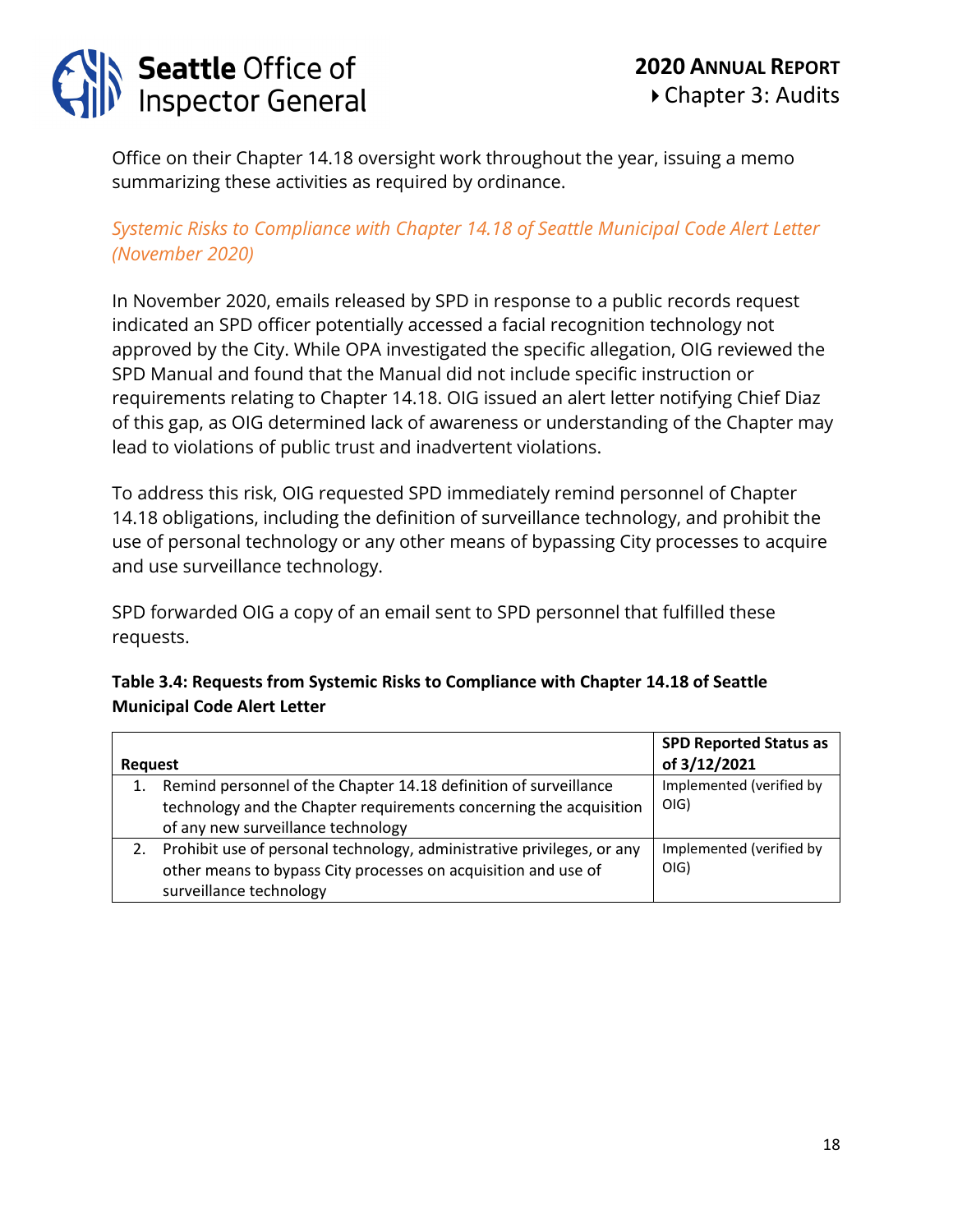

### Chapter 4: POLICY WORK

### **HIGHLIGHTS**

Major policy work in 2020 focused on police response to protests. OIG also issued its recommendations on the City state legislative agenda. Other policy work continued in mandated areas such as studying civilian and sworn staffing at OPA and trends in complaints, claims, and lawsuits.

OIG produces non-audit reports and special projects to provide additional insights into the Seattle police accountability system. These additional services range from systemmapping and policy analysis to data collaborations and community engagement projects. OIG aims to increase the public safety system effectiveness and accountability through work that is based on evidence and responsive to the intersection of policing and race and social justice.

Chief among new projects was the Sentinel Event Review, a community-inclusive accountability program that will examine Seattle Police Department (SPD) handling of the 2020 police demonstrations.

This chapter is divided into two sections. Section One provides updates on policy projects OIG worked on during 2020. Section Two covers other systems work, including an analysis of inquests, claims, and lawsuits against SPD in 2020 and a comparison to previous years, and OIG work related to the City state legislative agenda.

### **Overview of Policy Projects**

### *Staffing Study of Sworn vs. Civilian Investigations of Police Misconduct*

In 2020, OIG began an evaluation of the impact of the OPA hiring two civilian investigators and two civilian investigation supervisors and how that staffing change affected complaint investigation processes and outcomes.<sup>[8](#page-18-0)</sup> Due to staffing limitations, the project was put on hold in March 2020. Work on this project is resuming in 2021.

<span id="page-18-0"></span><sup>8</sup> This work is required by Ordinance 125315.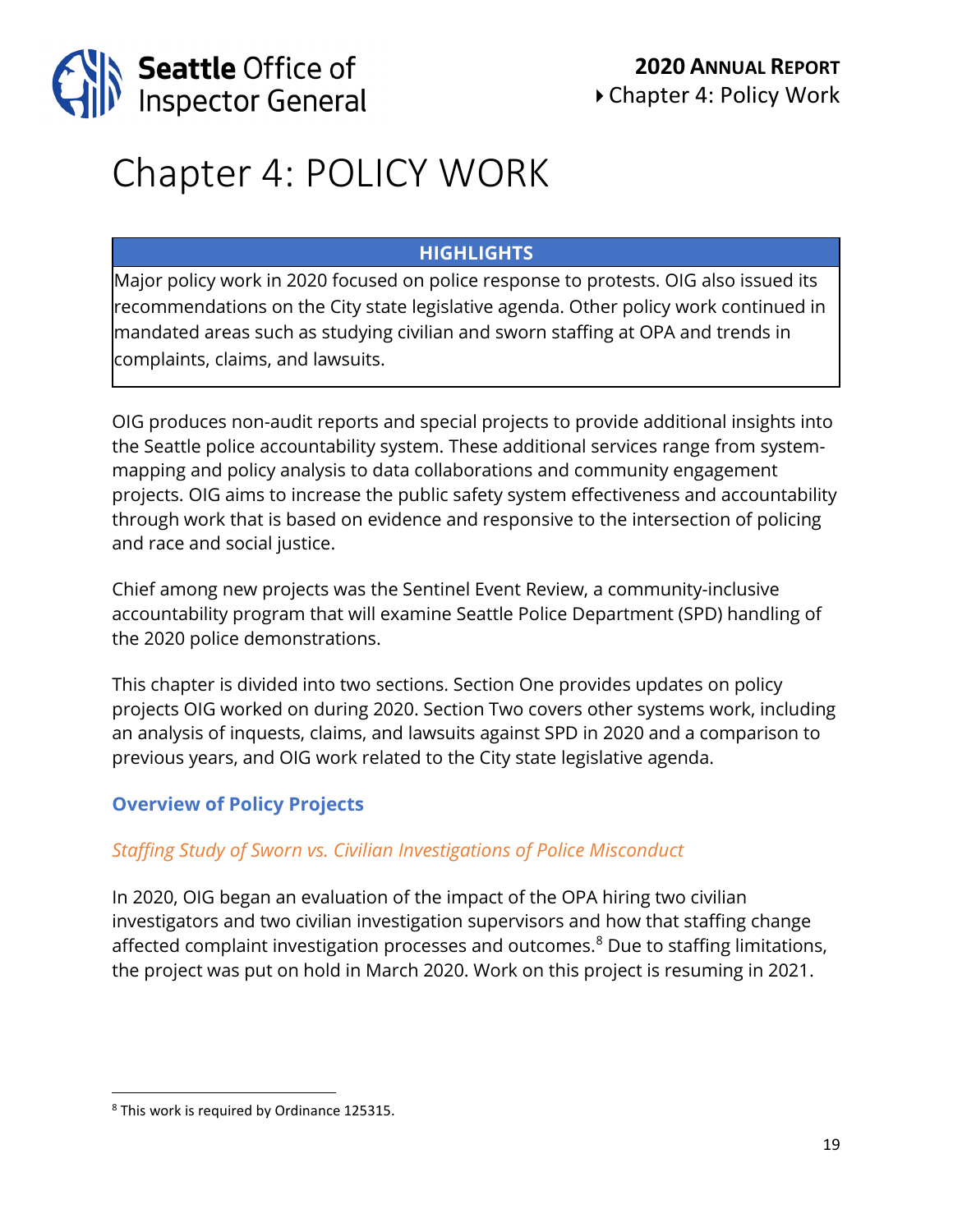# **Seattle Office of<br>Inspector General**

In 2018, the City of Seattle signed a collective bargaining agreement with the Seattle Police Officers Guild (SPOG)<sup>[9](#page-19-0)</sup> which authorized OPA to hire two civilian investigators alongside its sworn investigators.<sup>[10](#page-19-1)</sup> Under the terms of the agreement, the civilian investigators are responsible for intake work for complaints initiated by civilians and may not be assigned to a case "that reasonably could lead to termination." OPA completed the hiring process for these positions in early 2020. As of December 2020, OPA has two civilian investigators and two civilian investigation supervisors working alongside its sworn personnel.

OIG is conducting its analysis of the impact of adding civilian investigators in four stages:

**Stage One** (2019) – Surveying other jurisdictions' hiring practices regarding sworn and civilian personnel in the context of police misconduct investigations

**Stage Two** (2020) – Creating a baseline from previous OPA investigations

**Stage Three** (Pending) – Conducting a qualitative analysis focused on organizational/cultural change

**Stage Four** (Pending) – Analyzing misconduct investigation data to identify the effect of civilianization on misconduct investigation outcomes

During Stage One, OIG surveyed 15 civilian police oversight jurisdictions around the country to identify models and trends for staffing police misconduct investigations. The survey showed that OPA is unique in its mix of sworn and civilian personnel. The City of Seattle was the only jurisdiction with a mix of civilian and sworn personnel authorized to conduct police misconduct investigations, and with civilian supervisors supervising sworn investigators. The survey also showed that while most civilian investigators had a legal background, sworn investigators held a wider variety of roles before becoming an investigator.

During Stage Two, OIG compiled and examined past OPA data to create a baseline from which to assess the impact of introducing civilian staff in misconduct investigations. OIG gathered data on several key performance indicators, including the number and characteristics of sustained complaints, any investigation deficiencies

<span id="page-19-1"></span><span id="page-19-0"></span><sup>9</sup> "Agreement by and between the City of Seattle and Seattle Police Officers Guild." *Appendix D: Civilians in the Office of Police Accountability.* [https://www.seattle.gov/personnel/resources/pubs/SPOG\\_CBA\\_2015-2020.pdf](https://www.seattle.gov/personnel/resources/pubs/SPOG_CBA_2015-2020.pdf) <sup>10</sup> Most OPA investigators are "sworn" personnel, which means they are drawn from SPD police officers and detectives.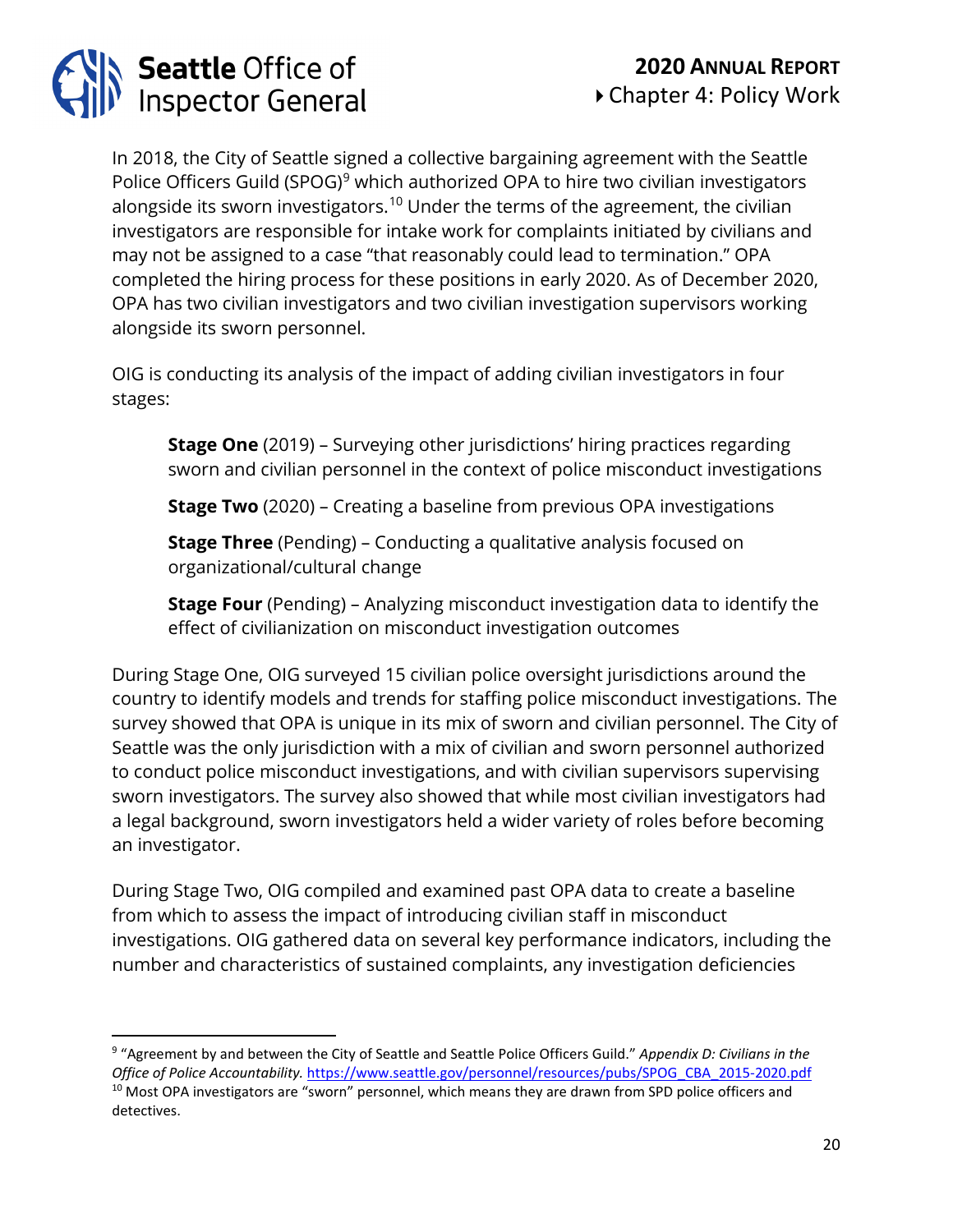# **Seattle Office of<br>Inspector General**

found during the certification of OPA investigations, and the core issue involved in each investigation, among others. $11$ 

Stage Three will include a qualitative assessment using interviews with OPA staff to understand the impact of civilianization on OPA at the organizational level. Stage Four will focus on the impact of civilianization in OPA case outcomes using the data collected during Stage Two by comparing data from 2020 with data from previous years.

### *Sentinel Event Review*

In 2019, OIG began developing the Sentinel Event Review (SER) to analyze sentinel events—significant, unexpected, negative outcomes that are indicative of wider systemic problems—involving SPD. The objective of SER is to use a system-oriented approach to understand the root causes of negative outcomes and determine ways to prevent future similar events. SER is not focused on individual actions or assigning blame, but strengthening system fail-safes to prevent harm.

OIG originally added SER to its first annual work plan in 2019 with the aim of applying it to officer-involved shootings or other serious injuries of significant public concern. As the 2020 protests were happening, OIG shifted its SER focus to SPD's protest responses.

OIG is structuring the first SER around three phases:

- 1. Gathering community input and perspectives;
- 2. Convening an SER panel to develop analysis and findings; and
- 3. Auditing and further reviewing systems for issues identified by SER.

In 2020, OIG started work on the first two phases of SER by collecting and analyzing data from the public, the media, government agencies, and SPD to identify specific incidents and patterns of concern. OIG policy staff distilled information for review from many sources including, e.g., over 100 misconduct complaint cases (arising from over 19,000 complaints to the OPA), over 500 uses of force, more than 200 hours of body worn video, and thousands of posts on social media and other public comments.

OIG reached out to approximately 100 community organizations and government agencies to gather input and hear community perspectives and concerns. To engage Seattle residents long-term, OIG established the SER Planning Group, where a diverse group of community leaders and members, and SPD officials come together to advise

<span id="page-20-0"></span><sup>&</sup>lt;sup>11</sup> OIG has not finalized these performance indicators for the final report.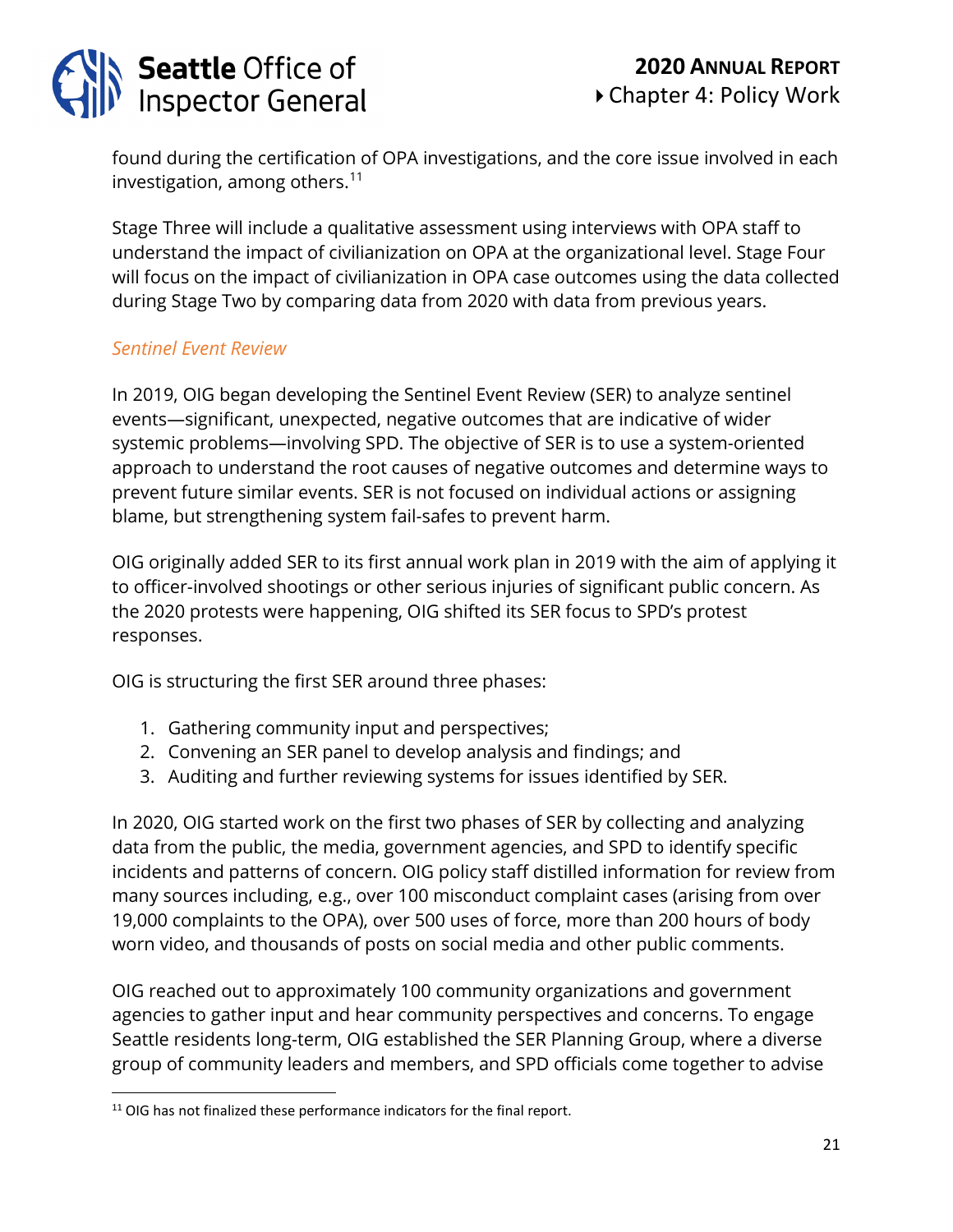

on the SER process. The SER Planning Group provides input on the selection of the Panel members, the sentinel events the Panel will consider, and the process the Panel will use to identify root causes and make recommendations. Table 4.1 summarizes the SER working groups, objectives, and activities.

| <b>Process</b>                  | <b>Objective</b>                                                          | <b>Activities</b>                                                                                                                                                                                 |
|---------------------------------|---------------------------------------------------------------------------|---------------------------------------------------------------------------------------------------------------------------------------------------------------------------------------------------|
| OIG Team                        | Analyze data and<br>stakeholder input                                     | • Collecting and analyzing data on the causes and<br>effects of mass demonstrations and SPD response<br>• Gathering and organizing input from the<br>community, SPD, and City agencies.           |
| <b>SER</b><br>Planning<br>Group | <b>Identify SER</b><br>members and<br>incidents to review                 | • Providing community input and perspectives<br>Identifying key partners to form the panel<br>Selecting the criteria to prioritize sentinel events<br>• Prioritizing sentinel events              |
| <b>SER Panel</b>                | Analyze sentinel<br>events for root<br>causes and make<br>recommendations | Analyzing root causes of selected sentinel events<br>$\bullet$<br>Issuing recommendations for systemic change<br>Building trust and promoting reconciliation<br>$\bullet$<br>between stakeholders |

### **Table 4.1: Sentinel Event Review Working Group Breakdown**

By the end of 2020, OIG had gathered a wealth of data and community input to begin analyzing the first phase of the summer demonstrations. The first SER Panel was convened to begin reviewing the sentinel events selected by the SER Planning Group, analyze the events, and generate recommendations in 2021. The SER process is ongoing with both the Planning Group and the Panel meeting regularly to cover sentinel events spanning several months of demonstrations.

While the first SER is examining the 2020 mass demonstrations, OIG will continue to develop and refine the SER process and use it as a framework for community-centered review of future SPD actions, practices, and major incidents. OIG is committed to centering the SER process with community to foster a dialogue between police and underserved communities in Seattle.

### *Effective Interviewing Techniques and Conversation Management*

OIG is leading a project, in partnership with SPD and OPA, to train interviewing staff from the three departments on effective interviewing techniques. The training uses the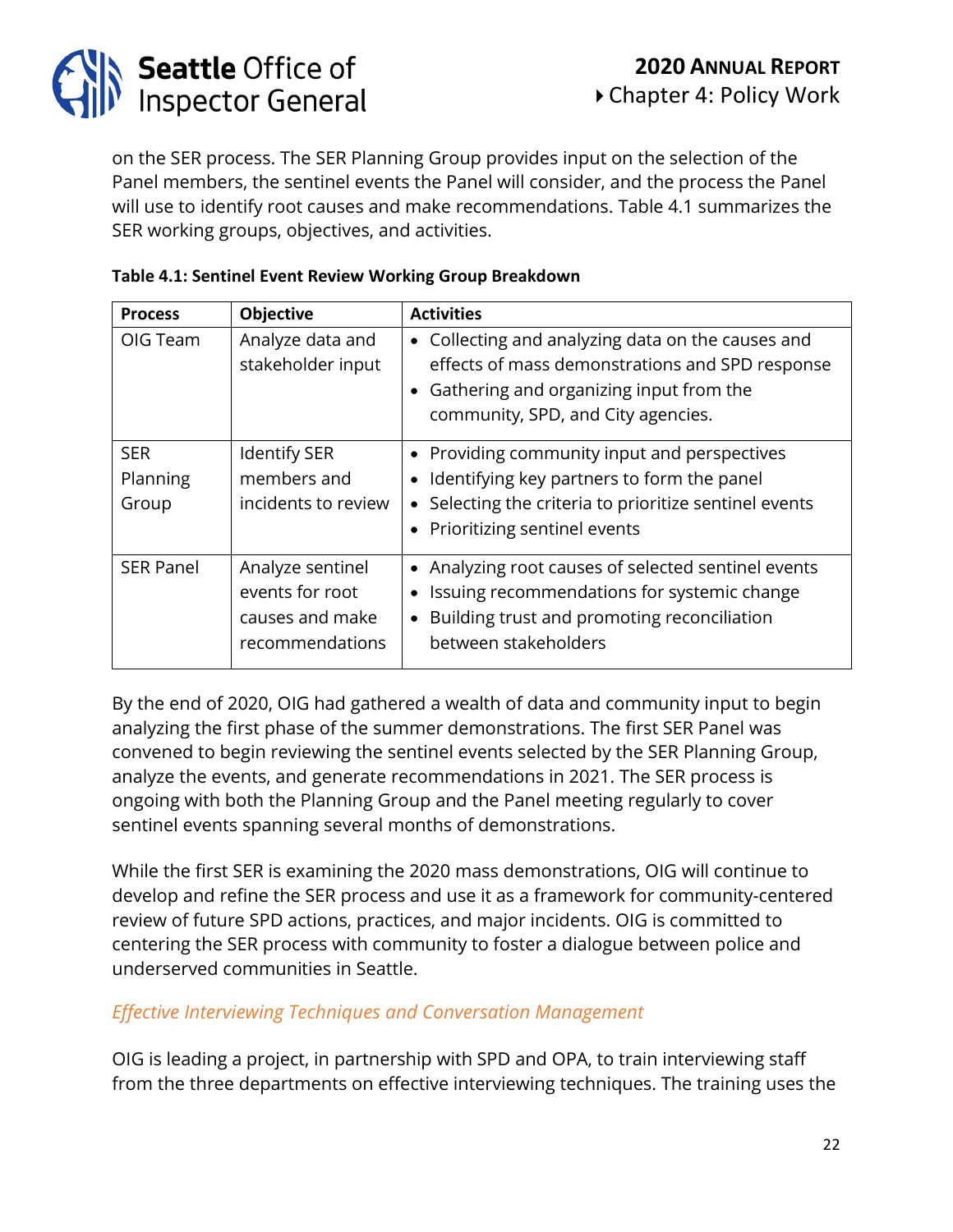# Seattle Office of<br>Inspector General

PEACE<sup>[12](#page-22-0)</sup> model of investigative interviewing, a model developed in the early 1990s by law enforcement and psychologists in England and Wales, to reduce the number of false confessions recorded due to overly aggressive interviewing tactics.

Training was originally scheduled to be held in-person in April 2020, but COVID-19 travel restrictions created the need to adapt the program to a virtual format. The revised training began in December 2020 and concluded in March 2021. The program consists of six bi-weekly webinars, eight learning modules—each with additional reading requirements for the participants, and two rounds of practical exercises. Participants took turns conducting witness interview scenarios as an interviewer and as an interviewee. The subject officer interview scenarios were developed from actual officer misconduct investigations in collaboration with an oversight agency from another jurisdiction. Trainers reviewed and evaluated each practical exercise and provided personalized feedback to the participants.

At the conclusion of the training, each participant had an opportunity to provide feedback on the content, format, and whether they felt the training was relevant to the tasks they perform. The feedback was used to begin developing a train-the-trainer course for a select group of participants from the original cohort.

### *Active Bystandership for Law Enforcement (ABLE) Project*

OIG issued a recommendation that SPD adopt a peer intervention program in 2018.<sup>[13](#page-22-1)</sup> In 2020, SPD was accepted into the Active Bystandership for Law Enforcement (ABLE) Project.<sup>[14](#page-22-2)</sup> ABLE is Georgetown University Law Center's national training and support initiative for US law enforcement agencies that promotes officer wellness, peer intervention and building a culture of peer intervention that prevents harm. SPD began participating in 2020 by sending its command staff to complete this virtual training and building an SPD program. Officers will complete eight hours of training on overcoming inhibition and concerns when facing situations where they must intervene in the face of actions taken by their coworkers. OIG has been available as a technical assistance resource, supporting SPD with the project.

<span id="page-22-0"></span> $12$  PEACE stands for: Planning and Preparation; Engage & Explain; Account, Clarification & Challenge; Closure; and Evaluation. This model, collaboratively developed in the early 90s, between law enforcement and psychologists in England and Wales, takes a conversational, non-confrontational approach to getting information from an investigation interview subject.

<span id="page-22-2"></span><span id="page-22-1"></span><sup>13</sup> <http://www.seattle.gov/Documents/Departments/OIG/Special/PeerInterventionMemo092618.pdf> <sup>14</sup> Active Bystandership for Law Enforcement (ABLE) Project, [https://www.law.georgetown.edu/innovative](https://www.law.georgetown.edu/innovative-policing-program/active-bystandership-for-law-enforcement/)[policing-program/active-bystandership-for-law-enforcement/](https://www.law.georgetown.edu/innovative-policing-program/active-bystandership-for-law-enforcement/)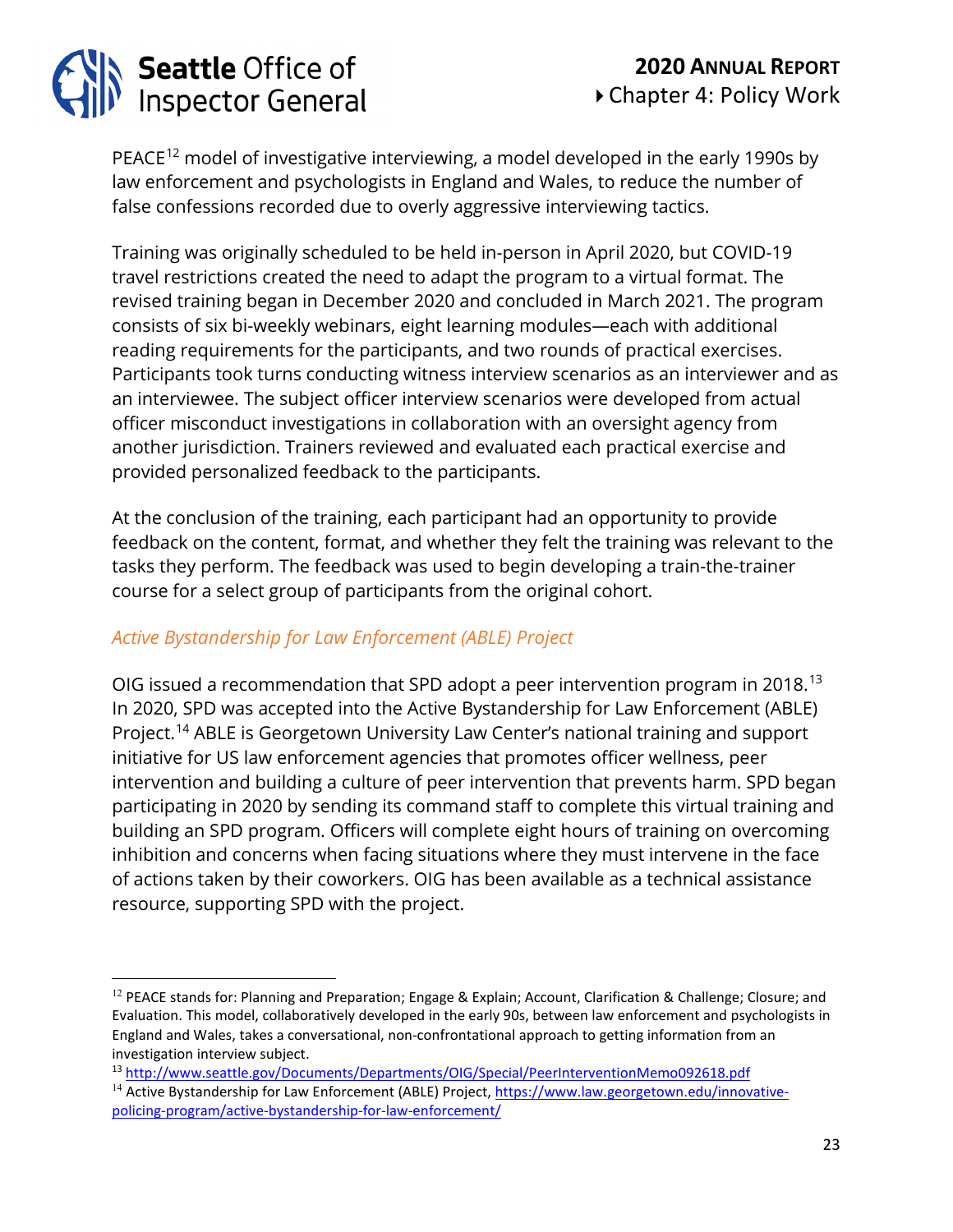# **Seattle Office of<br>Inspector General**

### *Data Analytics Platform (DAP) for OPA Case Management*

OIG is a data-driven organization that regularly analyzes trends and issues within the accountability system. To ensure OIG is using accurate, high-quality data, OIG collaborates with police accountability system partners (Community Police Commission (CPC), OPA, and SPD) to standardize and improve law enforcement data.

Since 2019, OIG has worked closely with OPA and SPD to improve police misconduct data collection and the data systems infrastructure of the SPD Data Analytics Platform (DAP). The goal of this DAP expansion project is to modify the SPD platform to include data related to police misconduct complaints handled by OPA. This project is a joint effort, with each stakeholder contributing to the integrity and expansion of DAP.

SPD operates DAP, which previously held only SPD-generated data. Under this expansion module, accountability partners added data from OPA into the system, increasing visibility into officer misconduct investigations. OPA implemented changes to its procedures, which required developing new data fields within DAP. OIG participated as an observer to provide technical assistance, process oversight, and testing to ensure accuracy and validate the results of the transition.

Once work on the DAP expansion is complete, OIG will have greater access to SPD data, allowing OIG to streamline its analysis of the OPA complaint investigation system. OIG plans to continue collaborating with system partners to create high-quality data for future oversight projects.

### **Systems Analysis**

Each year, OIG is tasked by ordinance with analyzing patterns and trends in inquests, claims, and lawsuits alleging SPD misconduct.[15](#page-23-0) The following analysis includes incidents alleging that SPD operations, personnel, equipment, or vehicles usage resulted in loss, injury, or damages.

### *Inquests*[16](#page-23-1)

An inquest is an administrative, fact-finding inquiry into the manner, facts, and circumstances of a death. Washington state law gives county coroners authority to hold inquest proceedings into deaths that occur in their jurisdictions. In King County, inquests are managed by King County Department of Executive Services Inquest

<span id="page-23-0"></span><sup>15</sup> This analysis is required by Ord. 125315, §3.29.270.D.7.

<span id="page-23-1"></span><sup>16</sup> King County Inquest Program webpage:<https://www.kingcounty.gov/services/inquest-program/process.aspx>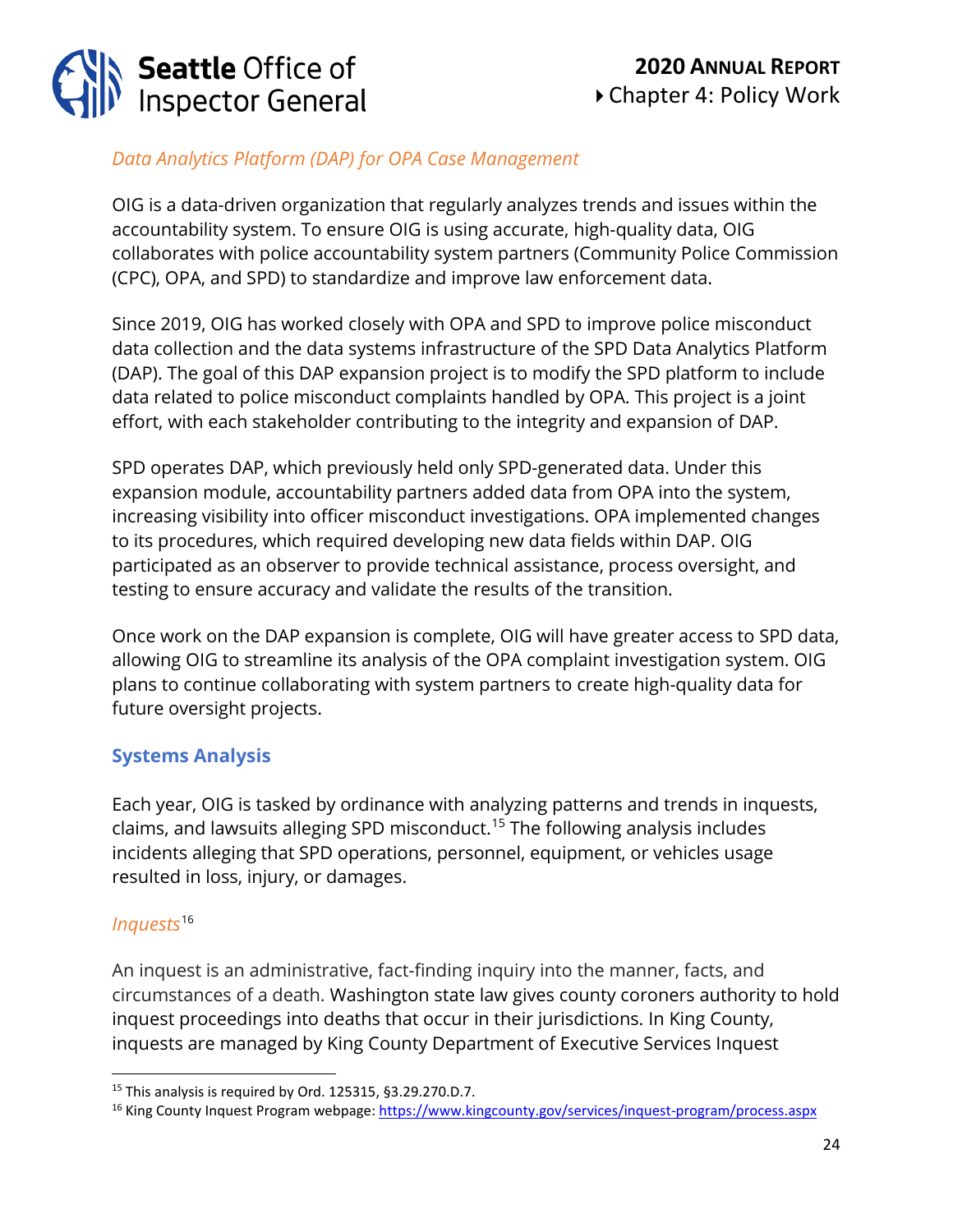

Administrators, not the involved police department. The inquest process was the subject of litigation in 2020 that carried forward into 2021. $^{\rm 17}$  $^{\rm 17}$  $^{\rm 17}$ 

### *SPD Claims*

Claims allege fault by SPD for incidents resulting in loss, injury, or damages. Claims are reviewed and investigated by the Seattle Risk Management Office and can result in the City:

- 1. paying a sum of money;
- 2. transferring the claim to another entity;<sup>[18](#page-24-1)</sup> or
- 3. denying the claim, finding no evidence of city negligence.

There were 266 claims filed against SPD across twelve<sup>[19](#page-24-2)</sup> claim types tracked by Seattle Finance and Administrative Services. Of the event types, four accounted for the vast majority (97%) of claims: Fleet, Tow, Police Action, and Bailment. Table 4.2 shows the breakdown of claims made against SPD and payments made by the city from 2018- 2020.

|                         |                               | 2018           | 2019                          |                | 2020                          |                |
|-------------------------|-------------------------------|----------------|-------------------------------|----------------|-------------------------------|----------------|
| <b>Claim Event Type</b> | <b>Claims</b><br><b>Filed</b> | <b>Payment</b> | <b>Claims</b><br><b>Filed</b> | <b>Payment</b> | <b>Claims</b><br><b>Filed</b> | <b>Payment</b> |
| Fleet                   | 50                            | \$186,600      | 51                            | \$107,360      | 39                            | \$279,788      |
| Tow                     | 145                           | \$31,442       | 125                           | \$28,730       | 71                            | \$16,678       |
| Police Action           | 44                            | \$5,947        | 35                            | \$4,931        | 133                           | \$285,513      |
| <b>Bailment</b>         | 16                            | \$3,431        | 8                             | \$1,478        | 16                            | \$707          |
| All other claims        | 9                             | \$268          | 3                             | \$0            | $\overline{7}$                | \$297          |
| Total                   | 264                           | \$227,688      | 222                           | \$142,499      | 266                           | \$582,983      |

#### **Table 4.2: SPD Claims and Payouts 2018-2020[20](#page-24-3)**

The city paid a total of \$582,983 in 2020 for SPD claims, a significant increase from previous years. While the number of claims related to towing and the SPD fleet decreased, fleet-related payments increased relative to 2019 and the city saw significantly more police action claims filed (a 380% increase in claims), likely a result of

<span id="page-24-0"></span><sup>17</sup> <https://kingcounty.gov/services/inquest-program/history.aspx>

<span id="page-24-1"></span> $18$  Transfers include claims that belong to a jurisdiction different than the City of Seattle.

<span id="page-24-2"></span> $19$  Bailment, bicycle incidents, court action, discrimination, environmental- police action, facilities-SPD, fire action with SPD participation, fleet, police action, public disclosure, street defect-police action, and tow.

<span id="page-24-3"></span> $20$  Payments do not always occur in the same year in which the claim was filed.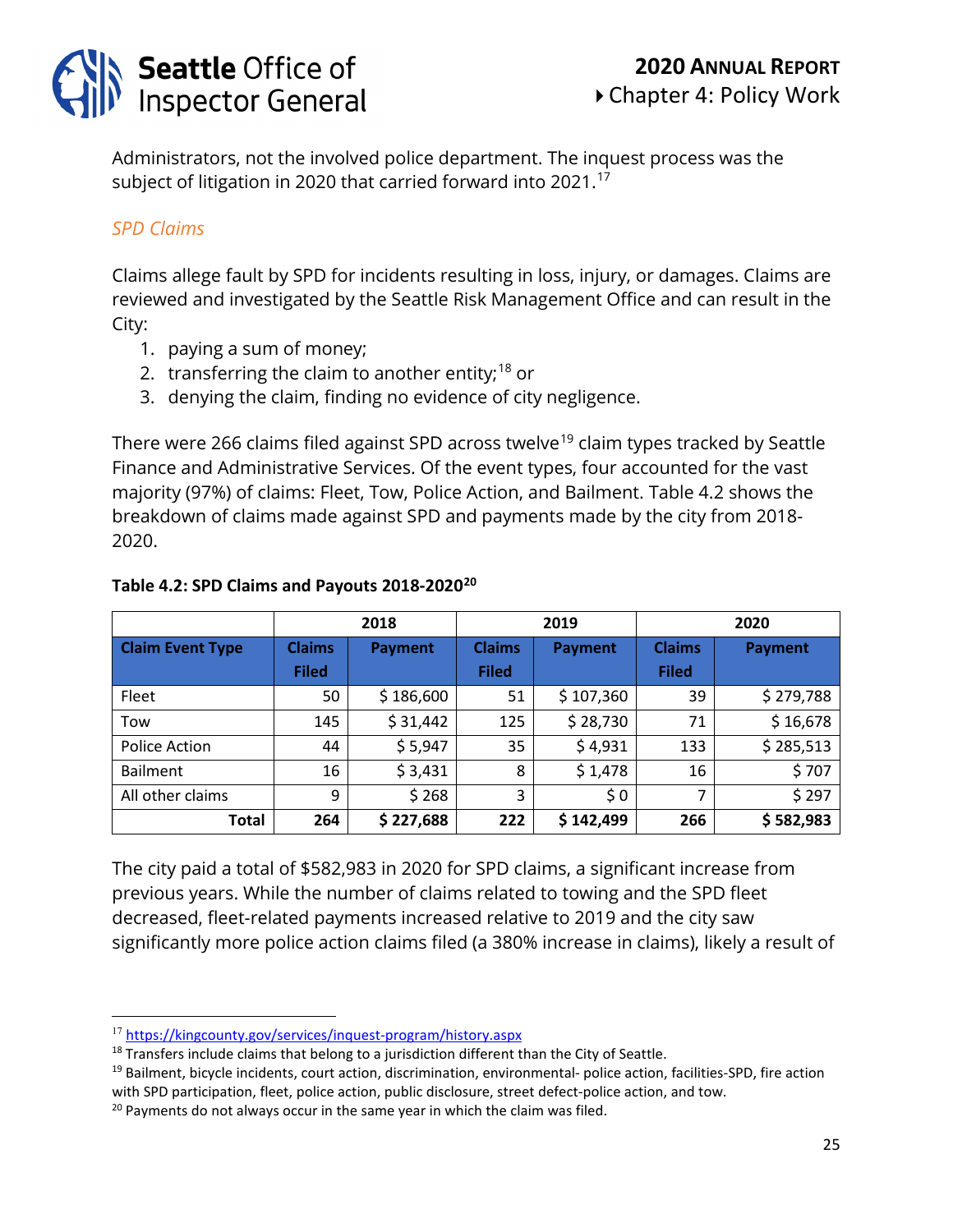

the 2020 policing protests. Bailment claims constituted 6% of claims filed in 2020 and less than 1% of payments made by the city.

### *SPD Claims Related to 2020 Protests*

OIG tracked claims related to the police-related protests that occurred in 2020. Ninetyseven protest-related claims were filed in 2020 and are reflected in Table 4.2 above. Fourteen of these claims resulted in a payment from the city totaling \$27,992, four claims were denied, and one claim was closed before settlement. OIG will continue to track 2020 protest claims as the remaining claims are processed.

### *SPD Lawsuits*

Lawsuits brought as a result of SPD operations involve labor disputes and police action. In both cases, SPD is counseled and represented by the City Attorney's Office (CAO) Civil Division. There are four possible resolutions for litigation: dismissed no payment, settlement, judgment with payment, and judgment without payment. Most of the lawsuits resolved in 2020 were the product of events that occurred in previous years, making it challenging to identify whether the individual conditions that caused those incidents still exist, given the time lag.

### *Labor Disputes[21](#page-25-0)*

In 2020, one employment-related lawsuit was filed against SPD and a case from 2019 was settled for \$20,000.

#### *Torts*

Torts involve allegations of personal injury and property damage cases related to SPD. These cases involve allegations of police negligence unrelated to use of force, such as injury caused by an SPD employee traffic accident. In 2020, six torts were filed against the city and one was closed.

In 2018 and 2019 the city settled four such cases and resolved one through arbitration. The total payout for SPD tort cases in 2018 and 2019 was \$306,153. Six cases involving alleged SPD negligence were filed in 2018 and five in 2019.

#### *Police Action Lawsuits*

<span id="page-25-0"></span><sup>21</sup> Seattle CAO *labor lawsuits* are those claiming general employment law violations or contract violations.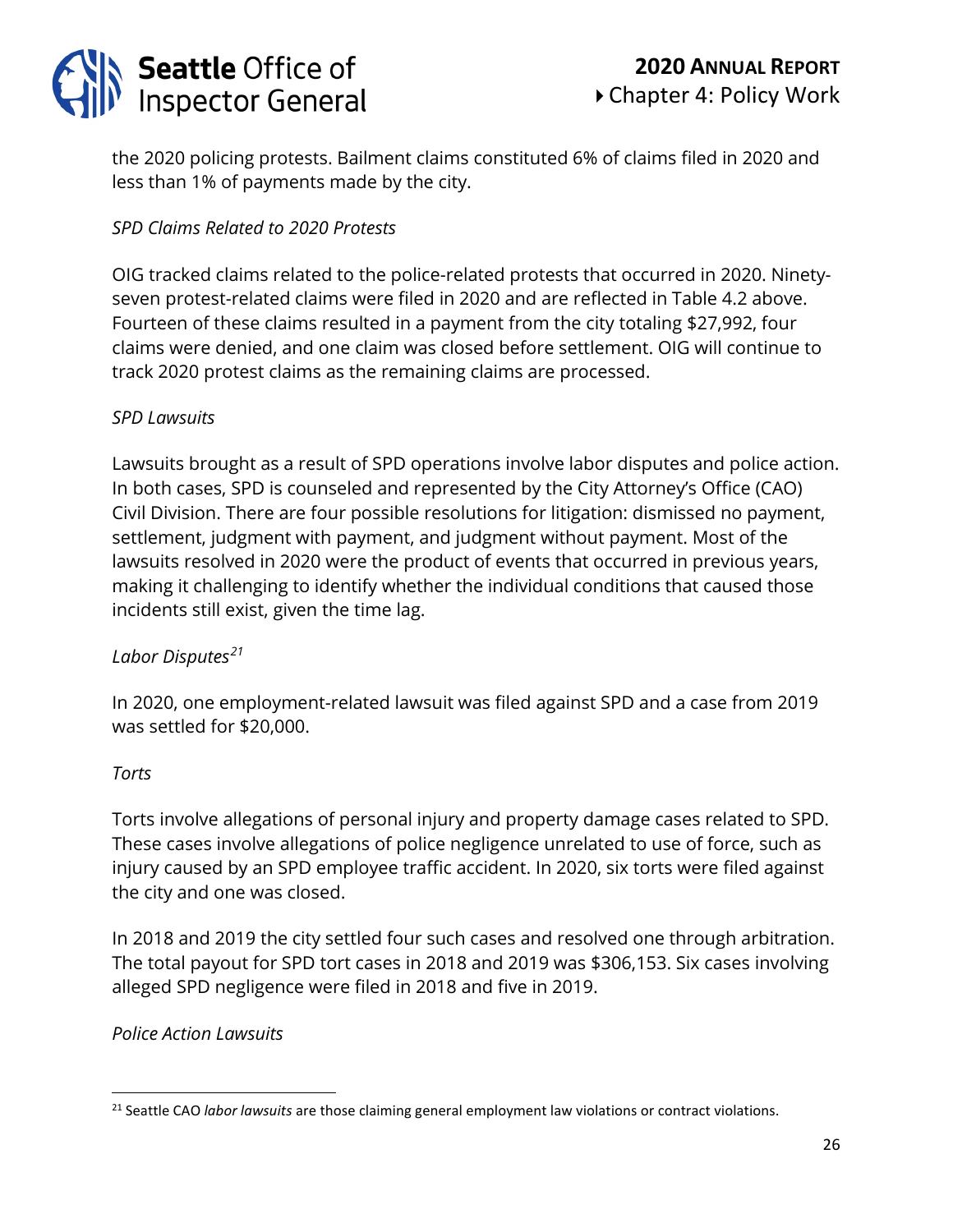Police actions result from allegations that SPD operations, personnel actions, equipment, or vehicles were responsible for loss, injury, or damages. As depicted in Table 4.3 below, OIG has confirmed at least four new police action cases were filed against the city in 2020<sup>[22](#page-26-0)</sup> and 2 were closed, resulting in \$352,500 in payments. Four new cases are related to the summer protests, including:

• Two lawsuits pertaining to SPD crowd control policies;

**Seattle Office of<br>Inspector General** 

- One lawsuit pertaining to the city's response to the Capitol Hill Occupied Protest (CHOP); and
- One lawsuit pertaining to the death of a protester during a demonstration on I-5.

|                | <b>Police Action</b>                  | 2018      | 2019      | 2020  |
|----------------|---------------------------------------|-----------|-----------|-------|
|                | Active from previous years            | 13        | 17        | 16    |
|                | <b>New</b>                            | 14        | 10        | —*    |
| Lawsuit counts | <b>Closed</b>                         | 10        | 11        | …*    |
| Disposition of | Dismissed No Payment                  | 7         | 9         | — *   |
| closed         | <b>Dismissed Miscellaneous</b>        | 1         |           | — *   |
| lawsuits       | Settlement                            | 2         |           | $-$ * |
|                | Total paid, settlements and judgement | \$130,500 | \$123,500 | $-$ * |

#### **Table 4.3: Police Action Lawsuits: Counts, Status, Disposition, and Total Payment**

\* CAO data for 2020 was incomplete at the time of writing.

### *State Legislative Agenda*

The mission of OIG is to help ensure the fairness and integrity of the police system, which is largely local but considerably influenced by state law. To that end, OIG conducted a review of state-level policy proposals related to the police accountability system to highlight policies that Seattle representatives in Olympia should consider during the 2021-2022 legislative session. Police reform was a major priority in 2020, so the 2021 session presented a unique window of opportunity to effect change that could foster a more accountable system. During its review, OIG considered legislative possibilities raised by a variety of city stakeholders, including legal experts, journalists, the ACLU, the City Attorney's Office (CAO), the Office of the Mayor, the Office of Police Accountability (OPA), and the Community Police Commission (CPC). OIG asked the

<span id="page-26-0"></span> $22$  Complete data on new police action cases filed in 2020 was unavailable at the time of writing.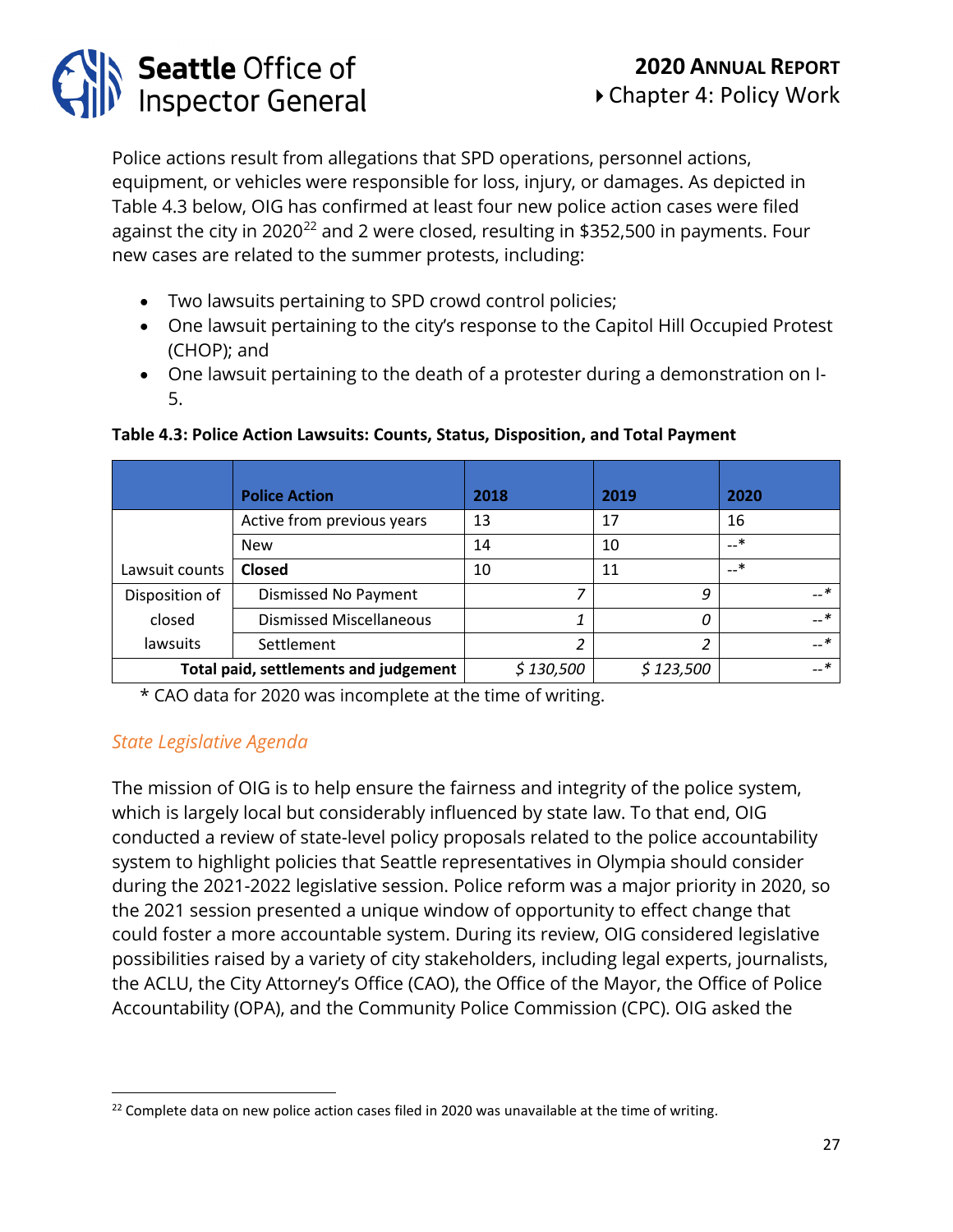

Office of Intergovernmental Relations (OIR) $^{23}$  $^{23}$  $^{23}$  to consider the following accountability issues when developing the City's state legislative agenda:

- **1. Improve the current statewide Police Licensing/Certification Review System.** Decertification is the most effective means of preventing a police officer who has committed serious misconduct or seriously violated public trust from continuing to work in law enforcement.
- **2. Create a statutory duty for officers to intervene in and report fellow officer misconduct.** Legally mandating officers to report the misconduct of fellow officers will provide greater accountability and contribute to a culture of responsibility. A requirement to stop a peer officer from committing acts of wrongdoing could reduce serious misconduct, criminal charges against officers, and harm to human lives.
- **3. Amend state law to remove barriers to allowing civilian personnel to take on more roles traditionally restricted to sworn officers.** Barriers in state law and in collective bargaining agreements prevent civilians from performing certain functions, including responding to mental health crises and investigating allegations of police misconduct.
- **4. Remove subpoena authority related to oversight as a subject of collective bargaining.** While cities may exercise subpoena authority by local ordinance, that authority has been subject in some jurisdictions (including Seattle) to limitation by collective bargaining.
- **5. Create an independent statewide entity to investigate and prosecute deadly use of force by police officers and conduct inquest procedures.** A statewide entity would reduce the appearance of conflicts of interest between prosecutors and police departments, and create standards for investigating serious officer criminal misconduct.
- **6. Remove barriers to prosecution of police officers who engage in excessive or unjustified use of deadly force.** Reassess legal standards to limit justifiable use of deadly force to cases when the officer believes deadly force was necessary and her/his conduct was reasonable given the circumstances.
- **7. Modify state law to establish a standardized burden of proof (preponderance of the evidence) in police misconduct cases and any**

<span id="page-27-0"></span><sup>&</sup>lt;sup>23</sup> OIR represents the city of Seattle in Olympia.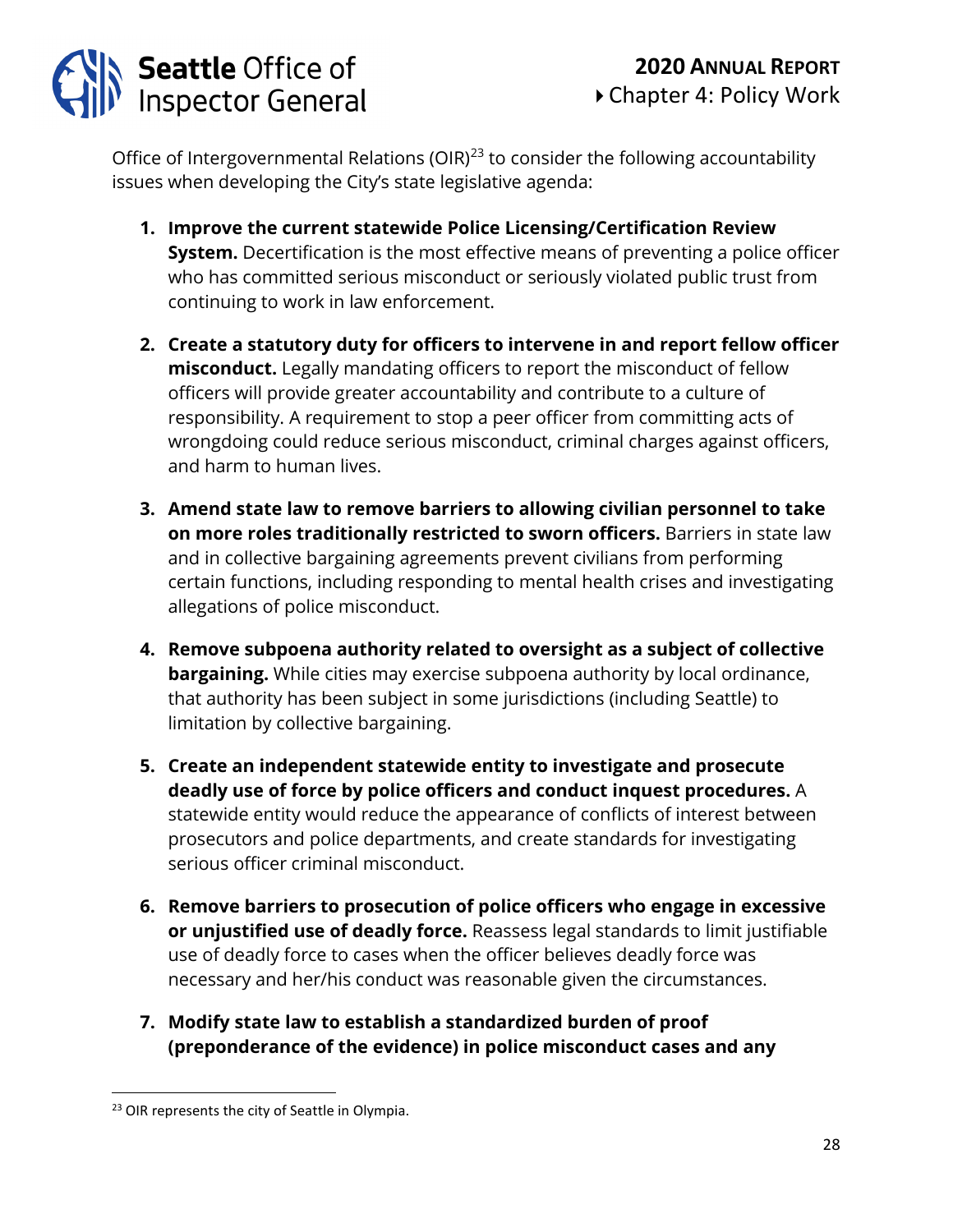

**appeal or grievance process.** State law is silent on the threshold necessary to sustain a complaint against an officer, allowing police unions to negotiate for investigations of certain types of serious misconduct impacting public trust to meet a high burden of proof.

**8. Change state public disclosure laws to allow the protection of the identify of local whistleblowers.** State law does not appear to protect the identity of local whistleblowers from public disclosure, even though state-level whistleblowers have that protection.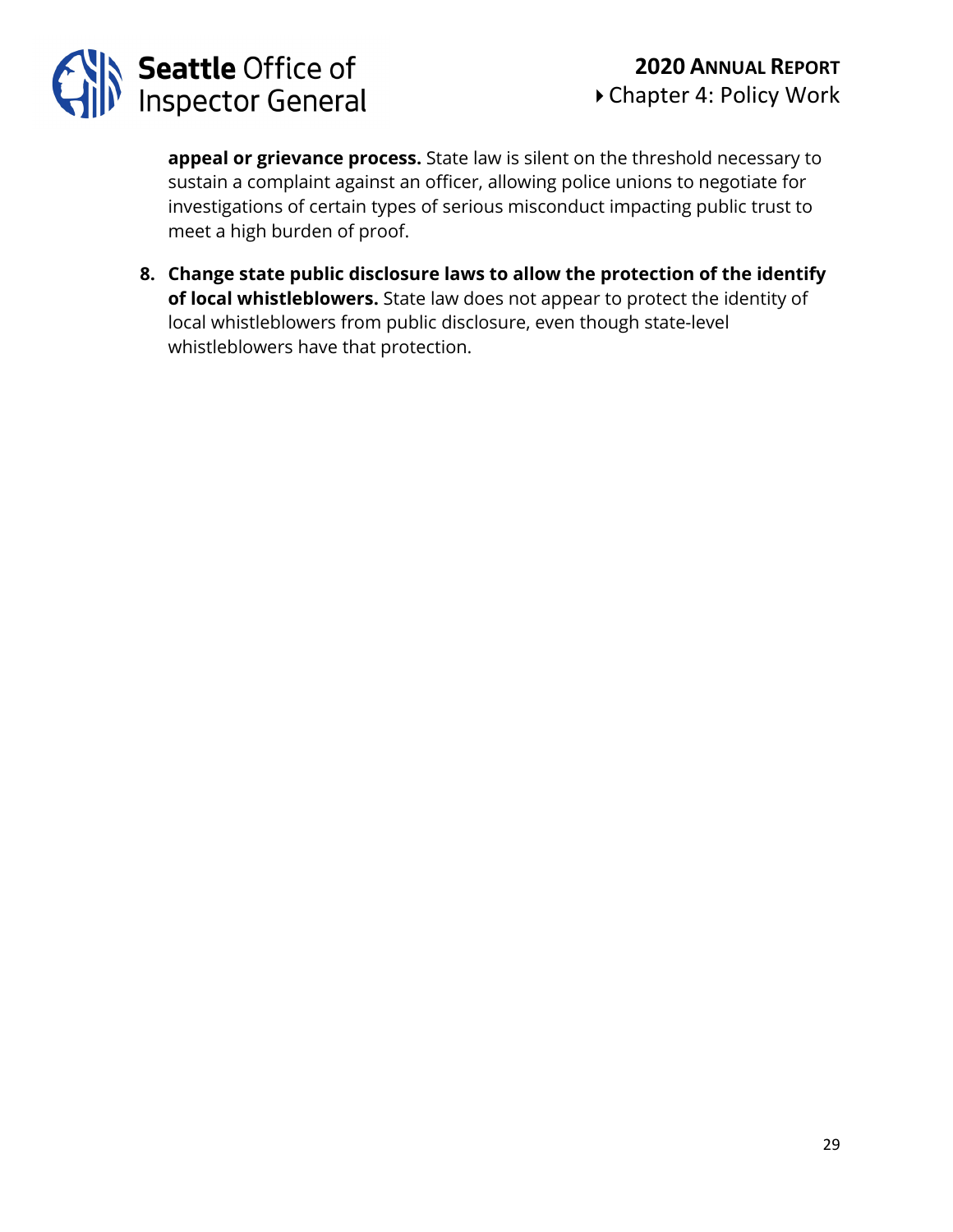

### Chapter 5: OPA REVIEW

### **HIGHLIGHTS**

Overall, the Office of Police Accountability (OPA) achieved full certification in 96% of cases for thoroughness, objectivity, and timeliness in 2020. However, appropriate classification of complaints decreased throughout the year. OIG remains committed to working with OPA in collaboration and with open communication to achieve fair and consistent outcomes, with OIG maintaining particular focus on issues that remain vitally important to creating and maintaining public trust.

OIG provides oversight of OPA handling of SPD employee misconduct at two critical junctures in the process. First, OIG reviews the "classification" of a complaint made by OPA to ensure it has been routed appropriately.<sup>[24](#page-29-0)</sup> Currently, OIG reviews classification decisions on a quarterly basis, and if warranted, has the authority to request individual review of classification decisions at the time they are made by OPA. Second, when an investigation is complete, OIG reviews the investigation process, provides feedback, or requests additional investigation, and certifies whether the investigation was thorough, objective, and timely; after OIG issues its certification, the OPA Director recommends a finding for each allegation to the named employee's chain of command within the Seattle Police Department. Additionally, if a conflict of interest prevents OPA from handling a complaint, OIG reviews the complaint and investigates, if appropriate.

### **Classification Review**

When OPA receives a complaint, an investigator conducts a preliminary review and OPA makes a classification decision as to whether the allegation(s) merit a full investigation, or whether some other resolution may be more appropriate. Consistent classification is a matter of public trust to ensure complaints are assessed in a fair manner, and in accordance with OPA and SPD policy. OIG is charged with reviewing OPA case classifications to determine:

- 1) whether the classification was appropriate; and
- 2) whether OPA identified the appropriate allegations and associated employees, if any. $^{25}$  $^{25}$  $^{25}$

<span id="page-29-0"></span><sup>&</sup>lt;sup>24</sup> When a complaint comes in, OPA screens it and decides whether it will be fully investigated, does not provide a basis for investigation, or falls into a category allowing for a different resolution.

<span id="page-29-1"></span><sup>25</sup> Ord. 125315, §3.29.240.C, §3.29.250.A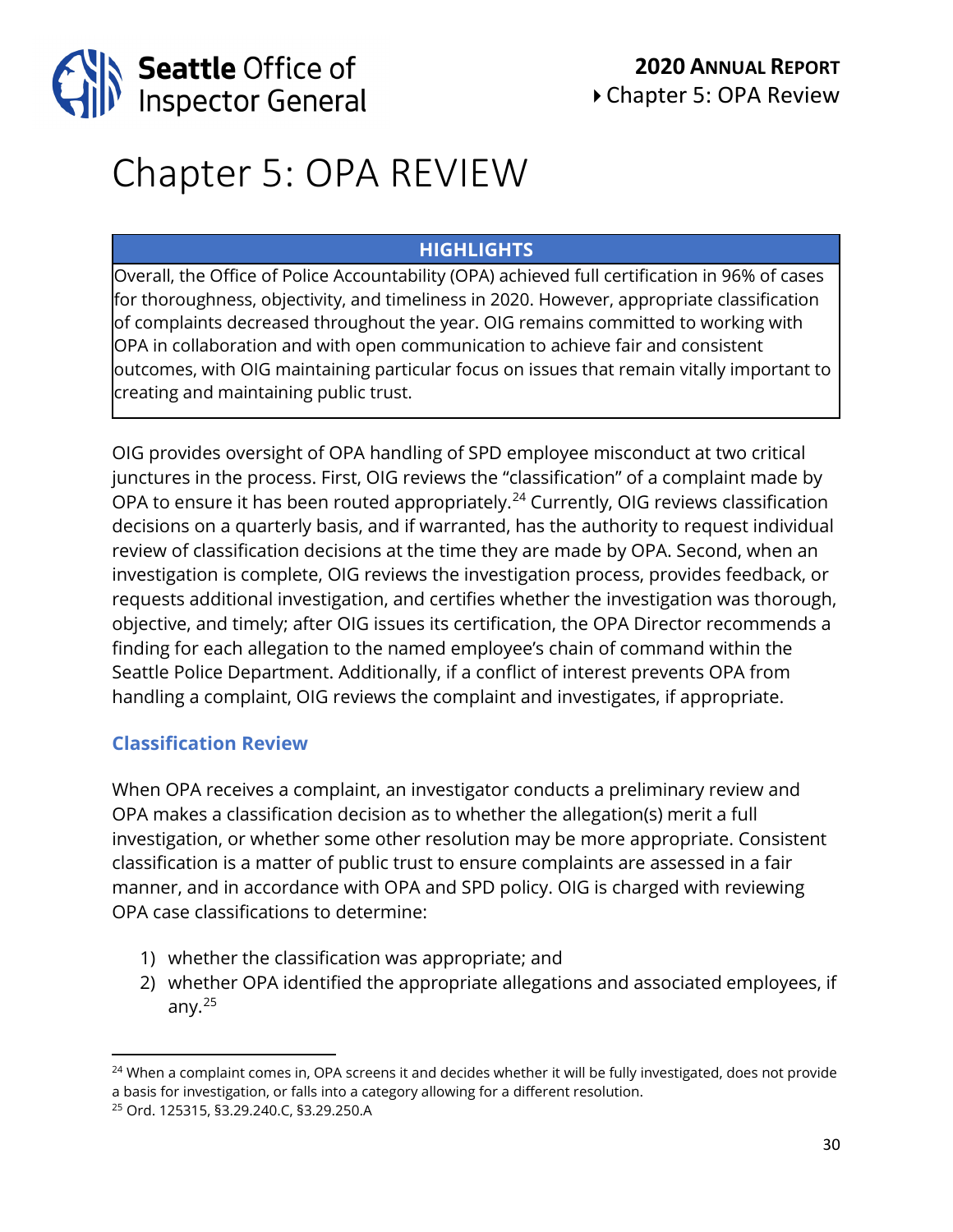

**Figure 5.1: OPA case intake pathways[26](#page-30-0)**



There are four primary types of classifications: $27$ 

- 1. **Contact Log** A contact log classification is used when a complaint does not involve an allegation of possible misconduct against an SPD employee, or there is insufficient information to proceed further. OPA records the intake with a case number and sends the Complainant a closing letter but does not take any other action.
- 2. **Supervisor Action** This classification type is used when the complaint involves a minor policy violation or performance issue that OPA determines is best addressed by the employee's Chain of Command. This can include training, communication, or coaching.
- 3. **Investigation** An investigation classification is used in cases of alleged serious misconduct that, if proven to be true, would be a violation of SPD policy or law. Following a full investigation, including interviewing witnesses, and named

<span id="page-30-0"></span><sup>&</sup>lt;sup>26</sup> "Disciplinary Process – Intake Overview Map." Office of Inspector General. 2019. [http://www.seattle.gov/Documents/Departments/OIG/Policy/DiscProcess/1-Intake-and-Contact-Log-](http://www.seattle.gov/Documents/Departments/OIG/Policy/DiscProcess/1-Intake-and-Contact-Log-Overview.pdf)[Overview.pdf](http://www.seattle.gov/Documents/Departments/OIG/Policy/DiscProcess/1-Intake-and-Contact-Log-Overview.pdf)

<span id="page-30-1"></span> $27$  Definitions of case classifications are available in the OPA Manual and on the OPA web site at [http://www.seattle.gov/opa/complaints/complaint-process#2.classification.](http://www.seattle.gov/opa/complaints/complaint-process#2.classification)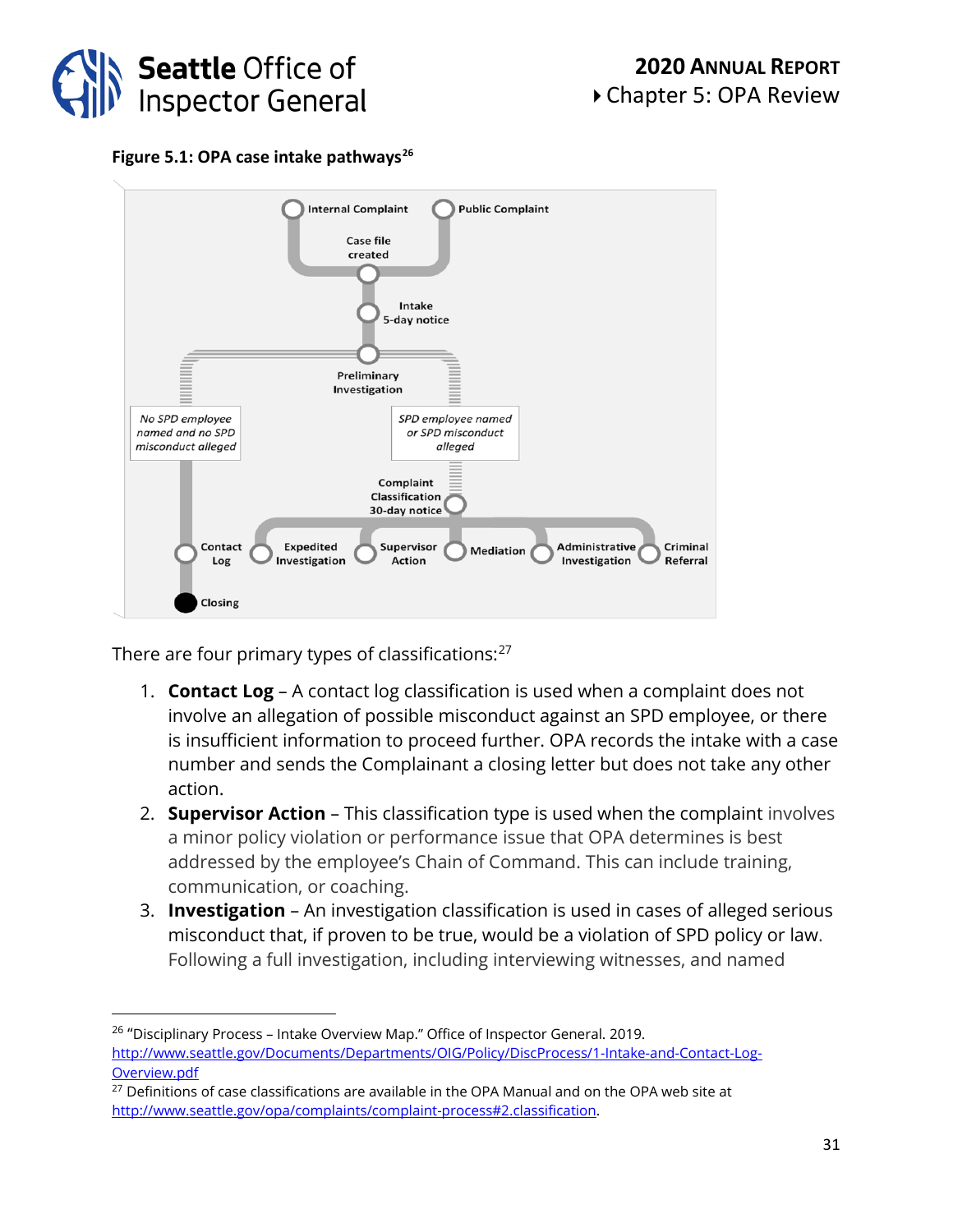

employees, OPA issues a recommended finding that could result in formal discipline.

4. **Expedited Investigation** – An Expedited Investigation is used when the Complainant alleges a serious policy violation where preliminary evidence disproves the allegation without interviewing witnesses or the involved employee. No discipline can result from this outcome. OPA routes proposed expedited cases to OIG for both classification review and certification. If OIG disagrees with this classification, OPA reclassifies the case for full investigation.

OPA uses other case disposition programs including **Rapid Adjudication, Mediation** and **Unsubstantiated Misconduct Screening**, which are discussed further below.

### *Classification Review Methodology*

The accountability ordinance gives OIG authority to conduct quarterly sampling of classification decisions, or to conduct individual review as needed. In 2020, OIG used the following review methodologies:

- **Expedited Investigation**: Cases proposed to be classified by OPA as an Expedited Investigation were reviewed individually at the time of classification. If OIG did not concur with the proposal, OPA reclassified the case for full Investigation.
- **Supervisor Action:** Cases classified as Supervisor Action were reviewed retroactively on a quarterly basis.
- **Contact Log:** Cases proposed to be classified as a Contact Log were reviewed individually at the time of the OPA classification decision during the first half of 2020. Due to a 97% concurrence rate during those first two quarters, OIG shifted to a retrospective sampling on a quarterly basis for the remainder of the year.
- **Mediation:** OIG reviewed any cases classified for Mediation retroactively via quarterly review.

In 2020, OPA continued to operate under its 2016 court-approved manual, which prescribes only two classification types: Supervisor Action and Investigation. Since 2016, OPA has created a new classification type of Expedited Investigation, which is described on their website. Additionally, OPA has evolved a Contact Log classification from what is described as more of an administrative function in their manual into an actual classification type, also as described on their website.

Thus, when assessing classifications to ensure they were appropriately assigned, in 2020, OIG relied upon the criteria outlined in the OPA Manual, the Ordinance, and on the definitions stated on the OPA website.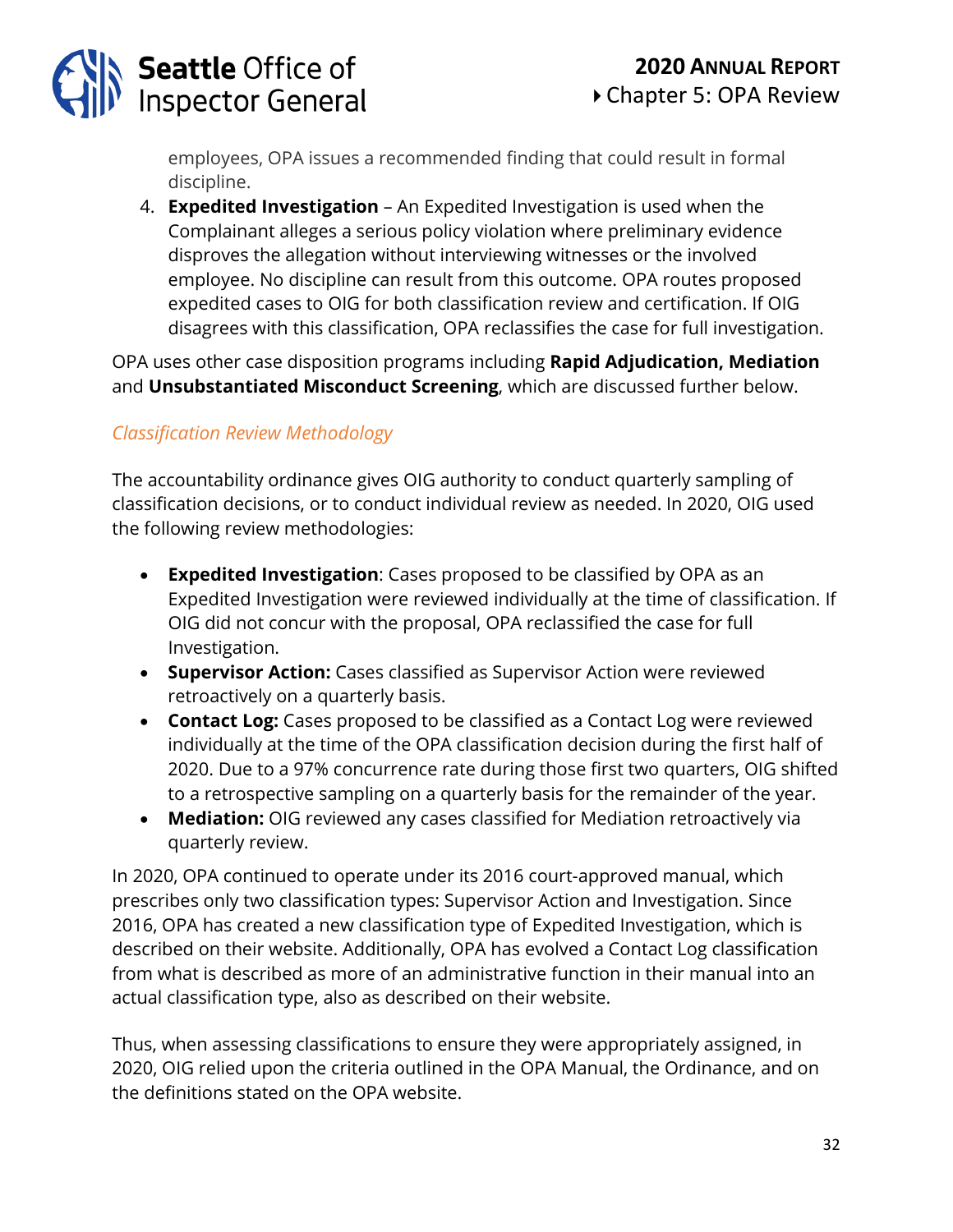

### *Classification Review Findings*

OIG and OPA have previously been able to reach a high level of agreement with individually reviewed classifications because OIG is able to provide feedback to OPA prior to issuing a decision. When conducting sample reviews, OIG retrospectively measures whether the OPA classifications were appropriate; however, this only provides opportunity for future improvement.

The results of all classification reviews are quantified in Table 5.1 and discussed by classification type below. The primary reasons for OIG nonconcurrence are the application of classification types to allegations that should be excluded, or inconsistent adherence by OPA to their published classification criteria.

| <b>OPA Classification</b>      | <b>Total</b> | <b>Reviewed</b> | Level of    | Type of       | Timing of        |
|--------------------------------|--------------|-----------------|-------------|---------------|------------------|
|                                |              | by OIG          | Concurrence | <b>Review</b> | <b>Review</b>    |
| <b>Contact Log</b>             | 231          | 189             | 81%         | Individual    | At               |
|                                |              |                 |             | & Sample      | classification   |
|                                |              |                 |             |               | and quarterly    |
| <b>General Contact Log</b>     | 855          | 137             | 82%         | Sample        | Quarterly        |
| <b>Crime Report Contact</b>    | 271          | 84              | 98%         | Sample        | Quarterly        |
| <b>Log</b>                     |              |                 |             |               |                  |
| <b>Supervisor Action</b>       | 104          | 82              | 68%         | Sample        | Quarterly        |
| <b>Expedited Investigation</b> | 200          | 200             | 87%         | Individual    | At certification |
| Unsubstantiated                | 187          | 187             | See below   | Individual    | Quarterly        |
| <b>Misconduct</b>              |              |                 |             |               |                  |
| <b>Bias Reviews</b>            | 131          | 56              | 88%         | Sample        | Quarterly        |
| <b>Rapid Adjudication</b>      | 7            | 7               | 100%        | Individual    | At               |
|                                |              |                 |             |               | classification   |
| Mediation                      | $\Omega$     | $\Omega$        | <b>NA</b>   | Individual    | Quarterly        |
| <b>Grand Total</b>             | 1,986        | 942             |             |               |                  |

#### **Table 5.1: OIG and OPA Classification Concurrence by Case Type**

### **Contact Logs**

During the first six months of 2020, when OIG was individually reviewing Contact Logs, the OIG concurrence rate was 92%. In the last six months of 2020, after OIG migrated to a quarterly retroactive sampling of Contact Log classifications, the concurrence rate decreased to 49%, resulting in an 81% overall average for the year.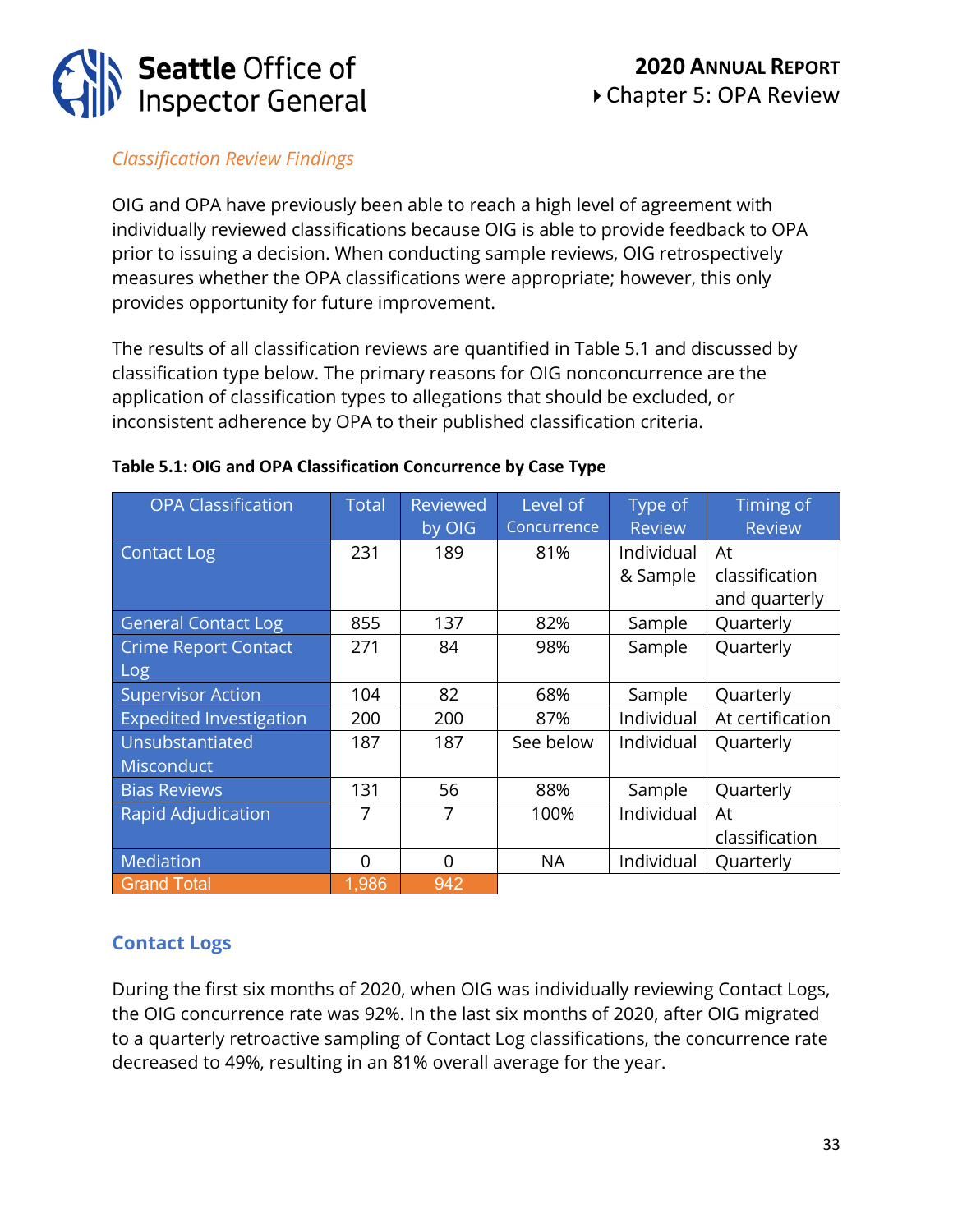

Per OPA's website definition, this classification should be used for complaints that do not involve a policy violation by an SPD employee and for which OPA takes no other action than to document. Similarly, the definition of a Contact Log in the OPA Manual applies to the documentation of inquiries submitted to OPA that do not involve SPD employees or possible misconduct.

However, in 2020, OPA increasingly used Contact Log classifications for complaints that alleged policy violations against SPD personnel, rather than Expedited Investigation, which would have been the appropriate classification. In most such cases, OPA investigators conducted a preliminary review and collected evidence to arrive at a determination that departmental policy was not violated. This included cases where a complaint alleged serious misconduct.

This is problematic because OPA is required to investigate allegations of serious misconduct, including allegations of Bias and Use of Force. As noted above, if OPA determines allegations of serious misconduct are not supported after a preliminary review, they can apply a classification of Expedited Investigation. All Expedited Investigations are reviewed by OIG (see below). Thus, when allegations of serious misconduct are closed as Contact Logs, OIG does not have the opportunity to conduct an independent review. Moving forward, it would be helpful for OPA to update their classification criteria to align with their processes.

Almost all cases classified as Contact Logs are complaints received from the public. In the last six months of 2020, due to the increased volume of OPA complaints, multiple cases incurred delays from the date of the complaint until the time that OPA contacted the Complainant, increasing the risk that the Complainant may no longer be willing to cooperate, and/or that perishable evidence may be lost. Multiple cases reviewed also did not contain the required notifications of receipt to the Complainant, or the notifications of closure. Due to the strong impact Contact Log cases have on public trust, OIG will examine returning to individual review of cases proposed by OPA for this classification when staff resources permit.

### *Batch Contact Logs*

OPA creates "batch files" for general contacts with its office where there are no policy violations alleged. These contacts are compiled under a single IAPro case file. OIG reviews these intakes retroactively on a quarterly basis to ensure appropriate disposition and to identify possible systemic concerns.

In 2020, there was a 97% concurrence rate during the first six months. That concurrence rate decreased to 71% for the last six months of the year, resulting in an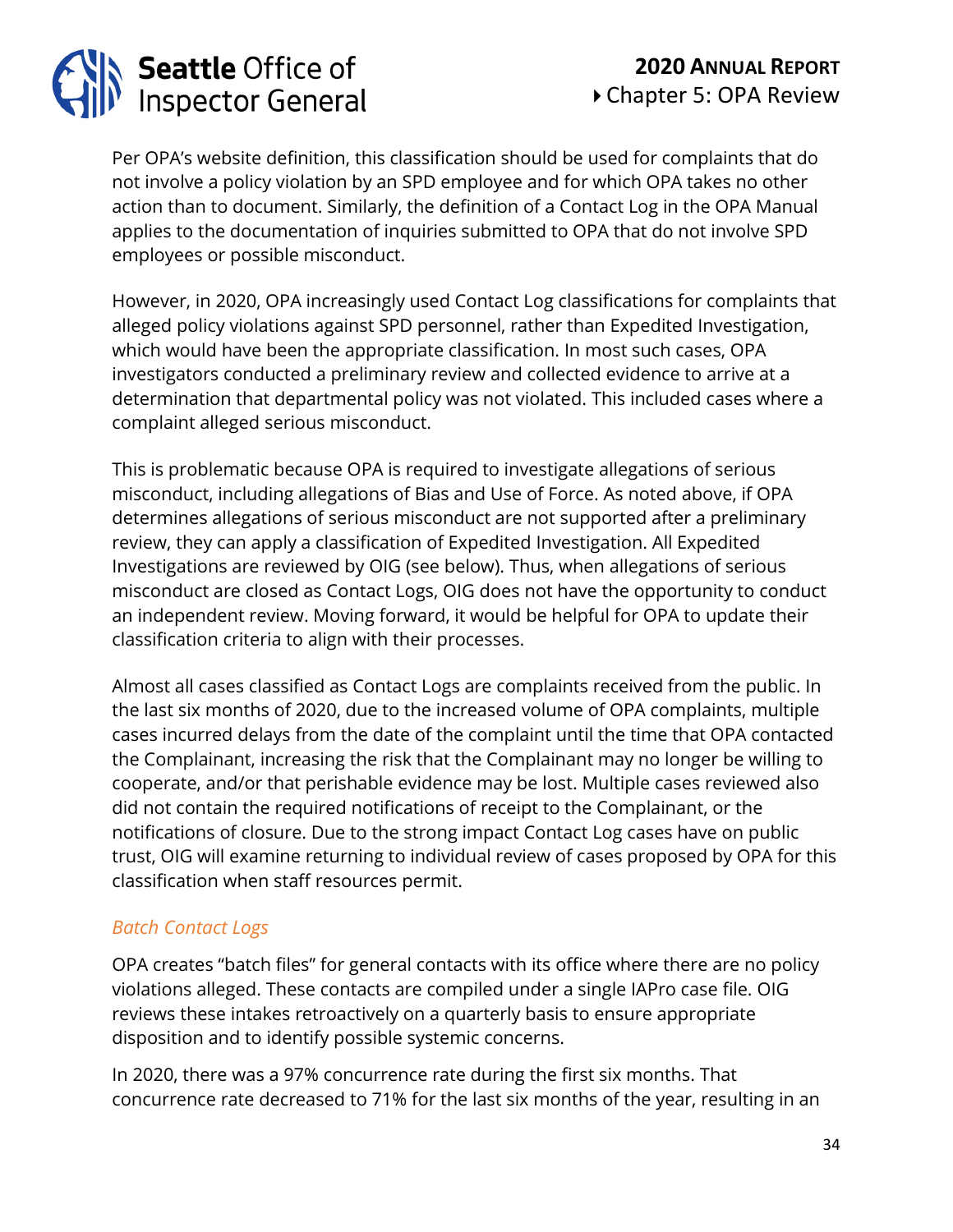

82% overall average for the year. The primary reason for nonconcurrence was that it appears OPA utilized the Batch Contact Log for intakes that alleged policy violations against SPD employees.

While OPA generally appears to use the Batch Contact Log appropriately, the concern is that in an increasing number of cases, the criteria appear to have been applied differently than what would have been expected. Additionally, there was inadequate information in the file to assess whether Batch Contact Log complaints that alleged policy violations against SPD employees had been appropriately resolved. This data may be anomalous due to the increased volume of complaints OPA received in the second half of 2020. OIG will therefore continue to assess this area.

### **Expedited Investigations**

OPA may classify an investigation as Expedited when preliminary evidence disproves the allegation(s) without the need to interview any Named Employee(s). In 2020, the use of this classification continued to increase, representing half of all investigations certified by OIG (see Table 5.2 below). In cases where OIG does not concur with this proposed classification, OIG has the authority to request a full investigation.

| Case Type                | OIG                   | Full          | Partial       | <b>Null</b>   |
|--------------------------|-----------------------|---------------|---------------|---------------|
|                          | <b>Certifications</b> | Certification | Certification | Certification |
| <b>Expedited Invest.</b> | 200                   | 200           |               |               |
| Investigation            | 197                   | 183           | 16            |               |
| Total                    | 397                   | 381 (96%)     | 16 (4%)       |               |

#### **Table 5.2: Certification Outcomes by Investigation Type**

In 2020, OIG concurred with 87% of cases proposed as Expedited. OPA submitted a number of protest-related investigations to OIG for review in 2020 with a proposed Expedited classification. Nonconcurrence with these cases reflected the largest area of disagreement in 2020. Upon review, OIG determined many protest-related cases merited a full investigation. The reasons for OIG nonconcurrence were premised upon concern for public trust or OIG determination that insufficient evidence had been gathered to disprove the allegations made.

In some proposals for Expedited classification where OIG did not initially concur because of insufficient evidence, OIG submitted a request to OPA to provide additional information. In many situations, OPA was able to remedy an identified deficiency prior to classification and receive full certification as Expedited.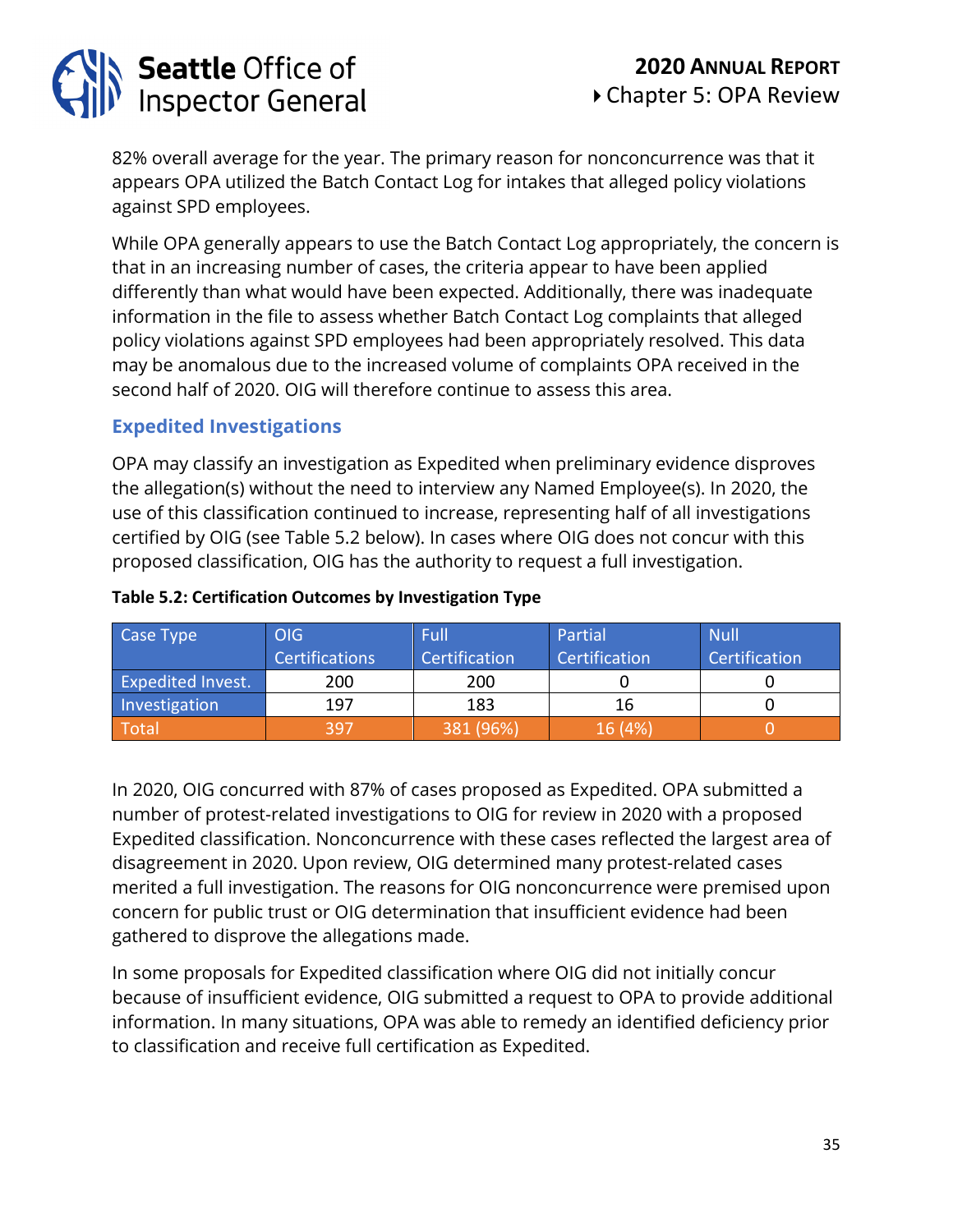

### **Supervisor Actions**

When retroactively sampling cases classified as Supervisor Action by OPA, the OIG rate of concurrence decreased from 88% in the first six months of 2020 to 59% in the last six months, resulting in a 68% overall average for the year. Supervisor Action classification is only appropriate as a resolution for minor policy violations or performance issues that are best addressed through counseling. OIG disagreement with OPA on these classifications was primarily based upon inclusion of allegations of serious policy violations, bias, and excessive force. Furthermore, OIG found decreasing frequency in required Chain of Command or OPA follow up, creating an apparent absence of timely corrective action.

This raises concern about the consistency of Supervisor Action classifications and lack of follow through. Without being given notice or counseling regarding policy violations or performance issues, employees are more likely to continue problematic behavior. Additionally, without appropriate Chain of Command resolution, OPA cannot progress repeated performance or minor policy violations to a full investigation, appropriately allowing for more formalized discipline.

As first noted in the OIG 2019 Annual Report, the OIG concurrence rate for OPA classifications as Supervisor Action began to decrease after moving away from individual review in 2019. This trend continued in 2020, decreasing further in the last half of the year. As a result, OIG will examine returning to individual review of Supervisor Action classifications when staff resources permit.

### **Investigation Review**

It is one of the duties of OIG to independently certify investigations to enhance the credibility of the investigations process. Specifically, OIG certifies whether OPA investigations were **thorough**, **timely**, and **objective.** It is a determination about the effectiveness of the investigation process, not an assessment of the merits of the complaint which is done by the OPA Director. After receipt of OIG's certification of the OPA investigation, the OPA Director issues recommended findings that are sent to the named employee's chain of command within the Seattle Police Department. The Chief has ultimate authority for disciplinary decisions.

OIG reviews completed investigations using criteria delineated in the accountability Ordinance, including whether:

- witnesses were contacted, interviewed, and all other material evidence was timely collected;
- interviews were thorough and unbiased, and conflicting testimony was sufficiently addressed;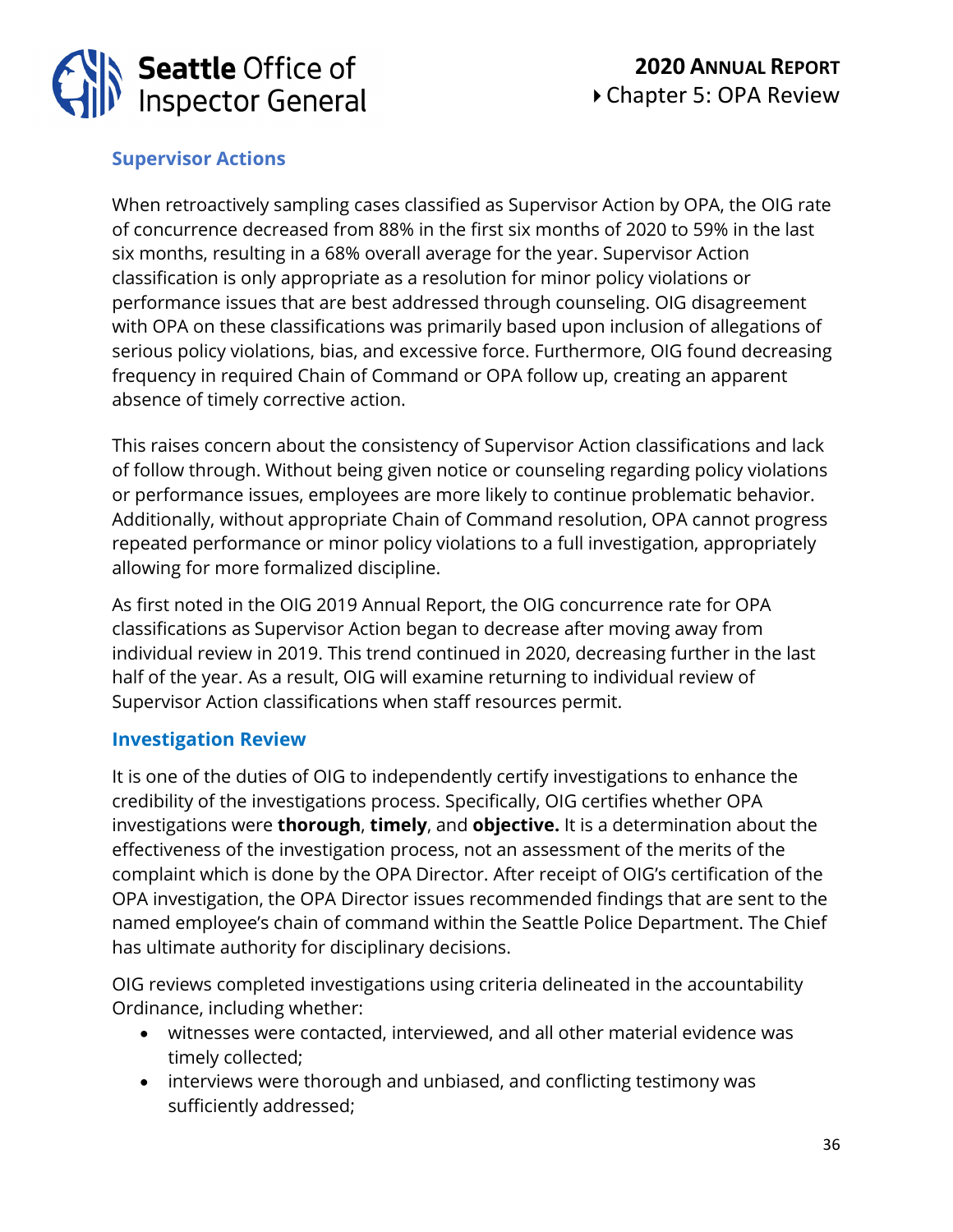### **2020 ANNUAL REPORT** Chapter 5: OPA Review

- additional clarifying information would strengthen the investigation;
- the written summary and analysis are objective and accurately reflect the evidence; and
- applicable OPA procedures were followed, and the intake and investigation were conducted in accordance with the OPA Manual.<sup>[28](#page-36-0)</sup>

### *Investigation Review Methodology*

OIG considers each investigation on a case-by-case basis to assess whether OPA has sufficiently addressed the allegations brought forward in accordance with code, contractual, and OPA Manual requirements to achieve procedural justice.

**Timeliness** requirements are enumerated in the accountability Ordinance, collective bargaining agreements, and OPA Manual, and include the following:

- completion of investigations within 180 days, minus any period in which an extension was granted, or else discipline cannot be imposed;<sup>[29](#page-36-1)</sup>
- notification of named employees of complaints against them within five days;<sup>[30](#page-36-2)</sup>
- classification of complaints within 30 days after receipt of a complaint;<sup>[31](#page-36-3)</sup>
- notification of Complainants when OPA has received the complaint and when OPA has classified the complaint; $32$
- notification of named employees in advance of interviews in accordance with labor contract requirements; $33$  and submission of investigations to OIG in a timely manner to afford sufficient time for feedback and additional OPA investigation if requested or directed by OIG.<sup>[34](#page-36-6)</sup>

When assessing the **thoroughness** of OPA investigations, OIG examines whether:

- all allegations were identified, and each allegation was sufficiently addressed;
- investigation steps are clearly documented;
- relevant evidence is collected and accurately reflected in the OPA report;

<span id="page-36-0"></span><sup>28</sup> Ord. 125315, §3.29.260.F

<span id="page-36-1"></span><sup>&</sup>lt;sup>29</sup> Agreement By and Between the City of Seattle and the Seattle Police Officers' Guild, Effective through December 31, 2020 (in effect beginning November 14, 2018), §3.6(B)-(D), pg. 9-12 *and* Ord. 125315, §3.29.130 B.

<span id="page-36-2"></span><sup>&</sup>lt;sup>30</sup> Agreement By and Between the City of Seattle and the Seattle Police Officers' Guild, Effective through December 31, 2020 (SPOG CBA), § 3.6(A), pg. 9. *See also* Agreement By and Between the City of Seattle and the Seattle Police Management Association, Effective January 1, 2014, through December 31, 2019 (SPMA CBA), §16.4(B), pg. 33. Note the SPMA CBA requires notice of the complaint to the named officer within ten days.

<span id="page-36-3"></span><sup>31</sup> SPOG CBA, § 3.6(A), pg. 9; SPMA CBA, § 16.4(B), pg. 33.

<span id="page-36-4"></span><sup>&</sup>lt;sup>32</sup> OPA 2016 Manual, pg. 15-16. Note OPA is also required to notify the Complainant when OPA has completed the investigation and issued recommended findings to the Chief of Police. These occur after OIG certification. <sup>33</sup> OPA 2016 Manual, pg. 28; SPOG CBA § 3.6(F)(2), pg. 13; SPMA CBA, § 16.4(H)(2), pg. 36. <sup>34</sup> Ord. 125315, §3.29.130.H

<span id="page-36-6"></span><span id="page-36-5"></span>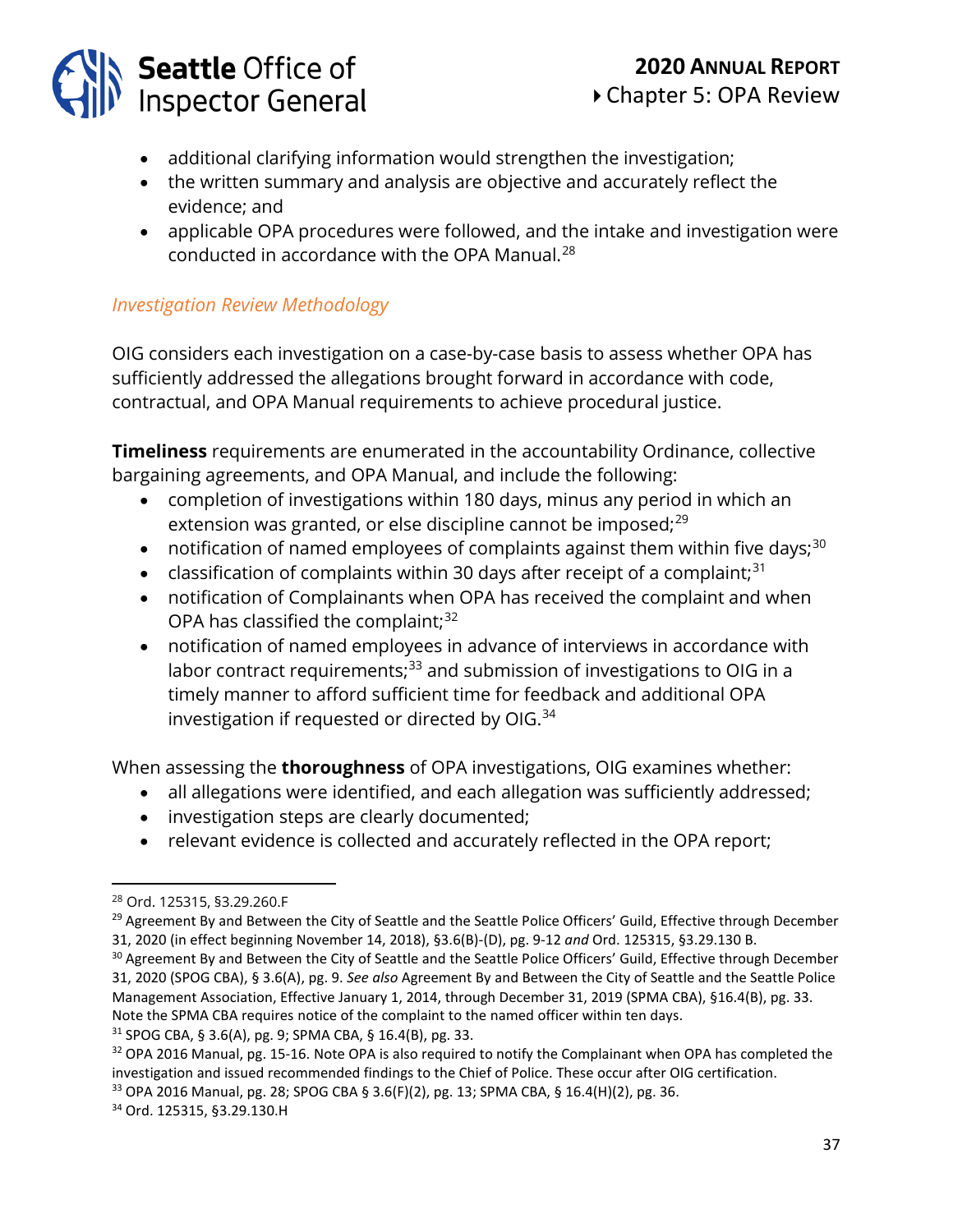

- interviews are comprehensive;
- perishable evidence has been preserved.

When assessing the **objectivity** of OPA investigations, OIG examines whether:

- the investigation includes all relevant evidence;
- facts and analysis are conveyed in a manner that does not express or indicate bias;
- conflicting testimony has been addressed;
- interviews do not use leading or suggestive questions;
- the intake and investigative process complied with the policies set forth in the OPA Manual.

During the review process, there are two avenues for OIG feedback to OPA: formal requests (directed additional investigation) and informal requests. When a deficiency that would impact the certification or case outcome is identified, OIG will formally direct additional investigation. In such cases, after being provided with the opportunity to resolve any identified deficiencies, OPA resubmits the case back to OIG for final review and a certification decision. Informally, OIG may offer suggestions for consideration regarding further investigative steps or provide feedback for future cases.

### *Investigation Review Findings*

In 2020, OIG issued certifications for 397 investigations. The overall number of certifications represents a three percent increase from 2019 when OIG issued 387 certifications. In 2020, half of all investigations certified were full Investigations and half were Expedited Investigations. OPA's overall usage of Expedited as a subclassification of investigations has increased because in 2019, OPA classified 56% as full Investigations and 44% as Expedited.

In 2020, OIG fully certified 96% of cases as objective, thorough, and timely (see Table 5.2 above). This percentage decreased slightly from 2019 where there was a 97.4% full certification rate. The number of partial certifications issued in 2020 doubled from the number issued in 2019: OIG issued sixteen partial certifications in 2020, whereas in 2019, OIG issued eight.

When OIG receives a case for certification review with sufficient time for feedback requesting additional investigation, OPA is often able to resolve the identified issues and receive a full certification. The opportunity for OIG to offer feedback and for OPA to consider and act, contributes to producing thorough, carefully considered outcomes.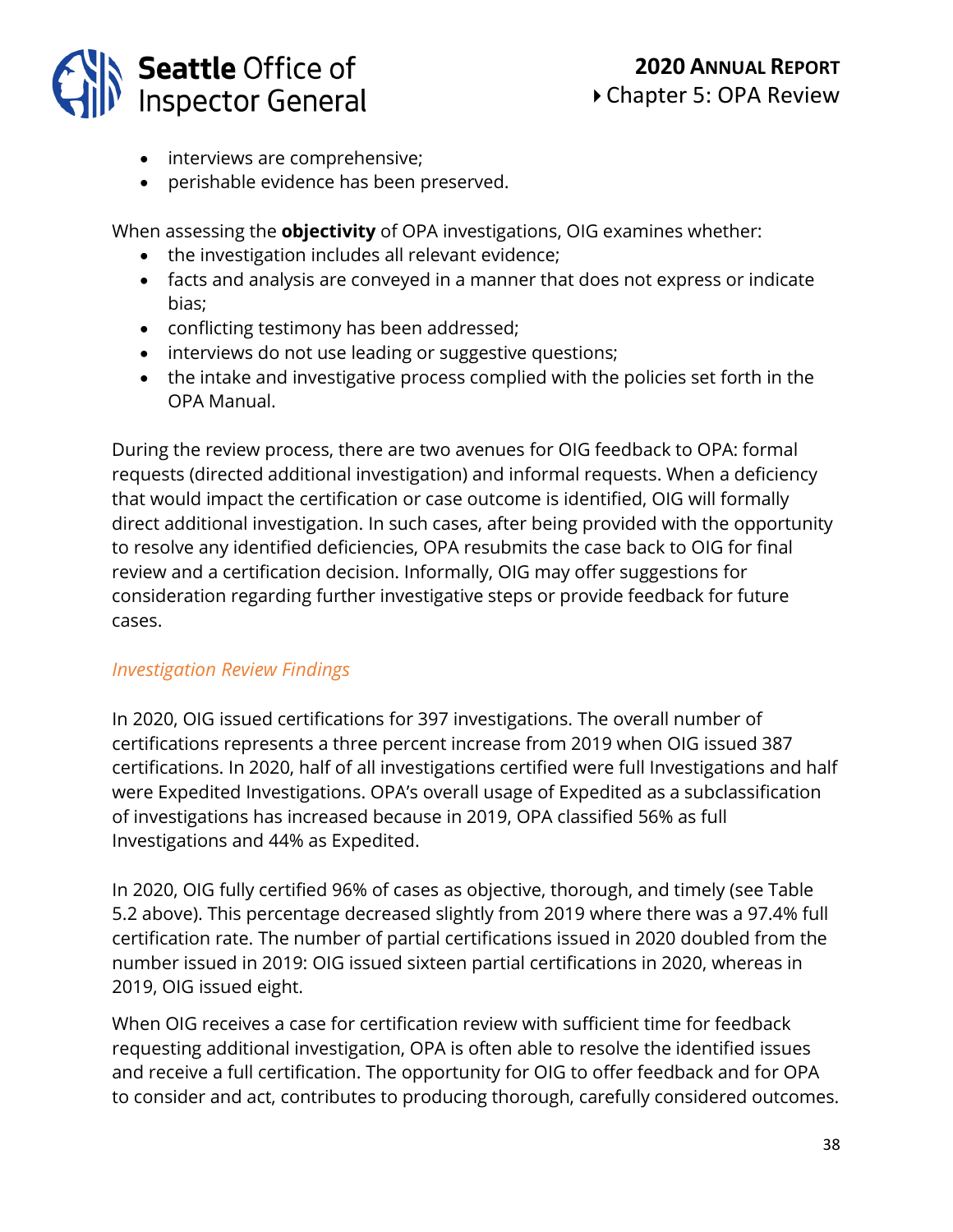

One of the challenges faced in 2020 pertained to investigations being submitted to OIG close to the 180-day deadline, which did not allow enough time to remedy identified deficiencies.

### *Directed Additional Investigation Requests and Informal Requests*

A secondary measure of the quality of OPA investigations is the extent to which OIG directed additional investigation prior to certification. In 2020, OIG formally requested additional investigation in 16% of cases, which is equivalent to 2019 when OIG also directed additional investigation in 16% of cases. Alternatively, OIG can suggest additional actions or considerations in an investigation, which it did in 4% of cases in 2020. This represents a decrease from 2019 when OIG suggested additional actions in 12% of cases. Responsiveness by OPA to OIG's requested action can improve the quality of individual investigations and help support a positive certification outcome. Ideally, this would result in a reduction of the amount of formal requests OIG needs to make on future cases.

In 2020, OIG directed additional investigation primarily in response to missing information, for example, allegations were not fully addressed, sufficient efforts to interview Complainants or witnesses were not made, and conflicting evidence was not resolved. Other cases were submitted to OIG without the inclusion of relevant evidence or with reports that contained errors identifying Named Employees or witnesses. In late 2020, OIG provided OPA with a list of the main deficiencies and suggested a stronger internal control process, to include OPA supervisors conducting more robust quality control reviews of investigations prior to submission for OIG review. OIG will continue to monitor this issue.

| OIG Request                  | <b>Full Cert</b> | Partial Cert Total |     | % of Total Cases |
|------------------------------|------------------|--------------------|-----|------------------|
| No Request                   | 316              |                    | 320 | 80%              |
| Informal Request             | 18               |                    | 18  | 4%               |
| Directed Add'l Investigation | 52               |                    | 64  | 16%              |
| Total                        | 386              | l h                | 402 | 100%             |

### **Table 5.3: OIG Requests by Certification Outcome**

### *Partial Certifications*

In 2020, OIG issued 16 partial certifications. The main certification deficiency was for the element of thoroughness. OIG issued partial certifications throughout the year, so the deficiencies noted with individual cases do not appear to directly correlate to the increased volume of protest related complaints OPA received in the second half of the year. Of the 16 partial certifications, four were issued for protest related investigations.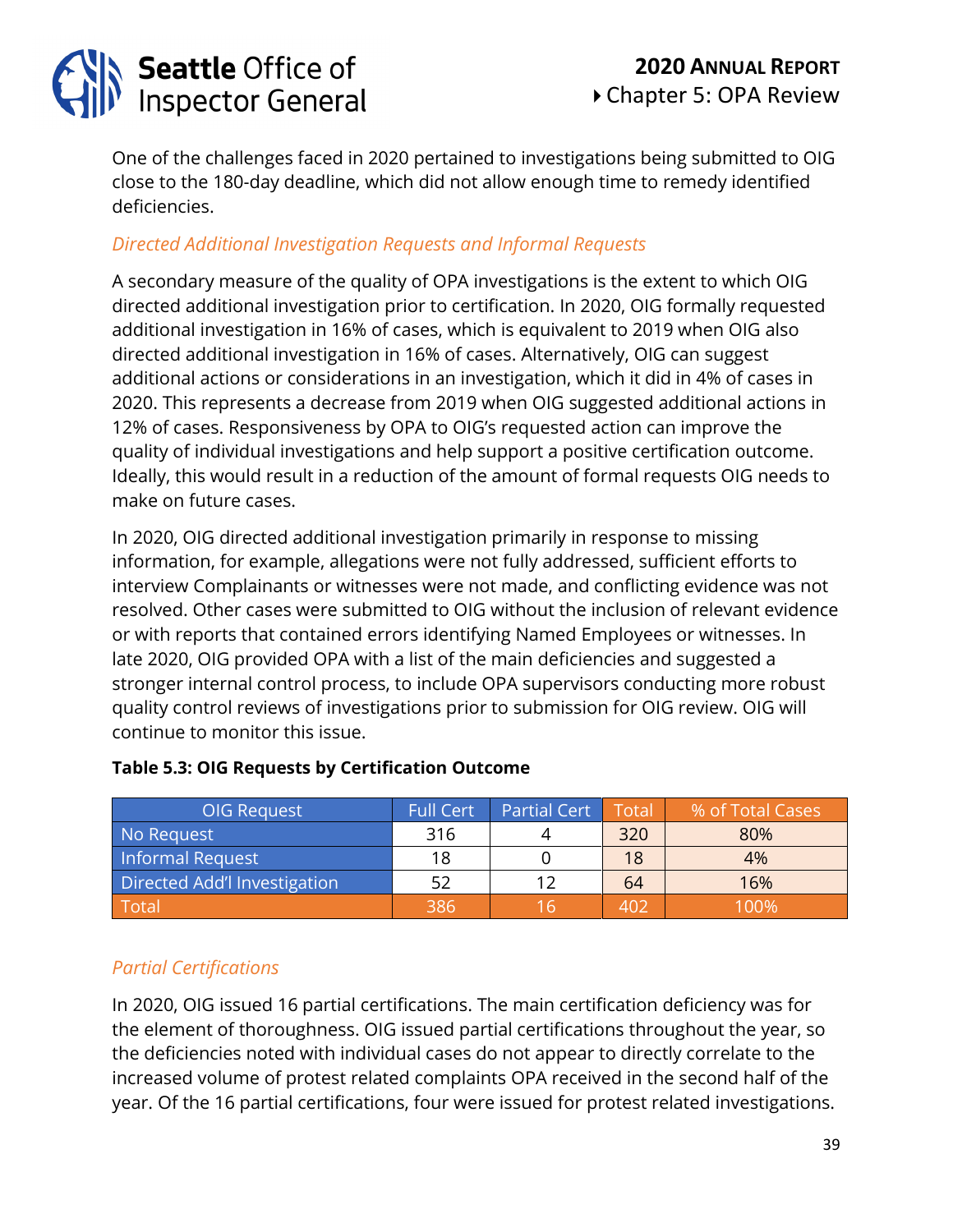

### *Timeliness*

OPA submitted a total of five investigations to OIG for certification that had each surpassed the statutory 180-day timeframe and therefore could not be certified on the element of timeliness. These five investigations submitted for certification review in 2020 had originated from OPA complaints filed between 2016 and 2018.

### *Thoroughness*

Of the 12 cases that did not achieve certification for thoroughness, only one failed for a single underlying reason: the missing information was of such great import that it likely would have changed the outcome. For all other cases, OIG identified multiple underlying concerns, with several being present in each. Sample trends were as follows:

Interview Deficiencies: In six of the twelve cases (50%) not certified on the element of thoroughness, OIG noted concern with interviews conducted by OPA. Namely, the investigator did not ask necessary questions relevant to the elements of the allegations or policy violations under investigation, asked only superficial questions, and/or leading questions.

Preservation of Perishable Evidence: In four of the twelve cases (33%) not certified on the element of thoroughness, OIG noted that OPA did not collect or preserve perishable evidence, including where OIG determined the potential impact of the missing evidence could affect the outcome of the investigation.

Missed Allegations and Contacts with Complainants: In four of the twelve cases (33%) not certified for thoroughness, OPA did not sufficiently document or otherwise follow up on allegations made by a Complainant. These missed allegations resulted in incomplete investigations.

Resolving Contradictory Evidence: In four of the twelve cases (33%) not certified for thoroughness, OPA did not address contradictory evidence that existed in the record, despite being in possession of actionable information (e.g., a witness or documentary evidence had been identified) including where OIG determined the potential impact of the missing evidence could affect the outcome of the investigation.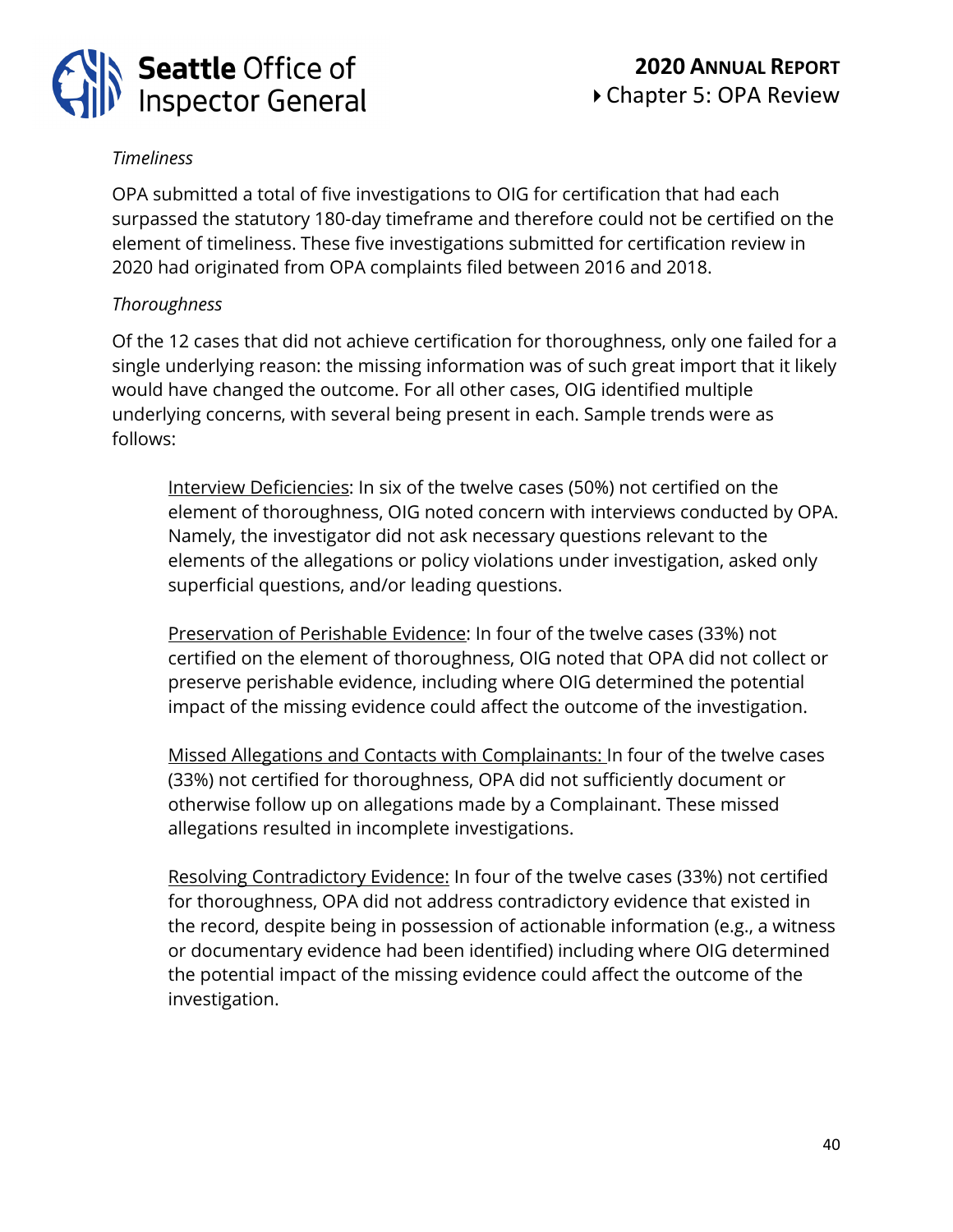

### *Objectivity*

Of the two cases that were not certified on the element of objectivity, both were also not certified on the element of thoroughness. Concerns related to objectivity often overlap with those related to thoroughness. When not certifying on the element of objectivity, OIG weighs the nature of the characterization or omission of evidence to determine if there is any indication or appearance of bias.

### **Table 5.4: Certification Issues by Category**

| <b>OIG Certifications</b>          | <b>Total Count</b> | % of Total Cases |
|------------------------------------|--------------------|------------------|
| Partial: Not Timely                |                    | 1%               |
| Partial: Not Thorough              |                    | 2%               |
| Partial: Not Thorough or Timely    |                    | .5%              |
| Partial: Not Thorough or Objective |                    | .5%              |
| Subtotal                           | 16                 | 4%               |
| Full: Timely, Thorough & Objective | 386                | 96%              |
| Total Cases Certified by OIG       | 402                | 100%             |

### **Alternative Programs**

### *Unsubstantiated Misconduct Screenings*

The Unsubstantiated Misconduct Screening program allows Sergeants and other command staff to conduct a preliminary review of allegations of serious misconduct that can be clearly refuted by the evidence, and to submit an email to OPA requesting for the incident to be screened. The two most common allegations screened through the program are uses of excessive force and sexual assault. If OPA concurs that the allegation of serious misconduct is fully refuted by the available evidence, the incident is returned to the Chain of Command for resolution. If OPA determines a referral needs to be made, an intake will be created. It is important to note that this program cannot be used if a community member specifically requests to make a complaint to OPA or for OPA to investigate. This program also cannot be used for potentially unsubstantiated bias allegations, which, as discussed further below, must follow the SPD process for Bias Reviews.

During 2020, OIG retroactively reviewed all 187 screening emails conducted by OPA but did not issue any determination regarding concurrence because OPA criteria for this program appeared to continue to evolve. In mid-2020, OIG had several discussions with OPA in an effort to better understand this program and shared informal feedback pertaining to apparent risks.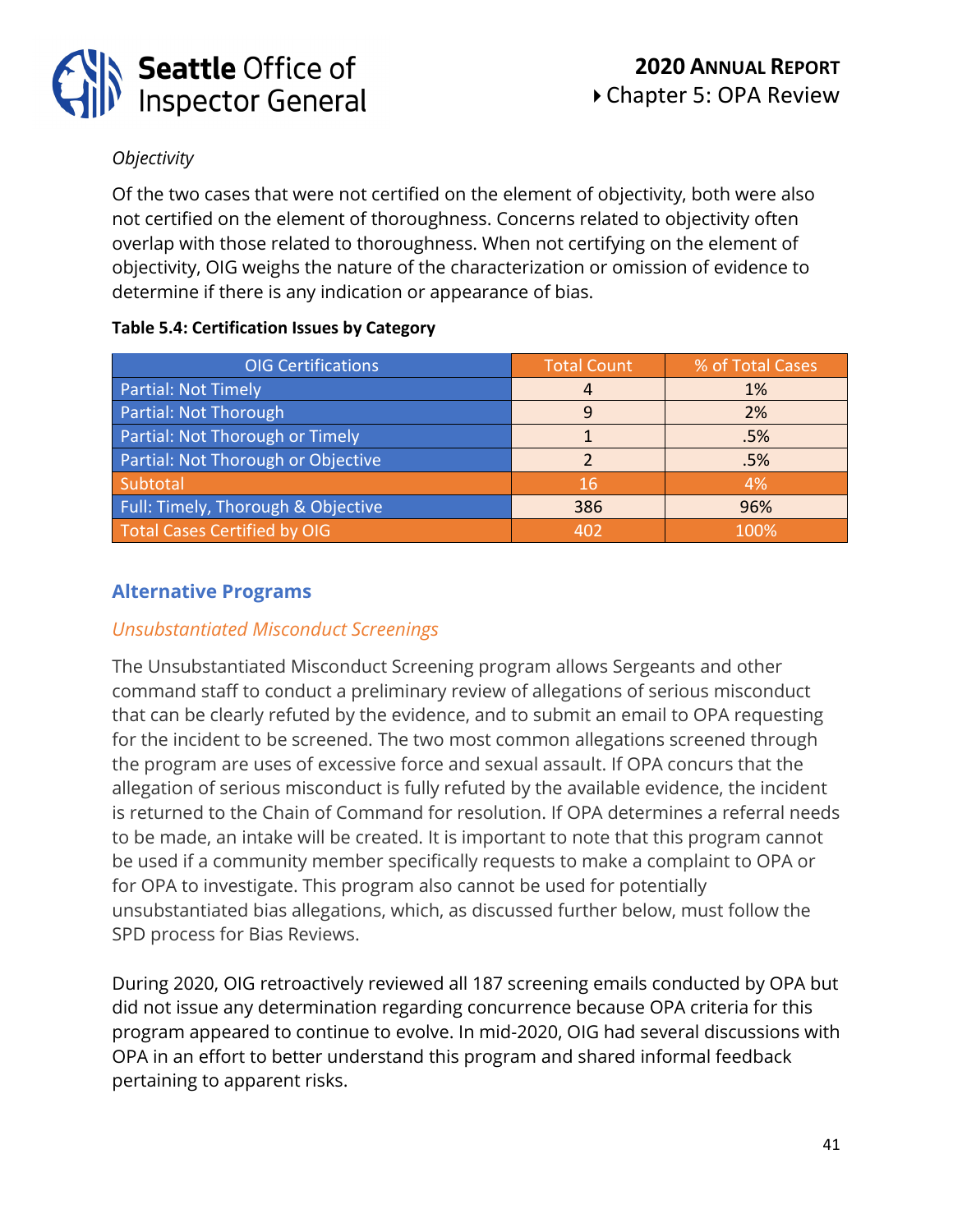

Overall, OIG agrees with OPA that this program offers strong potential to include increased procedural justice for officers and more effective use of OPA resources. The intent of the program is also in alignment with the spirit of the Ordinance, as it can serve to strengthen the involvement of supervisory personnel in the accountability system. However, there are several areas of risk presented by the program as it currently operates.

OIG has identified three areas that may create risk for screening incidents when: 1) a use of force has occurred, 2) where BWV is not clear, or 3) where there is a complex fact pattern. In cases where force was used by an officer, the assessment of whether that force was necessary, reasonable, and proportionate requires a careful analysis and evidentiary review. Such analysis and review are also merited if an incident is not clearly captured on BWV or involves a complex fact pattern. In these scenarios, OPA should engage in an assessment and documentary process that can be reviewed by OIG. OIG therefore suggests that cases where more than one of the above identified areas of risk are present, the default should be an OPA referral.

The Unsubstantiated Misconduct Screening program has not yet been formalized into the SPD Manual, nor does it operate within the case management database for tracking misconduct allegations involving SPD employees. This could result in difficulty identifying patterns in SPD personnel behavior. Further, there is not yet an established process to confirm that the Chain of Command has followed up appropriately, or timely, once a case has been returned to them for resolution.

### *Rapid Adjudication*

In 2019, OPA began the Rapid Adjudication program, which is described in the Seattle Police Officers Guild (SPOG) Collective Bargaining Agreement (CBA) and on the OPA website. Per definition, Rapid Adjudication is an option for employees willing to acknowledge their behavior was inconsistent with policy and are willing to accept discipline without undergoing a full investigation by OPA. Rapid Adjudication can be initiated either by a Named Employee or by OPA.

In late 2019, OIG noted concerns with the application of the program, including the types of cases selected by OPA, and lack of notice to OIG when a case was resolved through Rapid Adjudication. OPA has since identified allegation types that are ineligible for this program, and in 2020, submitted all cases to OIG for review prior to final classification.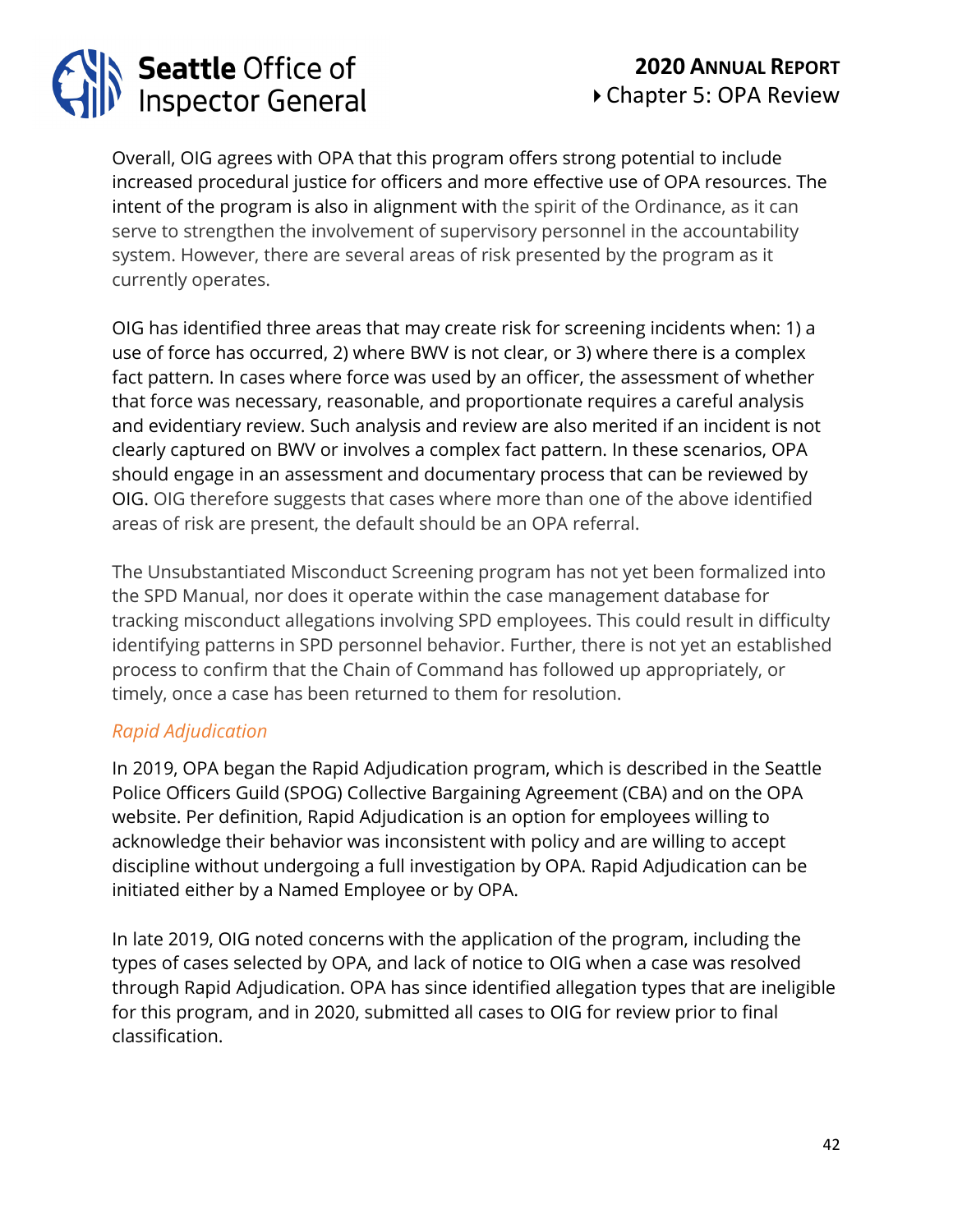# **Seattle Office of<br>Inspector General**

In reviewing cases proposed for Rapid Adjudication, OIG assesses them to ensure there were no missed or unaddressed allegations. Further, OIG ensures that no excluding conditions exist (as identified on the OPA website) and considers the extent to which the Named Employee has engaged in prior similar misconduct. In 2020, OPA proposed seven cases for Rapid Adjudication and OIG individually reviewed each. OIG reached 100% concurrence with OPA for this alternative dispute resolution process.

### *Mediation*

OPA may offer Mediation to Complainants and Named Employees to resolve disagreements, particularly those involving possible miscommunication or misperception, with the guidance of a neutral third party. When accepted by both parties, mediation is the final resolution of the case.

In 2020, no OPA cases were resolved through this alternative resolution program. OIG will continue to review this program and its implementation going forward. While Mediation is not appropriate for certain allegation types, OIG encourages OPA to continue to develop and utilize this program. Mediation offers Complainants the opportunity to directly engage with an SPD employee to share their perspective, and to gain understanding.

### *Bias Reviews*

Bias allegations and bias-free policing are integral to police accountability and public trust, as evidenced by the need for reform in this area described in the 2012 Consent Decree. Recognizing the importance of this issue, in 2020, OIG began to sample Bias Reviews closed out by OPA on a quarterly basis. While Bias Reviews are technically not an OPA classification, they are one of two processes by which biased based policing allegations against SPD personnel can be resolved. The second process is to file a complaint directly with OPA.

Bias Reviews are an internal process specified in SPD policy. Essentially, if a community member alleges bias-based policing, a supervisor must be called to the scene to conduct a preliminary investigation. The reviewing supervisor should discuss the allegation with the individual and provide an explanation of the option to file a complaint with OPA. If the individual does not ask that the matter be referred to OPA, and if the supervisor determines through a preliminary investigation that no misconduct occurred; the supervisor will resolve the matter by filling out a Bias Review Template. If the individual does not cooperate with the Supervisor or has left the scene, the Supervisor is required by policy to review Body Worn Video to assess what occurred. The completed templates are reviewed by the Chain of Command and by OPA, prior to being closed out.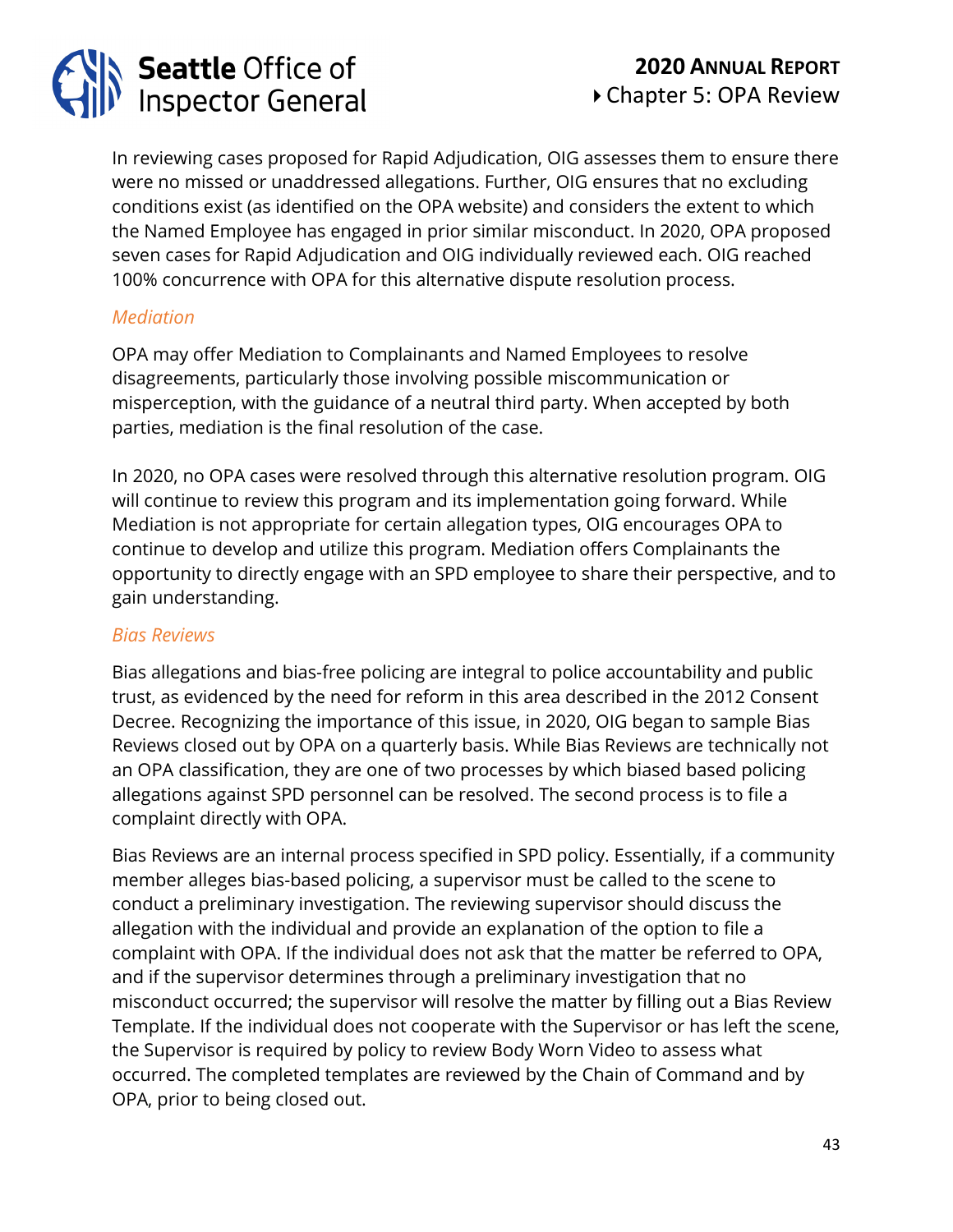

When conducting retrospective sampling of Bias Review cases, OIG found that in 88% of cases, Sergeants appear to have diligently attempted to understand and resolve the matter, by speaking with witnesses and reviewing BWV. Additionally, there were times when deficiencies in following the required processes were caught during the Chain of Command review and remedied. However, in 12% of the cases sampled, a Sergeant's contact with an individual may have consisted only of handing them a business card with OPA's contact information written on the back, or deficiencies in the process were not caught or addressed during the Chain of Command review.

Thus, there appears to be variability within SPD as to the interpretation and robustness of approach to biased based policing concerns. Of the 2020 cases sampled, only one resulted in an OPA referral. OIG suggests that OPA consider applying more specific criteria to their reviews prior to closing the reviews out and engaging with the Chain of Command when un-remedied deficiencies are noted. Such communications are likely to increase awareness of the correct processes and to emphasize the importance of its implementation.

### **OIG Complaint Handling and Investigations**

In 2020, OIG received 793 complaints from the public and OPA by call to the OIG main number, email through the OIG website, postal letter, virtual contact at a public meeting or direct referral from OPA. By ordinance, OPA must refer complaints against OPA staff to OIG for investigation to mitigate a potential conflict of interest.

### *Complaint Handling*

As noted in Table 5.5 below, 82% of community concerns received by OIG in 2020 involved incidents which occurred during the Seattle protests, beginning May 28, 2020. An additional 10% of community concerns received by OIG involved departments or agencies outside of OIG jurisdiction. In those instances, OIG assisted the community member by providing proper contact information where possible.

For contacts within OIG jurisdiction, OIG handles complainant contacts in three ways:

- OIG routes complaints that have another established process for handling to the appropriate entity for disposition (e.g., routing standard OPA complaints to OPA). As shown in Table 5.5 below, in 2020 OIG referred 49 complaints about SPD officers to OPA for review.
- OIG considers issues raised by complainants in a quarterly risk assessment process to identify future OIG work plan topics.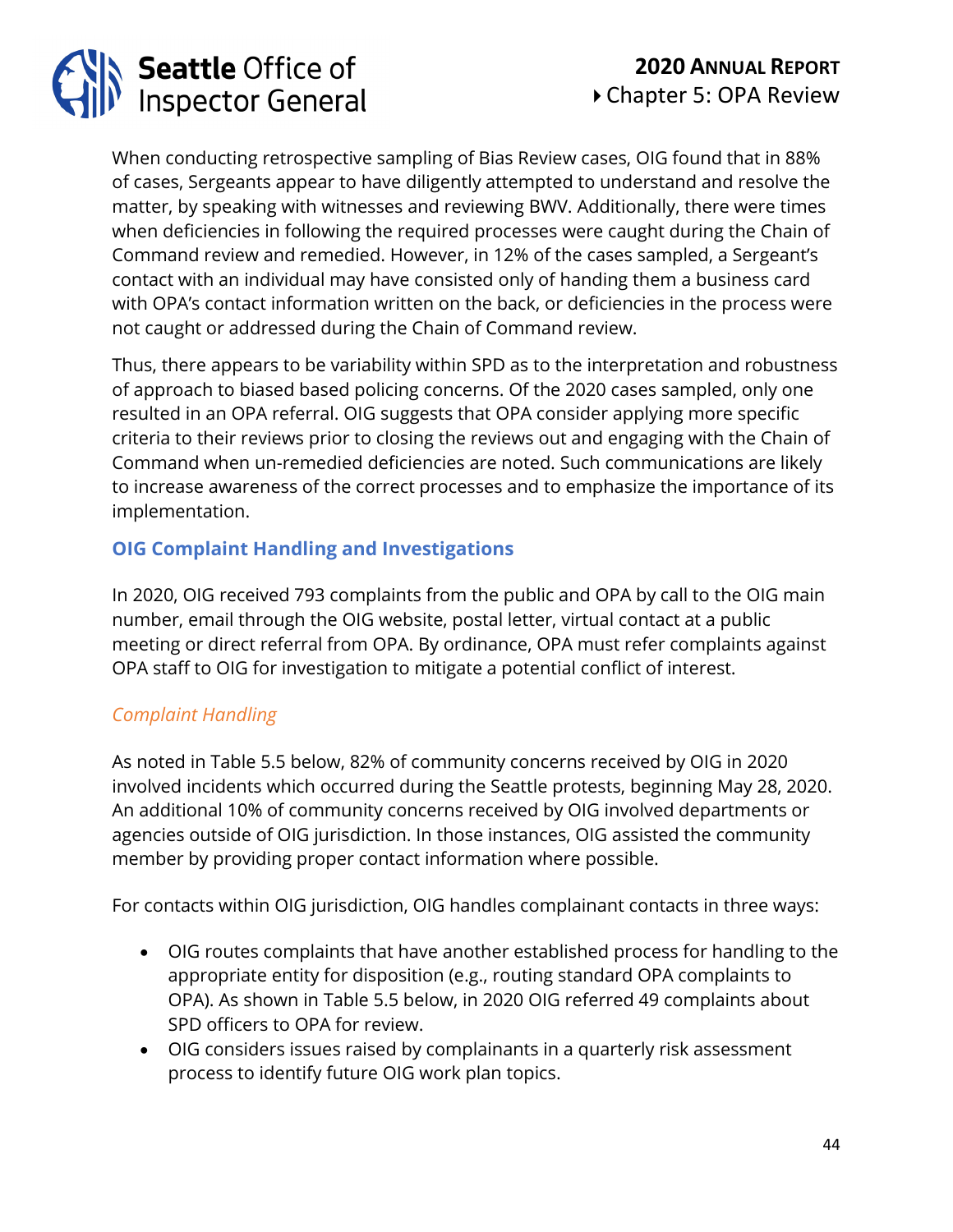

• OIG investigates complaints, as needed, against certain current or former OPA employees because of an actual or perceived conflict of interest.

| <b>Hotline Complaint Issue</b>           | <b>Count</b> | <b>OIG Resolution</b>                                  |
|------------------------------------------|--------------|--------------------------------------------------------|
| <b>Complaint about Police</b>            | 4935         | Complainant directed to OPA                            |
| <b>Response/Action (Non-Protest</b>      | (6%)         |                                                        |
| related)                                 |              |                                                        |
| <b>Complaint about Police</b>            | 65336        | Referred for Sentinel Event Review (SER) <sup>37</sup> |
| Response/Action (Protest related)        | (82%)        |                                                        |
| Complaint about OPA Mgmt.                | 6            | OIG review, complainant contacted by OIG with          |
| <b>Response/Action (OPA Conflicts of</b> | $(1\%)$      | results of review (4)/Ongoing review by OIG (2)        |
| Interest)                                |              |                                                        |
| <b>Questioned OPA Findings</b>           | 4            | Complainant contacted by OIG                           |
|                                          | $(1\%)$      |                                                        |
| Questioned OIG Response/Action           | $\Omega$     | OIG review, complainant contacted by OIG with          |
|                                          |              | results of review                                      |
| Other Complaint/Issue <sup>38</sup>      | 81           | Complainant referred to proper jurisdiction            |
|                                          | (10%)        |                                                        |
| Total                                    | 793          |                                                        |

### *OIG Investigations*

In 2020, OIG conducted six conflict investigations with the following findings:

**2020OIG-0001 – Joint investigation with EEO.** Referred by OPA to OIG due to potential conflict of interest resulting from a Named Employee that used to work for OPA. Case has been tolled with the union.

**2020OIG-0002 – Referred by OPA to OIG.** Conflict of interest involving an allegation of unauthorized release of information regarding an on-going OPA investigation to the media against an unknown OPA employee. Investigated concluded. Finding was Not Sustained (Unfounded).

<span id="page-44-0"></span><sup>&</sup>lt;sup>35</sup> Eighteen complaints were received anonymously; OIG was unable to follow-up with the complainant.

<span id="page-44-1"></span><sup>&</sup>lt;sup>36</sup> Twelve complaints were received anonymously; OIG was unable to follow-up with the complainant.

<span id="page-44-2"></span><sup>&</sup>lt;sup>37</sup> Sentinel Event Review (SER) is a community inclusive accountability program led by the Office of Inspector

General (OIG). For more information, please visi[t https://www.seattle.gov/oig/sentinel-event-review.](https://www.seattle.gov/oig/sentinel-event-review)

<span id="page-44-3"></span><sup>&</sup>lt;sup>38</sup> Seven complaints were received anonymously; OIG was unable to follow-up with the complainant.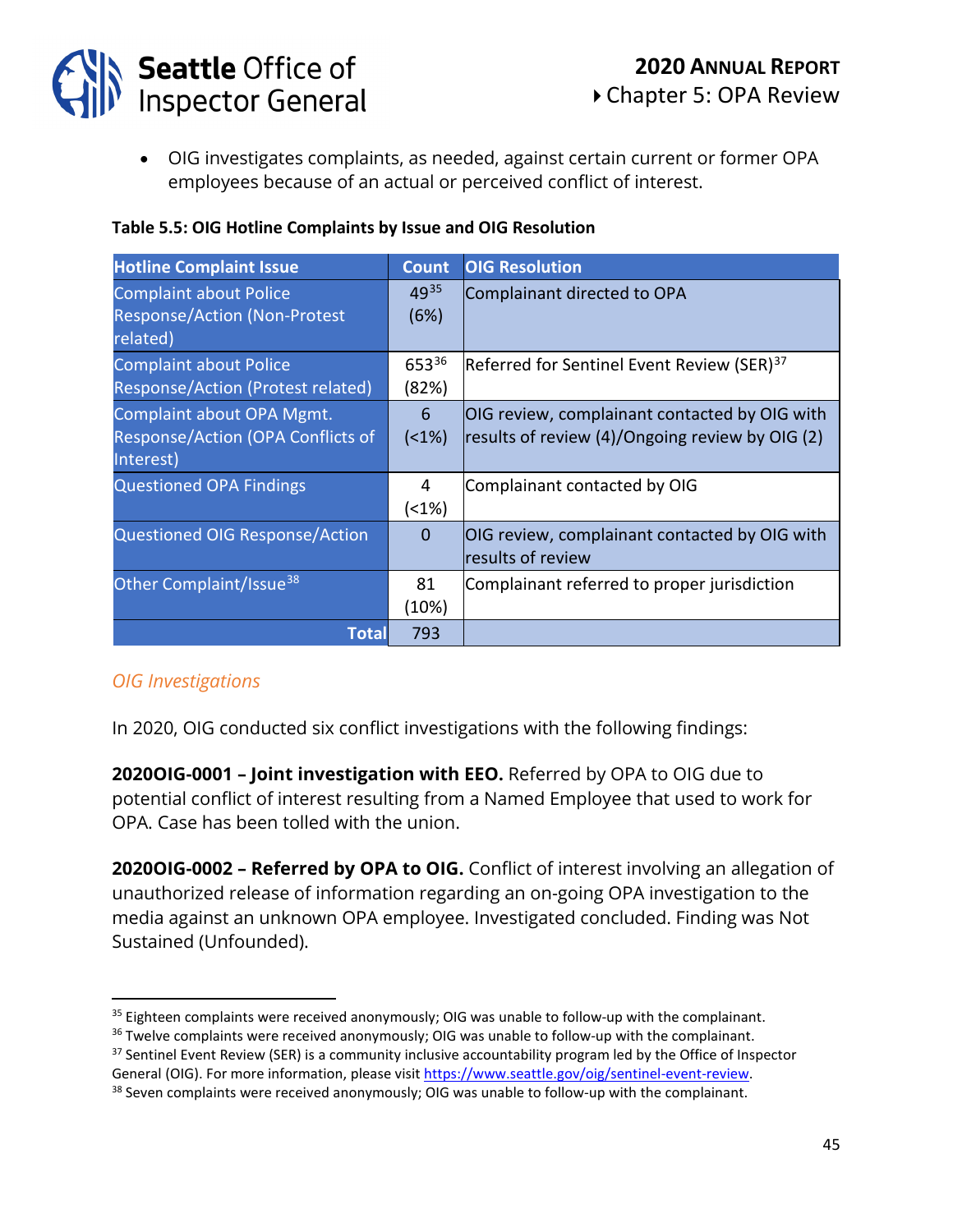

**2020OIG-0003 – Referred by OPA to OIG**. Conflict of interest involving allegations of retaliation against a Named Employee that used to work for OPA and bias against the Director of OPA. Investigation concluded. Findings were Not Sustained (Unfounded).

**2020OIG-0004 – Referred by OPA to OIG.** Potential conflict of interest involving an allegation of recklessly operating a police vehicle raised against a Named Employee that used to work for OPA. Investigated and concluded. Finding was Sustained, resulting in recommendation for discipline.

**2020OIG-0005 – Referred by OPA to OIG.** Conflict of interest involving an allegation of lack of professionalism against an OPA employee. Investigated and concluded, resulting in a training referral.

**2020OIG-0006 – Referred directly to OIG by Complainant.** OIG initiated an investigation due to the nature of the complaint and the potential conflict of interest involving allegations of unauthorized release of information of an on-going OPA investigation to the media against an unknown member of SPD, OPA, or the Director of OPA and failure to conduct a proper investigation into previous allegations. Investigated and concluded. Findings are Not Sustained (Unfounded).

### **OPA Review Next Steps**

2020 brought forth many unique and pivotal events related to police accountability. The crux of many concerns expressed by the people of Seattle revolve around a perception that police are not being held accountable. This backdrop highlights the importance of the work OIG continues to perform as an oversight body for OPA. While OIG finds that OPA is largely working as intended, as in any complex system, many challenges continue. OIG is committed to working with OPA in collaboration and with open communication to achieve fair and consistent outcomes, with particular focus on issues that remain vitally important to the building of public trust.

As a newer program that has not yet been incorporated into SPD policy, the Unsubstantiated Misconduct Program will continue to remain an area of focus and risk. In the future, OIG will also engage in a descriptive analysis of OPA's processes related to bias complaints and investigations, to include the outcome statistics of Bias-Based Policing allegations. As part of this work, OIG will conduct a benchmarking analysis of how other cities investigate complaints of bias-based policing, and whether their processes incorporate input from community members.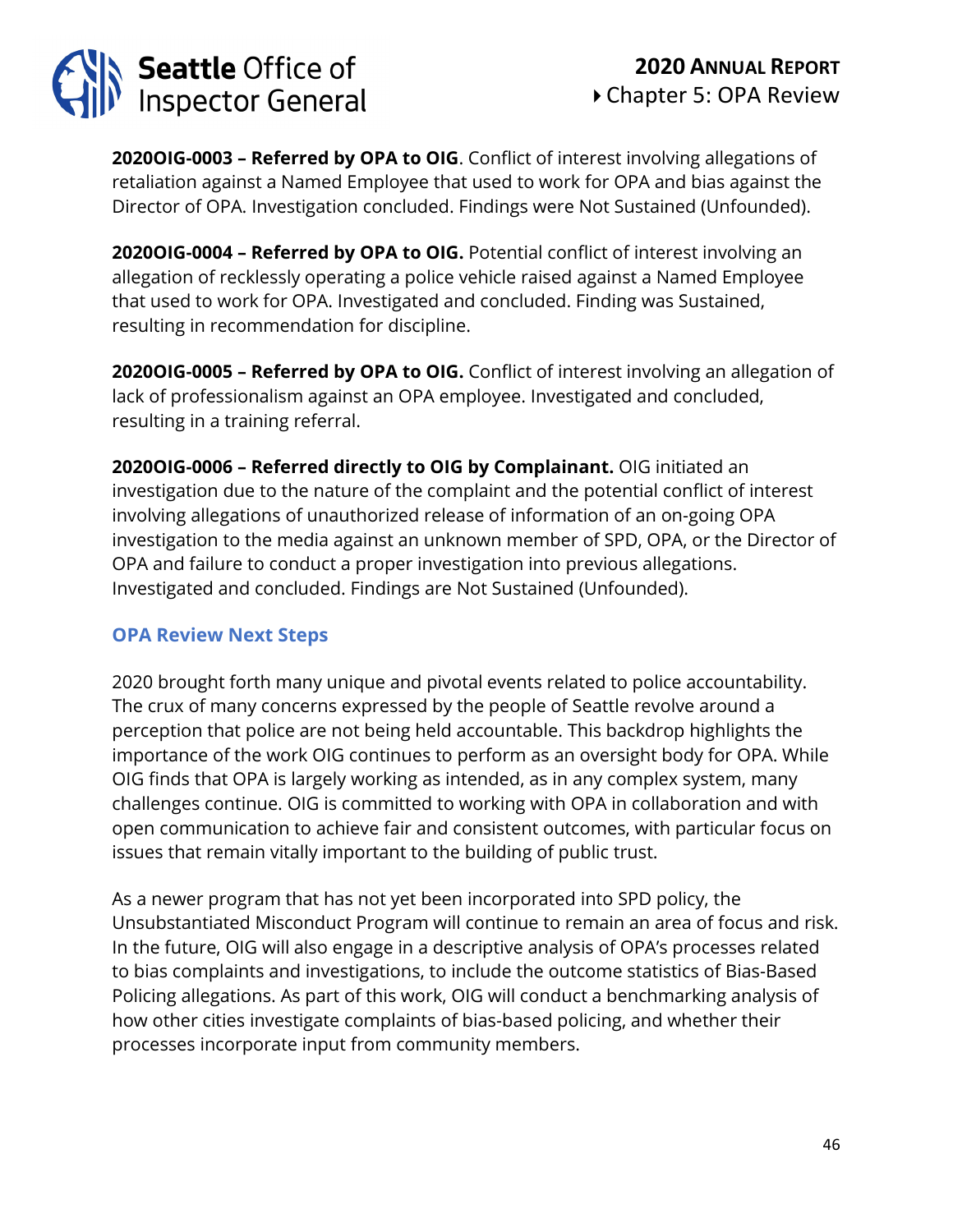

### APPENDIX A

Ordinance 125315, §3.29.270.D

The Inspector General shall produce annual reports that are readily understandable and useful to policymakers. The annual report shall include, but not be limited to, the following:

- 1. A summary of OIG's audit and review activities for the previous year;
- 2. An evaluation of the extent to which the purposes, duties, and responsibilities detailed in this Chapter 3.29 have been met by the responsible entities;
- 3. A description of the work of OIG in fulfilling OIG's purpose, duties, and responsibilities detailed in this Chapter 3.29;
- 4. Inspector General recommendations for changes in policies and practices, collective bargaining agreements, City ordinances, and state laws;
- 5. A summary of the implementation status of any previous OIG recommendations, and for any that have not been implemented, the reasons;
- 6. A summary of OIG's review and the outcome of SPD reviews for officer-involved shootings, in-custody deaths, and any other cases of significant public concern;
- 7. An analysis of any patterns and trends of disproportionality or other concerns compared to previous years, including from review of inquests, claims and lawsuits alleging SPD misconduct;
- 8. The outcome of reviews of successful practices in other jurisdictions, and any associated OIG recommendations, including for changes in the mix of OPA sworn and civilian staff;
- 9. A summary of information received from OIG's hotline, any of its other anonymous intake systems, and from community outreach that has informed OIG's work; and
- 10.A summary of OIG's review of OPA's complaint handling system, including at a minimum:
	- a. The number of investigations reviewed;
	- b. A general description of the complaints and cases reviewed by OIG;
	- c. A description of OPA's follow-up for those cases which OIG did not certify and those cases for which OIG requested or required further investigation;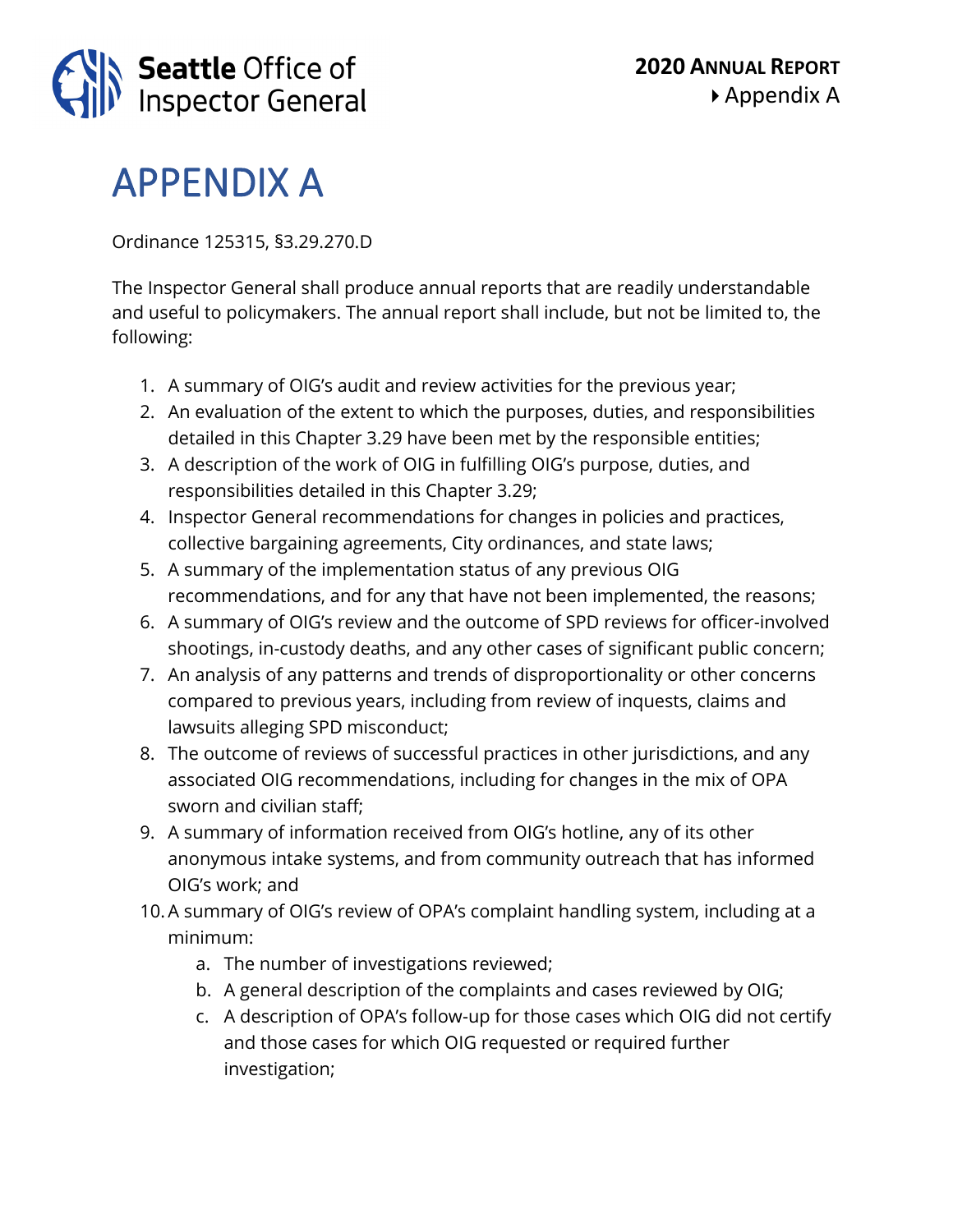

- d. A review of cases not investigated by OPA, including Contact Logs, Supervisor Action referrals, mediation, Rapid Adjudication, Management Actions and Training Referrals; and
- e. A description of any concerns or trends noted in OPA complaint intake and investigations.